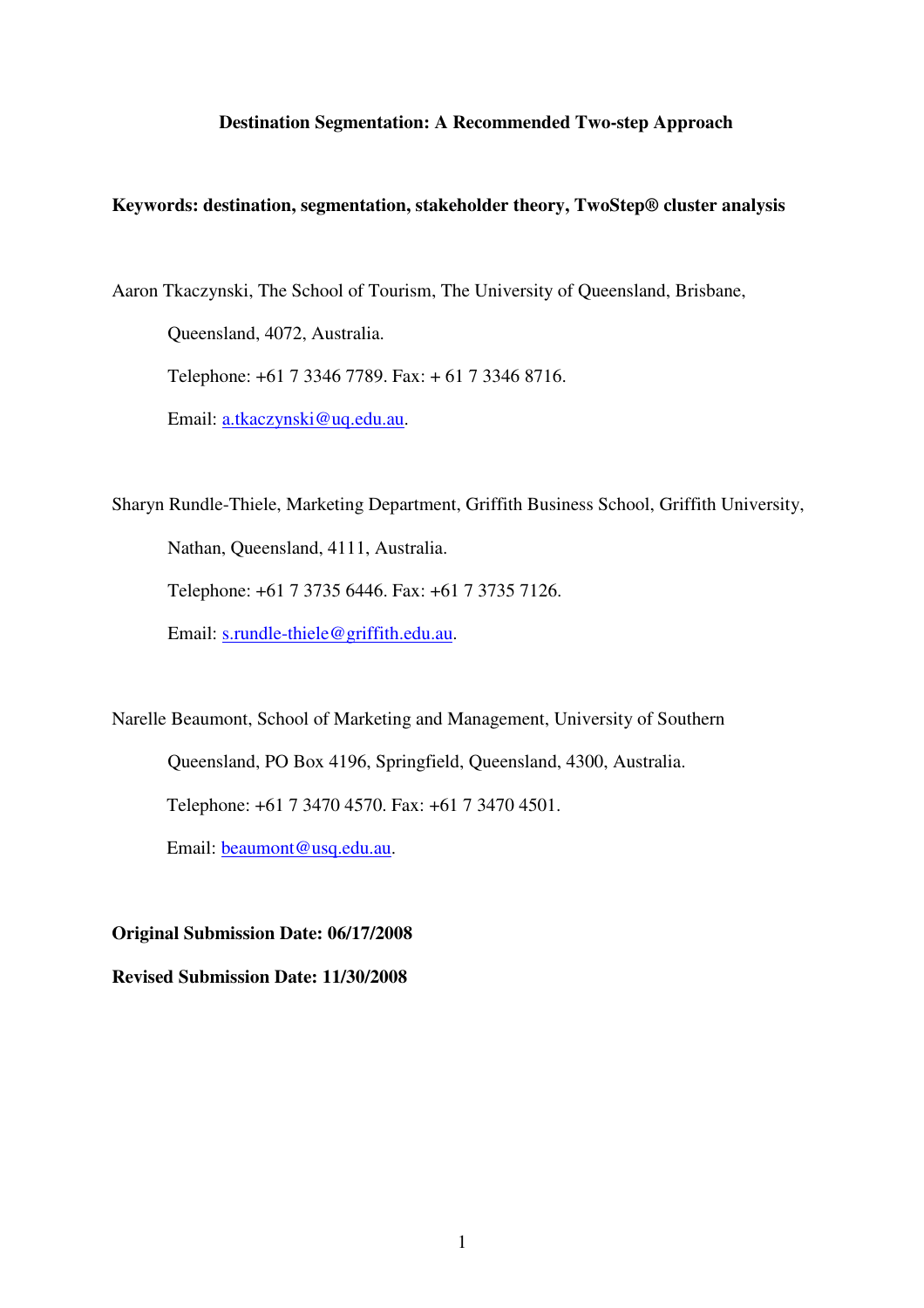## **Abstract**

Tourism segmentation studies have traditionally developed segmentation variables from secondary data or a review of the literature. Based on stakeholder theory, this study recommends a two-step approach to destination segmentation, incorporating the views of multiple stakeholders. This paper details the recommended segmentation approach using one Australian destination. Step one involved understanding how multiple stakeholders viewed their market to identify relevant segmentation variables. Step two involved segmenting the destination based on the variables identified in step one. When compared with segments currently used by the destination marketing organization, the segments derived from the twostep approach to segmentation captured more of the tourists visiting the area. Segmentation guides budgetary decision making and the proposed two-step approach to segmentation may assist tourism destinations to maximize limited resources by targeting more of the types of tourists who are frequenting the destination.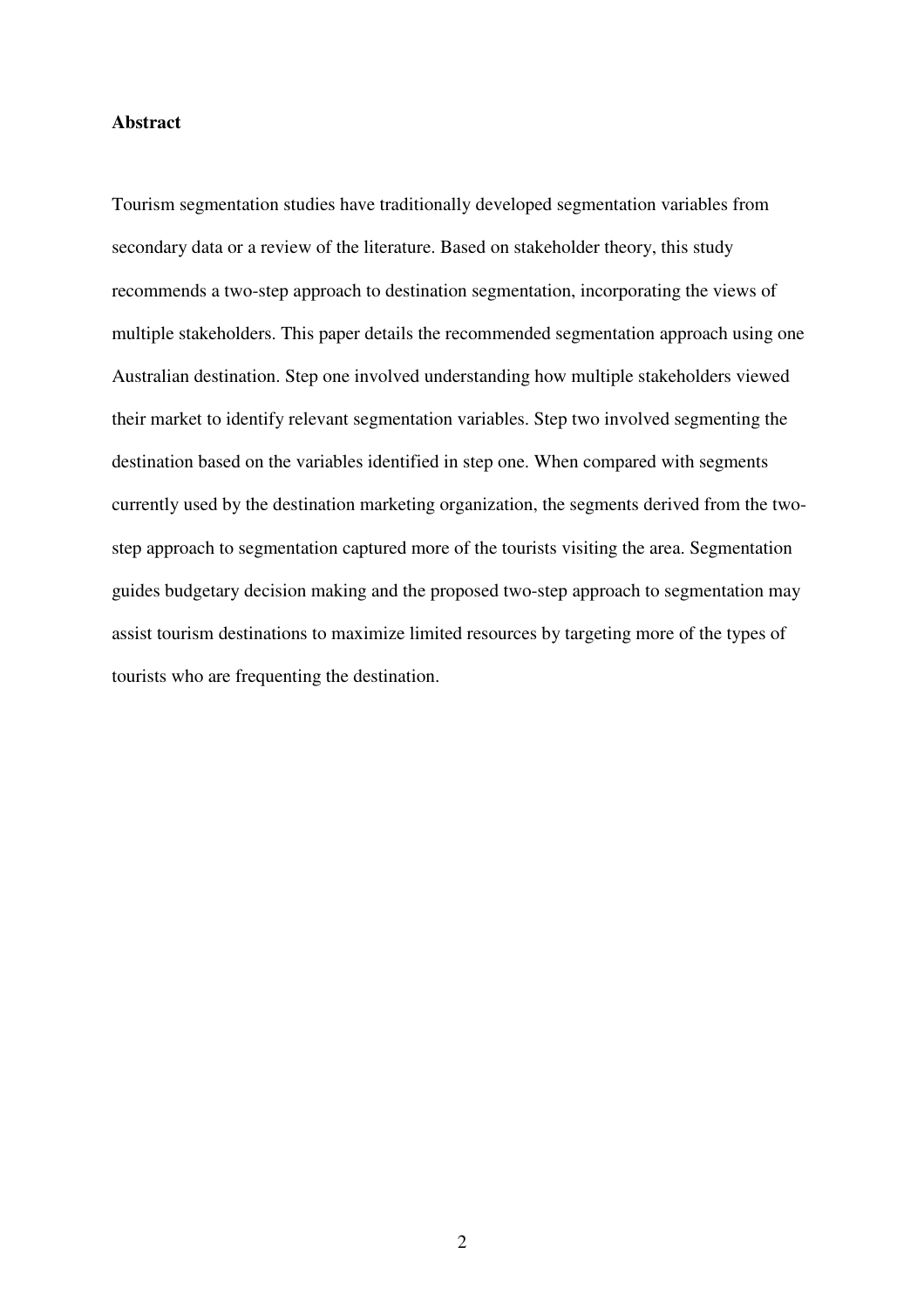## **Introduction**

Market segmentation has been widely acknowledged in the tourism marketing literature as a relevant marketing strategy (e.g. Bieger and Laesser 2002; Dolnicar 2007; Johns and Gyimothy 2002; Kolb 2006). Market segmentation research has assisted researchers to understand the ways that destinations can effectively segment tourism markets and thus identify and attract tourists from key target markets (e.g. Cha, McCleary and Uysal 1995; Dolnicar and Leisch 2003; Sarigollu and Huang 2005).

The majority of segmentation studies have emphasized building tourism profiles at a destination through using a visitor survey developed from studies in the literature (e.g. Horneman et al. 2002; Kim, Jogarantam and Noh 2006; McGuiggan and Foo 2004), or through using secondary data (e.g. Carmichael and Smith 2004; Jang, Morrison and O'Leary 2004; Laesser and Crouch 2006). Very little research has been conducted taking a stakeholder view to destination segmentation, despite many authors promoting the importance of utilizing a stakeholder approach for destination management and marketing purposes (e.g. Blain, Levy and Ritchie 2005; Fyall and Garrod 2005; Jamal and Getz 1995; Morgan, Pritchard and Piggott 2003; Sautter and Leisen 1999; Sheehan, Ritchie and Hudson 2007; Sheehan and Ritchie 2005).

This research will contribute to the tourism literature by proposing a two-step approach to segmentation. This paper details a two-step approach to segmentation using one Australian destination. Step one involved understanding how multiple stakeholders viewed their market to identify relevant segmentation variables. Step two involved segmenting the destination based on the variables identified in step one. In contrast to previous tourist-focused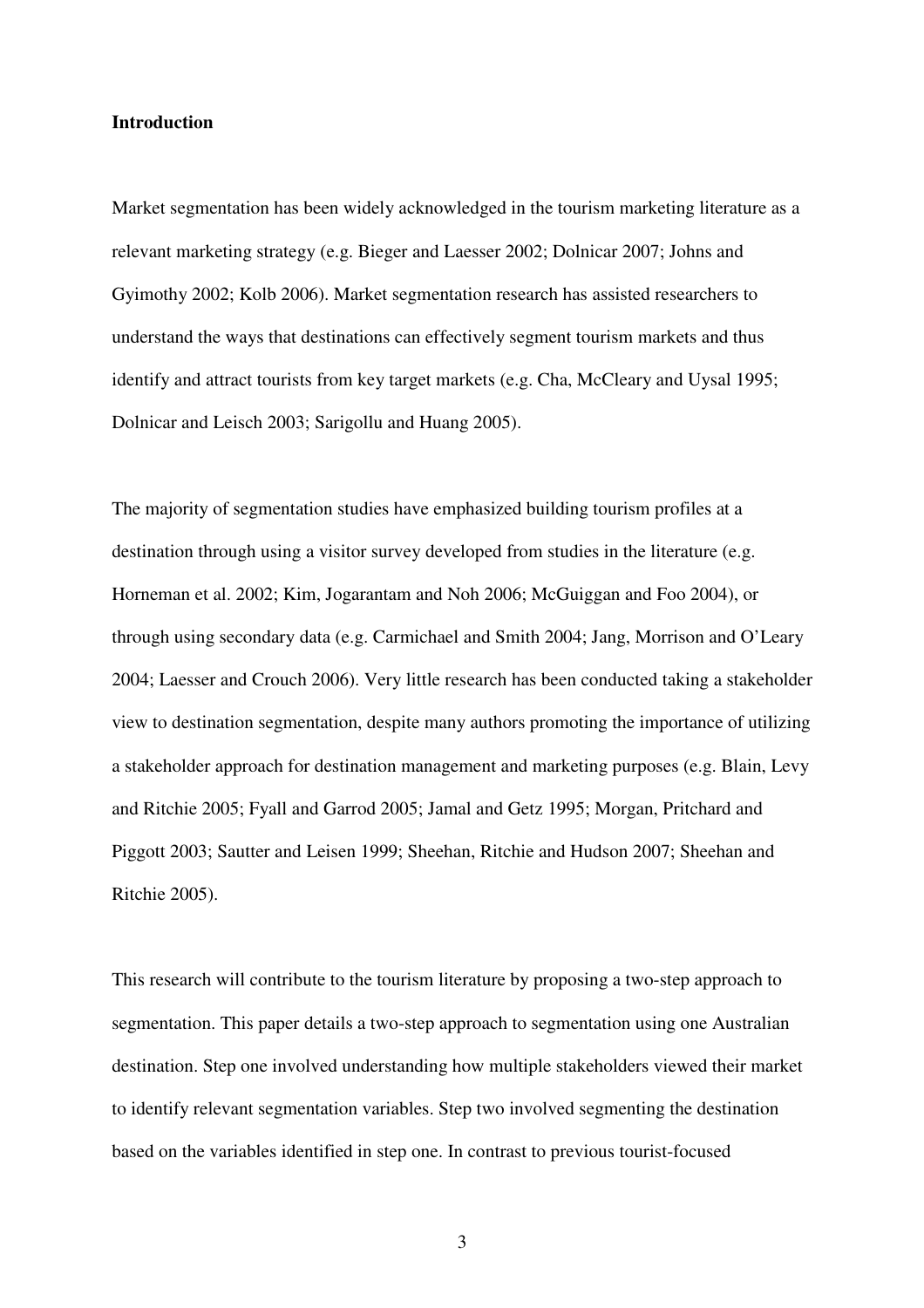segmentation studies, the two-step approach recommended and detailed in this study considers both tourism stakeholders and tourists. The segments derived from the proposed two-step approach are then compared and contrasted with the segments currently utilized by the destination marketing organization (DMO).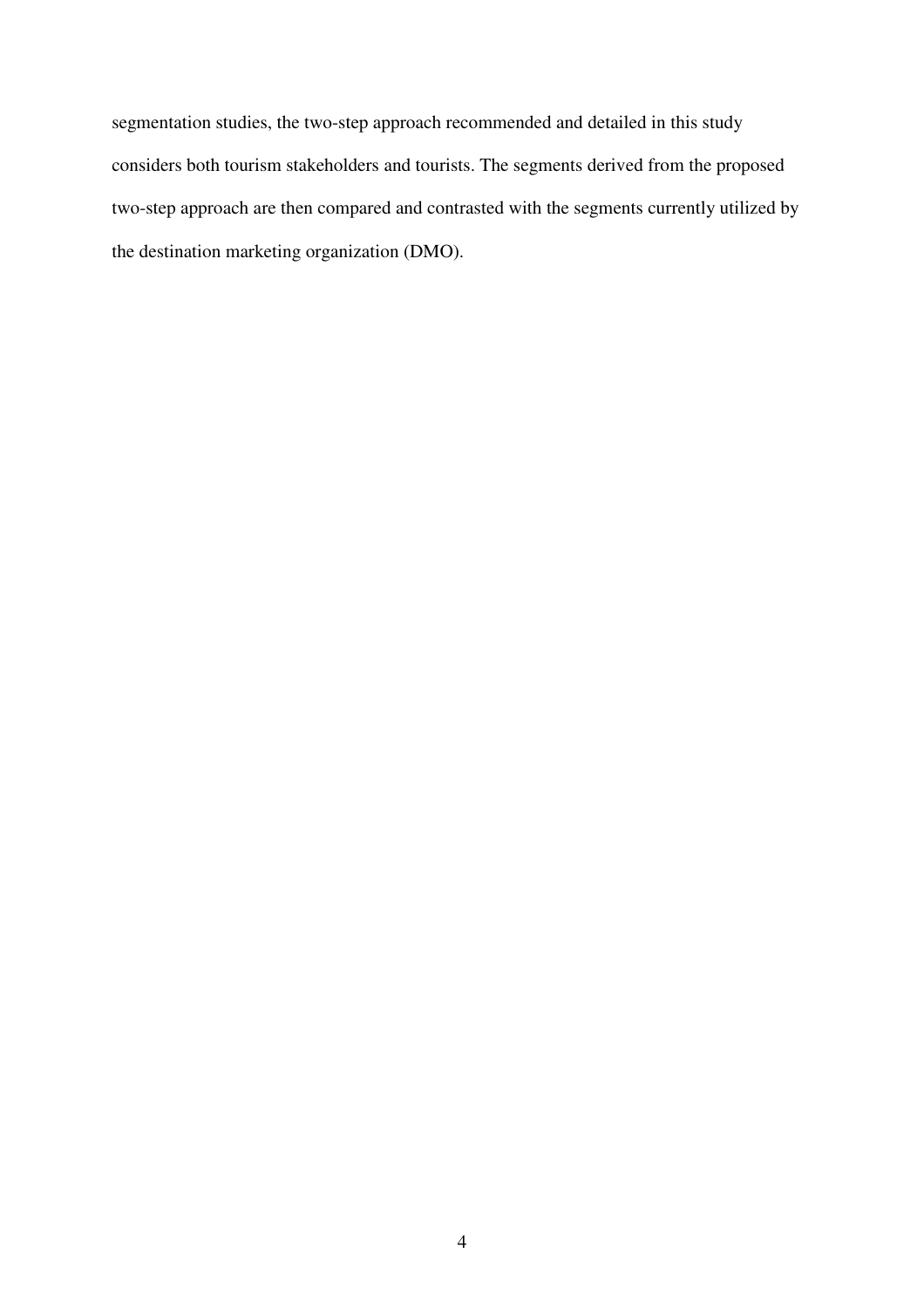### **Stakeholder theory**

Stakeholder theory, a management theory proposed by Freeman (1984), argues that the interests of all stakeholders are of intrinsic value (Donaldson and Preston 1995) to an organization. Freeman (1984, p. 46) argues that a stakeholder "is any group or individual who can affect or is affected by the achievement of the organization's objectives". This theory suggests that an organization that fulfils its stakeholders' interests will perform better than firms that do not address these groups' interests (Agle, Mitchell and Sonnenfeld 1999; Berman et al. 1999; Post, Preston and Sachs 2002). In tourism, this theory can be applied to a destination where many authors have identified different stakeholders (e.g. Sautter and Leisen 1999; Sheehan and Ritchie 2005; Sheehan, Ritchie and Hudson 2007). A destination is a region or place with a distinct image that has natural attractions such as climate, hydrology, topography and/or iconic attractions such as amusement parks and shopping facilities (Weaver and Lawton 2006). Destination stakeholders include hotels, restaurants, tour operators, government bodies, attractions, gas stations, retail outlets, city officials, transportation companies, incentive planners, airlines and/or universities (Blain, Levy and Ritchie 2005). Whilst the DMO is responsible for marketing a destination, it is rarely an operator of the product and is thus reliant on stakeholder support to successfully promote and market a destination (Pike 2004). If one of the key stakeholders (e.g. a transportation company) withdraws its support for the marketing of the destination, the destination may be threatened as a common approach is not being utilized (Clarkson 1995). For the DMO to ensure that various stakeholders support tourism marketing of the destination, it needs to ensure the needs and interests of stakeholders are met when selecting target markets (Sheehan, Ritchie and Hudson 2007). A two-step approach is conducive to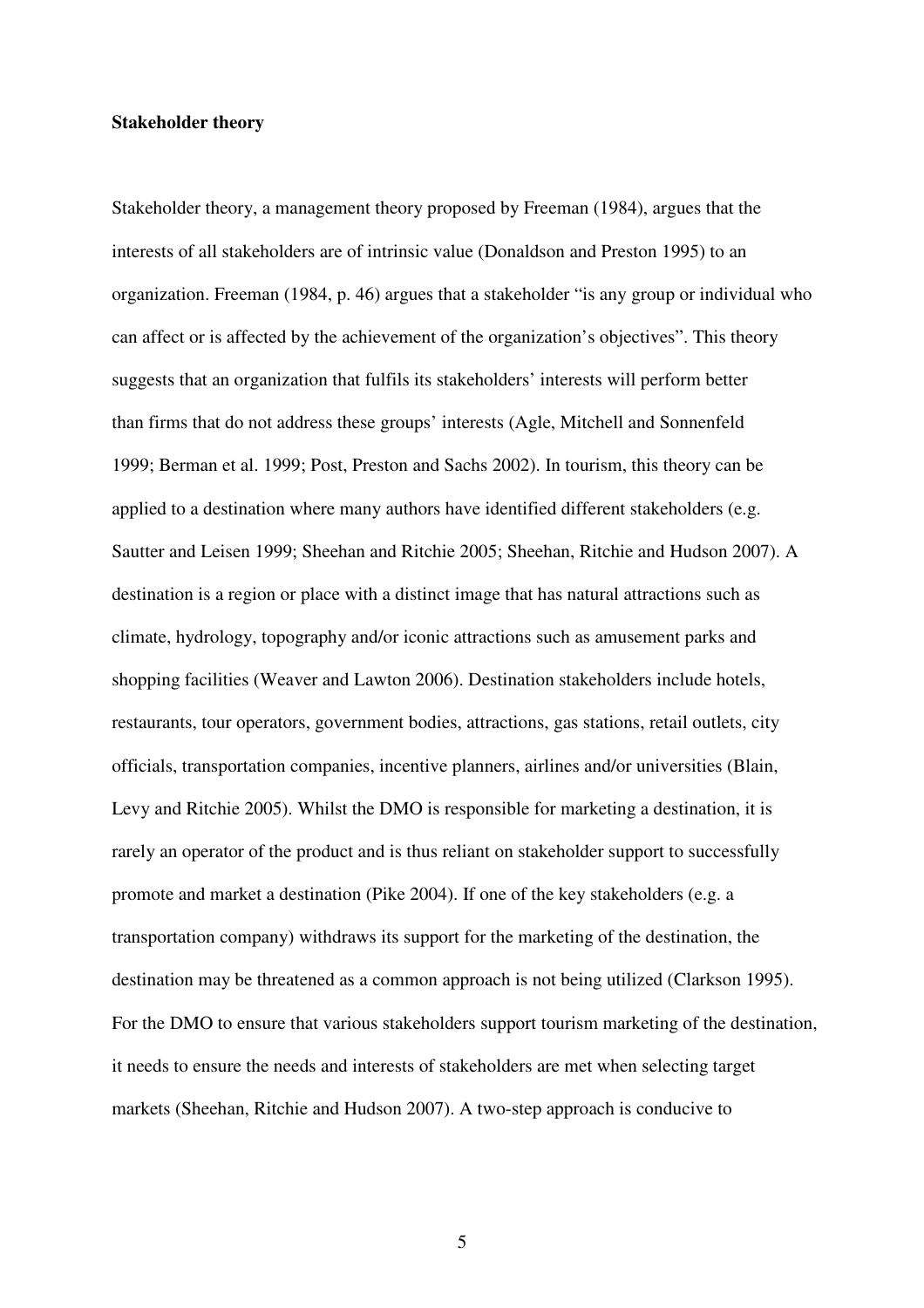developing a holistic destination image and it may enable a destination to succeed in the long run by having a common goal and strategy at the destination level.

## **Market segmentation**

Destination stakeholders recognize the importance of effective marketing strategies to the area's collective success with tourism. This can be difficult to achieve due to the self interest of stakeholders in fulfilling their own objectives. In addition, those responsible for marketing a destination (e.g. the DMO) need to acknowledge that every tourist is different and that the tourism industry cannot possibly cater for all individuals separately (Dolnicar 2007).

Segmentation is a marketing strategy (Smith 1956) that helps managers effectively market a destination (Dolnicar 2007; Pike 2005). Segmentation involves viewing a heterogeneous market as a number of smaller more homogeneous markets (Smith 1956). These smaller markets can be distinguished by different consumer needs, characteristics, or behavior (Kotler 1980). For segmentation to be managerially useful, each segment needs to be accessible, measurable and substantial (Kotler 1980).

A review of the literature indicates there is no one correct way to segment a market (Kotler 1980; Beane and Ennis 1987). Tourism researchers have applied as few as one and as many as four segmentation bases - geographic, demographic, psychographic and behavioral as described by Kotler (1980) - to segment markets. Several researchers (e.g. Andereck and Caldwell 1994; Johns and Gyimothy 2002; Lehto, O'Leary and Morrison 2002) have criticized the widespread use of demographic and geographic segmentation bases due to their inability to predict who will travel to a destination. However, other authors such as Cha, McCleary and Uysal (1995), Morrison et al. (1996) and Mudambi and Baum (1997) have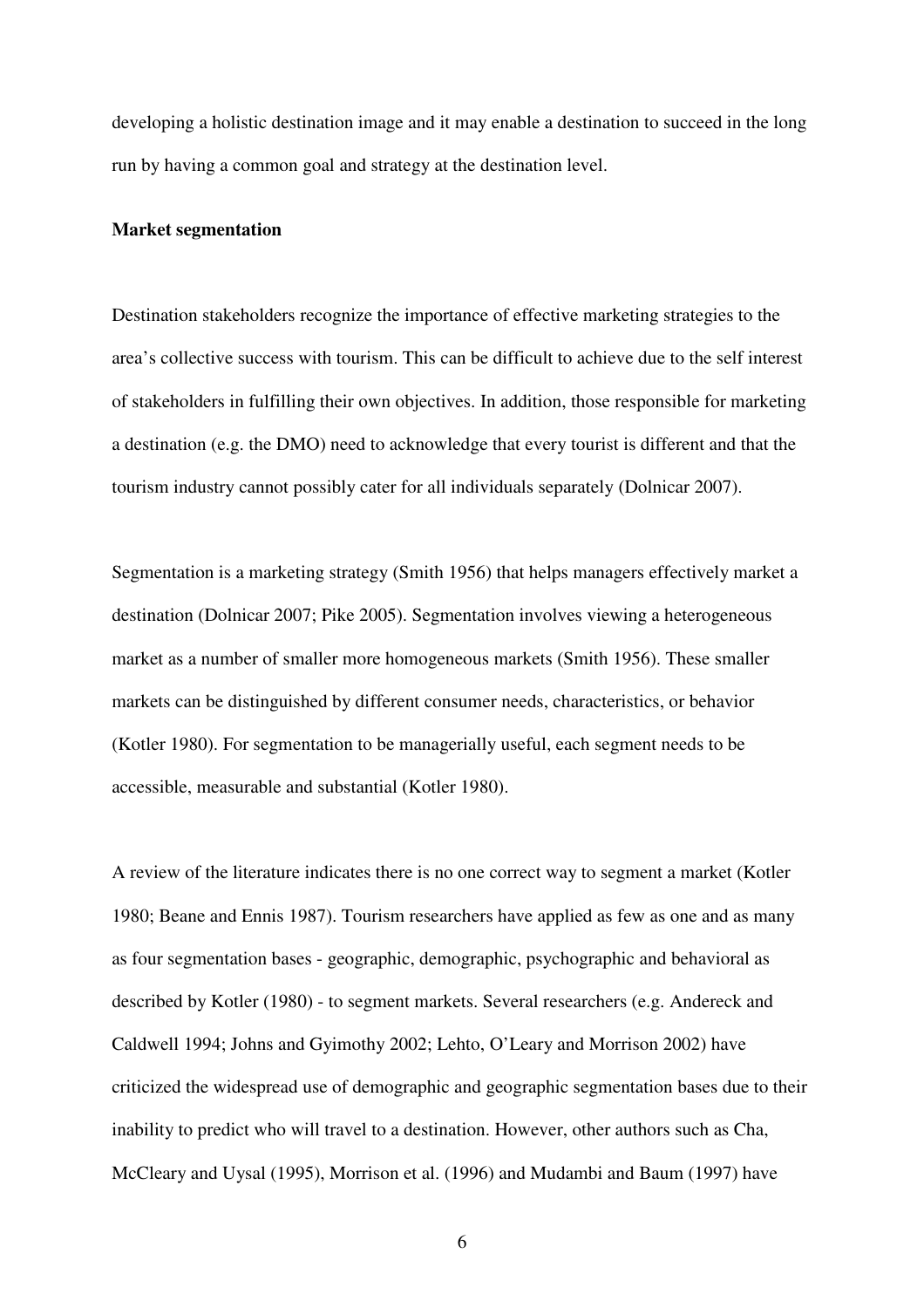suggested these bases can be useful in predicting tourist behavior. Recently, Tkaczynski, Rundle-Thiele and Beaumont (2009) reviewed 119 destination segmentation studies and identified a mixture of the usage of geographic, demographic, psychographic and behavioral bases to segment markets. This review identified that less than 10 per cent of these studies employed only one or two segmentation bases. The use of two or three segmentation bases was most typical with 39 per cent of studies using three segmentation bases and 29 percent using two bases to segment a market. Twenty two percent used four bases to segment tourist markets.

We reviewed 119 academic studies<sup>i</sup> and identified that of the 84 per cent of studies that listed how their questionnaire was developed, the majority developed tourist profiles solely from the tourism marketing literature (39%) or by using secondary visitor data (35%). Few studies (8.4%) considered stakeholders' views. Further, the stakeholders that were considered (e.g. hotel and travel agency employees) were not decision makers for managerial and marketing purposes. The studies that employed a stakeholder approach are listed in Table 1.

## INSERT TABLE 1 HERE

None of the studies that considered stakeholders when segmenting tourists involved more than two types of stakeholders. Therefore, preference has been given to certain types of stakeholders instead of considering a range of tourism stakeholders relevant to a destination (e.g. DMOs, accommodation providers, tour operators). It should be noted that the stakeholders that were considered in the reviewed studies (e.g. hotel and travel agency employees) were not destination decision makers for managerial and marketing purposes. Additionally, the studies in this review did not consider the different types of organizations at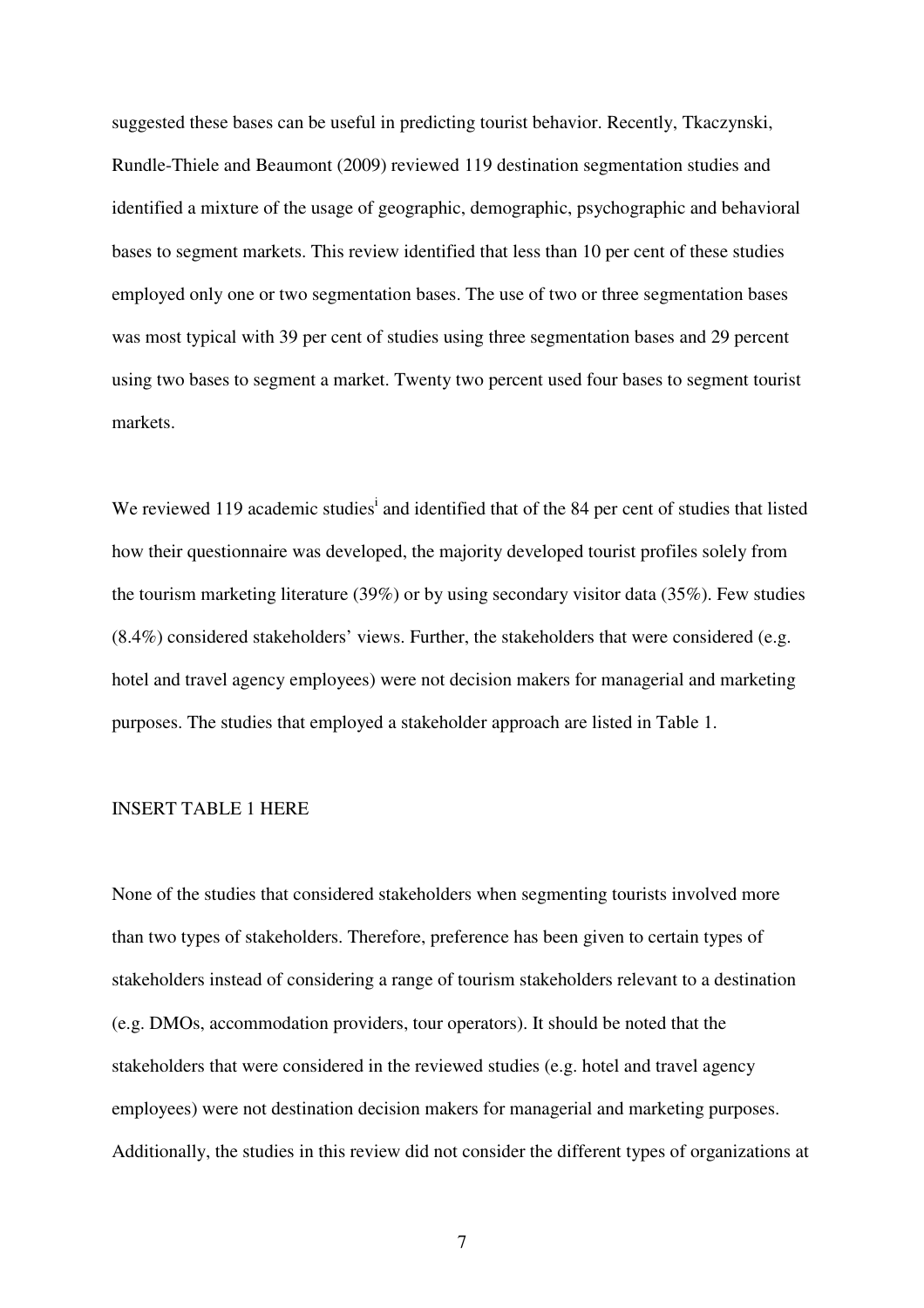a destination within the one stakeholder category (e.g. the different types of accommodation providers). As all stakeholder types are crucial for the continual operation of a destination, their insights into market segmentation may be useful for marketing and management purposes as they have been identified as knowledgeable about tourism at the destination and their tourist markets (e.g. Sautter and Leisen 1999; Sheehan and Ritchie 2005; Sheehan, Ritchie and Hudson 2007).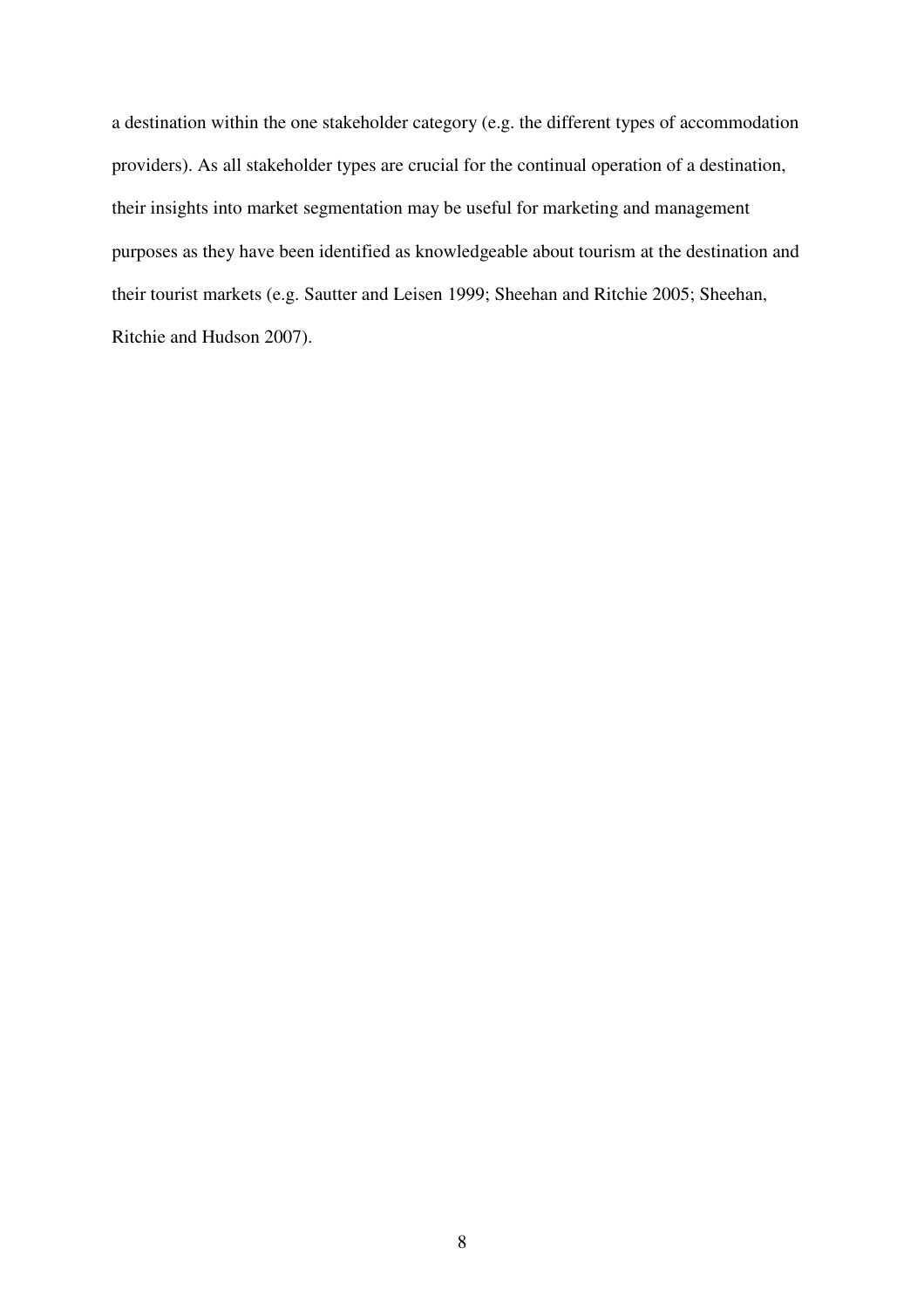## **Two-step segmentation approach**

To date, little segmentation research has explicitly reported consideration of tourism stakeholders. Only 8 per cent of the 119 academic studies reviewed explicitly referred to tourism stakeholders and no more than two tourism stakeholders were considered in any single study. Multiple stakeholder viewpoints would allow researchers to become more familiar with, and hence knowledgeable about, the destination under study. Unless the researcher has a complete understanding of tourism stakeholders, some variables that may be important to tourism stakeholders may be overlooked (examples might include different types of expenditure or activities sought). The variables generated in these studies are likely to be guided by the researcher's own experience and their review of the literature. Such endeavors may not sufficiently accommodate the variation within a single tourism destination. For example, five star hotels at a destination attract certain types of tourists while backpacker hostels attract a completely different cohort. It is also noted that, whilst some studies have employed a stakeholder perspective, multiple stakeholders with decision making responsibilities have not been considered. As several authors (e.g. Blain, Levy and Ritchie 2005; Sautter and Leisen 1999; Sheehan and Ritchie 2005) have argued, many stakeholders are influential in marketing a destination.

A two-step approach is an approach to segmentation that considers two points of view. The two-step approach to segmentation proposed here requires consideration to be given to both 1) tourism stakeholders and 2) tourists. Segmentation researchers have not considered tourism stakeholder views and to date a two-step research design utilizing a multiple stakeholder and visitor perspective has not been applied in tourism segmentation research. These observations provided the impetus for the study. The proposed two-step approach is described in this study.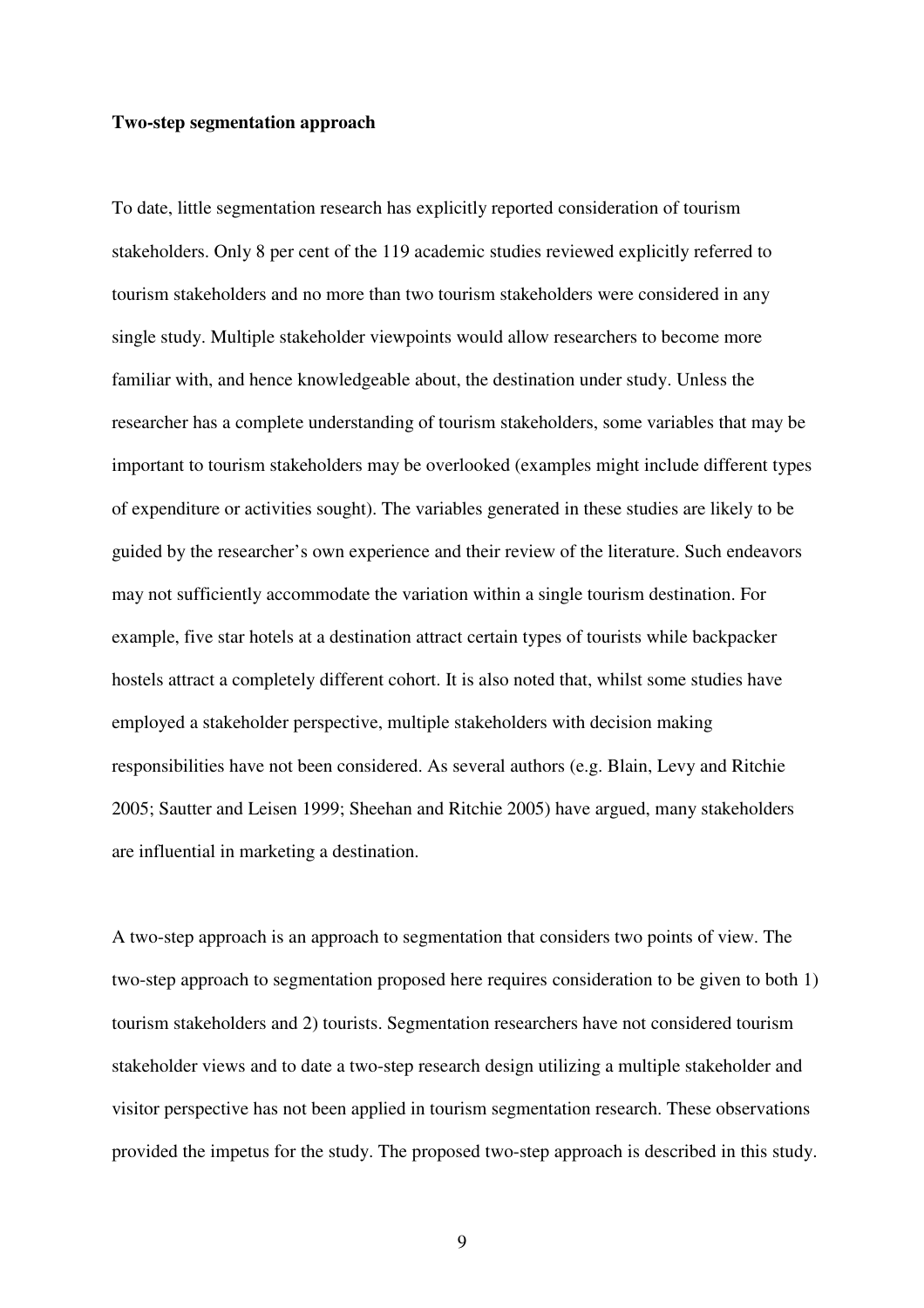In the first step a case study with semi-structured interviews was employed to identify how tourism stakeholders segment their market. Variables identified by stakeholders were used to construct a survey for administration to tourists in the second step. Finally, the segments derived from the proposed two-step approach to segmentation were compared and contrasted with the segments currently identified by the DMO for destination marketing purposes.

## **Step one – Destination stakeholder case study**

A case study method was utilized for the first step of the research. The methodology used in step one is detailed in Tkaczynski, Rundle-Thiele and Beaumont (2009). A case study method was chosen for step one as it has been has been widely utilized by researchers seeking to understand marketing phenomena (e.g. Awaitefe 2004; Prideaux and Cooper 2002; Sheehan, Ritchie and Hudson 2007). This technique permits researchers to investigate complex issues in some depth (Yin 2003). A single case study of one Australian destination was deemed most appropriate to ensure that an in-depth understanding of market segmentation from a tourism stakeholder perspective was obtained (Lee 1999). Efforts were made to include participants from a wide cross section of the tourism stakeholders in the destination to maximize variation among stakeholders. Thirteen interviews were conducted with the local government organization, DMOs (regional and state), accommodation providers, and tour operators. The accommodation providers were a backpacker resort, caravan park, self-contained unit provider, and a low, a medium and a high star rating hotel. The tour operator stakeholders consisted of a whale watching operator, a fishing charter operator, an adventure tour operator, and a museum. Further detail on the selection of interviewees and the data analysis methods and findings are detailed in Tkaczynski, Rundle-Thiele and Beaumont (2009).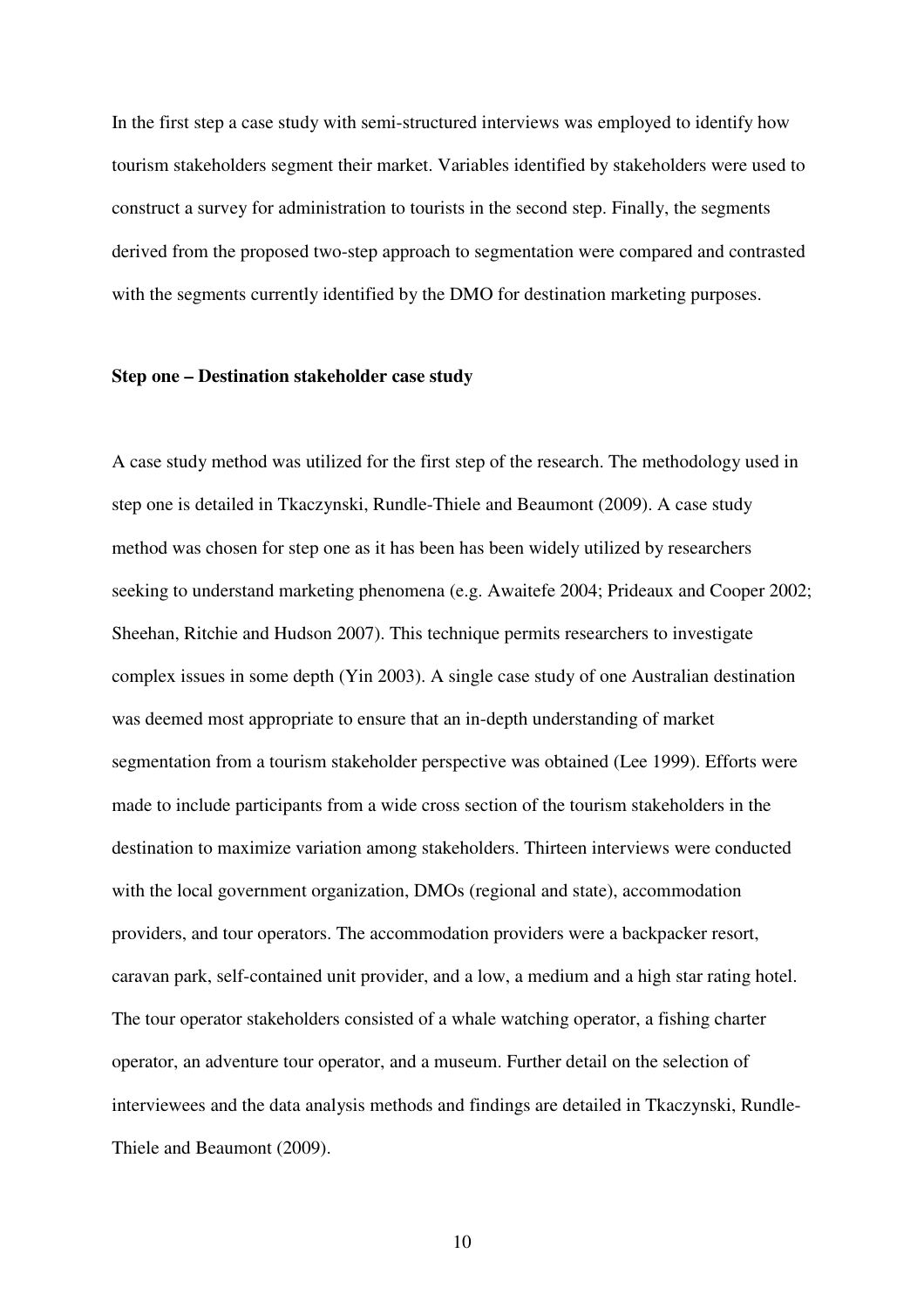To identify how various tourism stakeholders segment their tourist market, the 13 tourism stakeholders were asked to describe how they segmented the market. In instances where formal marketing plans were not employed, probes were applied to understand whether the market was approached as a whole or in parts (segments). It was identified that the stakeholders segmented their markets differently. Key findings were that four segmentation bases as identified by Kotler (1980) were identified by destination stakeholders as relevant for segmenting tourists visiting the destination. Specifically, tourism stakeholders identified 13 variables they felt were relevant for segmentation purposes, namely *age, gender, travel party composition (TPC)*, *income, education* (demographic), *location* (geographic), *trip purpose, push motivations, pull motivations, activities* (psychographic), *expenditure, number of nights*, and *purchasing behavior* (behavioral). The results of step one are elaborated in Tkaczynski, Rundle-Thiele and Beaumont (2009).

## **Step two – Tourist survey**

A survey was then developed to enable data to be collected from tourists visiting the destination for each of the 13 variables identified by the destination stakeholders in step one. The survey was written in English. Some modifications were made from the semi-structured interviews. Purchasing behavior and expenditure were combined to form three expenditure variables: *activities expenditure*, *food and beverages expenditure* and *accommodation expenditure*. This modification was needed as the destination stakeholders knew that tourists spent their money on these items, but did not know the amount. These variables represent different aspects of tourists' expenditure at the destination and, consistent with other studies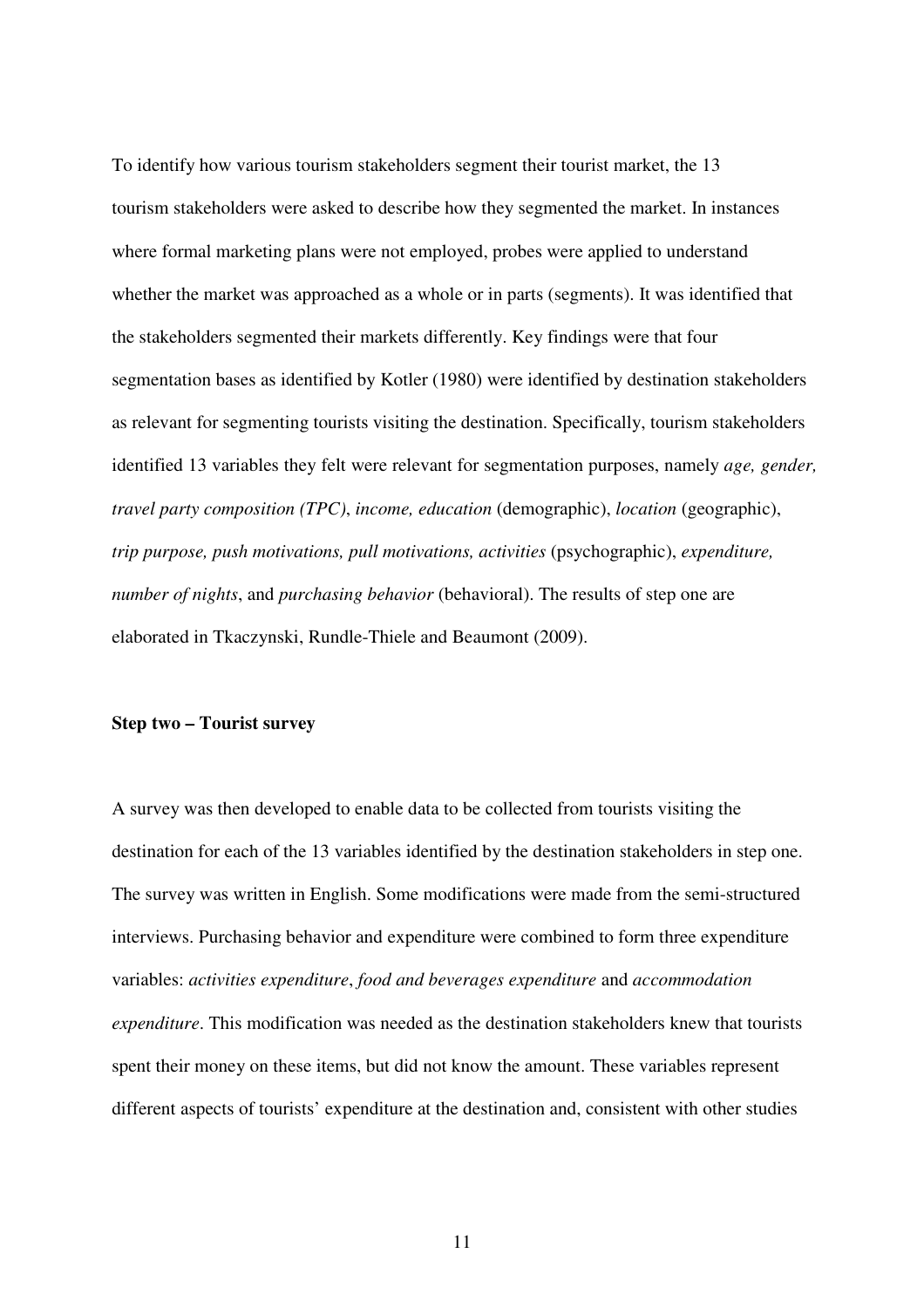(e.g. Hong et al. 2005; Lehto, O'Leary and Morrison 2004; Wilson and Thilmany 2006), we decided to treat them separately.

As motivations have been frequently identified in the tourism marketing literature (e.g. Baloglu and Uysal 1996; Cha, McCleary and Uysal 1995; Kim and Lee 2002) and are part of past travel surveys at the destination, motivations based on these sources were included in the survey. Both push and pull motivations were chosen as they represent different aspects of a tourist's motivation (Dann 1981; Baloglu and Uysal 1996; Yuan and McDonald 1990).

Thirty-nine questions were used for this questionnaire. *Activities sought*, *push motivations*, *pull motivations* and *nights* were treated as continuous variables based on the interview responses. The first three variables were measured in a binary 'yes' or 'no' format and 'yes' responses were summed to calculate a number for each variable. This format has been used for activities (e.g. Dolnicar 2004a; Lee et al. 2006; Morrison et al. 2003) and motivations (e.g. Dolnicar 2004b; Kim, Wei and Ruys 2003) in the literature. The possible activities sought were identified from the semi-structured interviews. Six were considered. In total, 11 push and 12 pull motivations were measured. Nights required the respondent to specify the number of nights they had stayed or were planning to stay at the destination. Average length of stay has been used in past studies (e.g. Alipour et al. 2007; Becken, Simmons and Frampton 2003; Hsu and Kang 2007).

Nine of the questions, *age, gender*, *travel party composition (TPC)*, *income, location*, *trip purpose*, *accommodation expenditure, activities expenditure*, and *food and beverages expenditure* were designed as categorical variables, as the stakeholders explained these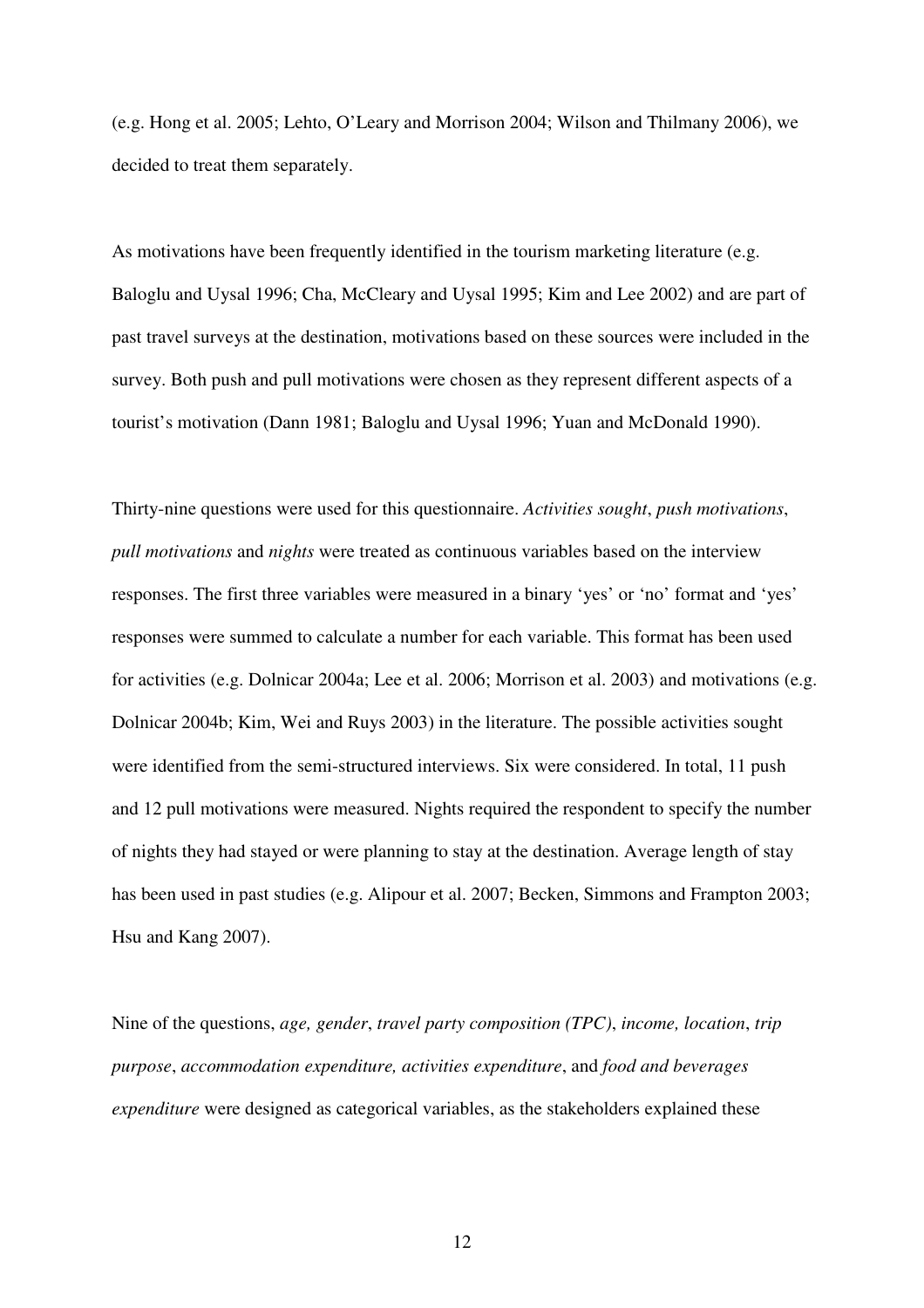variables based on the different categories. It was also identified in the review of the 119 destination segmentation studies that categories were commonly used for these variables.

Consistent with prior studies, six categories were chosen to capture age (e.g. Hsu, Kang and Wolfe 2002; Johns and Gyimothy 2002; Yoo, McKercher and Mena 2004) and household income (e.g. Bonn, Joseph and Dai 2005; Kang, Hsu and Wolfe 2003; Pike 2002) of respondents. For gender, respondents needed to indicate whether they were male or female. Consistent with prior research (e.g. Becken, Simmons and Frampton 2003; Dolnicar and Laesser 2007; Morrison et al. 2003), travel party composition was categorized into five groups. Similar to the tourism literature (e.g. Hong et al. 2005; Onyx and Leonard 2005; Park et al. 2002), the origin of tourists were classed into categories once all were identified. The four most popular trip purpose options from the interviews were chosen. With reference to the literature (e.g. Diaz-Perez, Bethencourt-Cejas and Alvarez-Gonzalez 2005; MacKay, Andereck and Vogt 2002; McCleary, Weaver and Meng 2005), five categories were used to identify the three daily expenditure variables.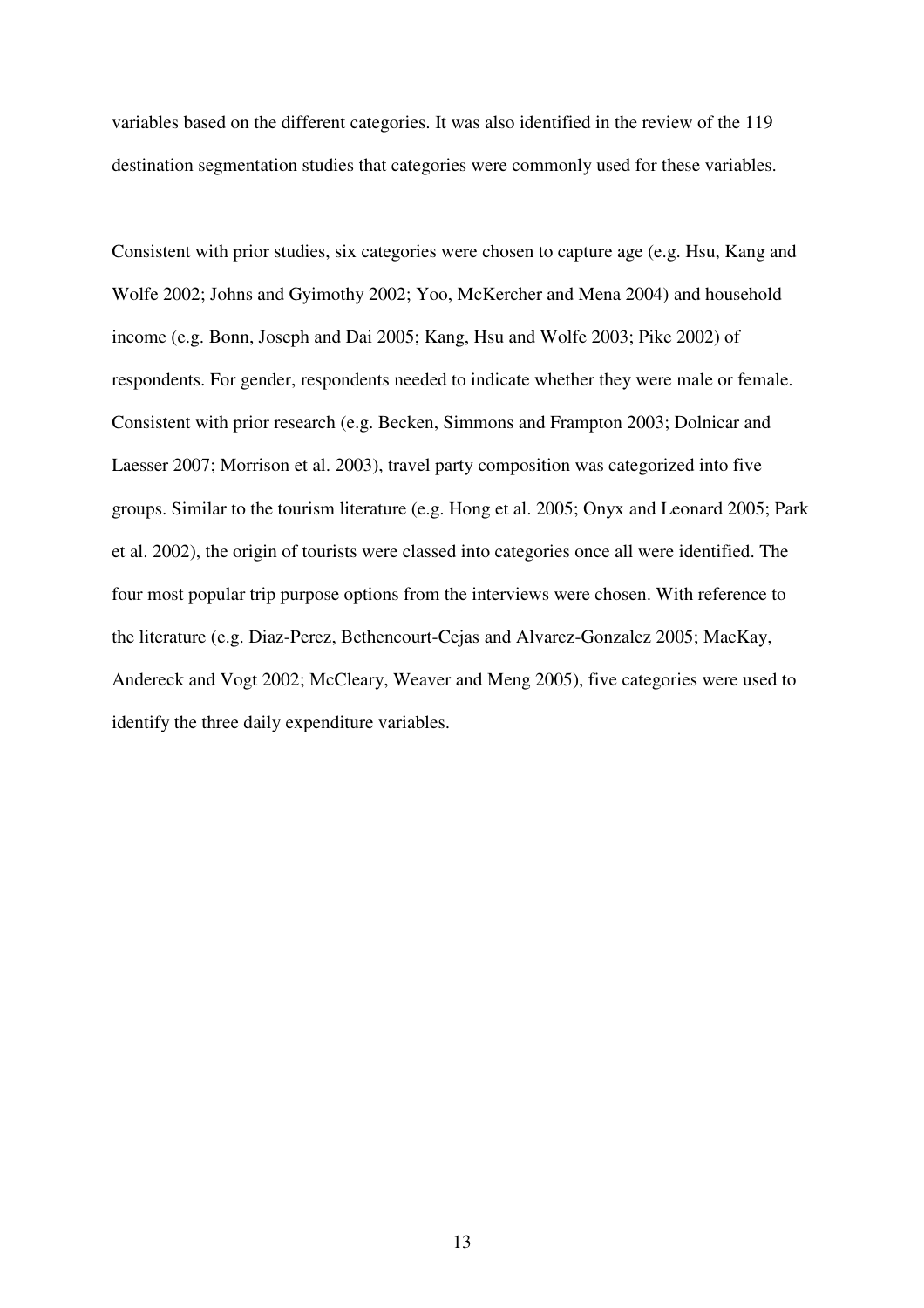### *Tourist survey data collection*

The sample population for this study was tourists at the destination under study. Respondents needed to be over 18 and had or would have spent at least a night in the chosen destination. The tourists also needed to have made the choice to visit the destination for a purpose other than business/work. This was justified as the results were to be compared to the type of visitor segments targeted by the DMO.

A sample size of at least 500 needed to be collected to provide a 95 per cent confidence level so that results could be generalized to this tourist population (Veal 2005). To obtain this minimum sample size, the questionnaire survey was conducted using a cross-sectional study design over a seven month period from July 2007 to January 2008. By using this design, the seasonality at the coastal destination was not a limitation, as the data was collected during the different seasons, catering to the high and low tourist times.

A non-probability sampling method in the form of quota sampling was utilized. Whilst research bias is a concern, probability sampling was impossible as a list of sampling units with a known probability was unable to be verified (Aaker, Kumar & Day 2003; Veal 2005). The regional tourism authority (DMO) has primary markets that it targets, but every type of tourist that travels to this region is not known. Researchers of non-probability sampling argue that it can readily be used in the exploratory stages of research (Aaker, Kumar & Day 2003; Malhotra 2004) which is essentially what this research represents. To ensure that a large enough group of respondents was targeted, at least 120 surveys were collected each month. This allowed monthly comparisons to be made.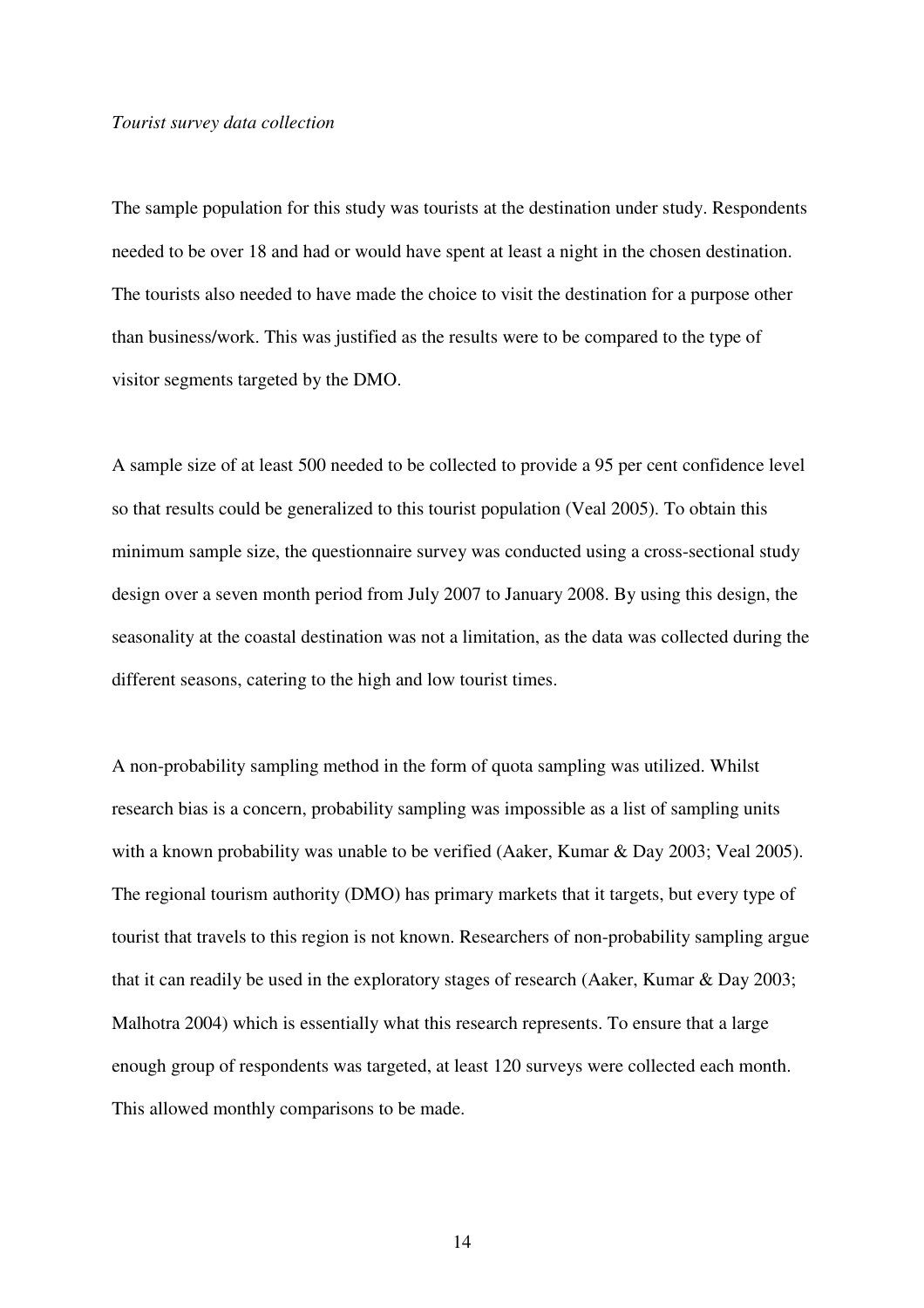In researching the destination, the researcher considered popular locations where tourists of all different demographics may be during the beginning or the end of their holiday. By choosing many locations, this ensured that a dominant location was not chosen which may have biased results (Veal 2005). The respondents were identified as a 'first past the post' sampling method (McKercher and Wong 2004). Thus, people who were there at the time were approached by the researcher to complete an on-site survey.

Questionnaires were collected at accommodation places, such as a caravan park, a backpacker hostel and a five star resort, at a visitor information centre, and at transport locations, such as the bus terminal, the ferry terminal and the airport. A minimum of eight responses each month were collected from each location to ensure that a specific type of tourist that was the most easily accessible did not dominate the results. In over 97 per cent of the situations a researcher was present to distribute and collect the questionnaire. Several questionnaires were left in the lobby at the accommodation places and the main seating area of the visitor information centre. In these instances approximately 20 questionnaires were completed, indicating a very low response rate without a researcher present. The time spent at each location to collect the responses varied. The researcher spent whole days at the accommodation places to achieve the quotas, whereas only one hour was necessary at the airport. It is noted that the largest quota of responses was collected at the airport terminal, as these respondents had the highest acceptance rate for completing the questionnaire. Tourists with different demographics, geographics, psychographics and behavioral tendencies also used this similar transport mode which ensured that a diversity of tourists could be targeted at this location. In total 84.9 percent of tourists approached chose to complete the questionnaire.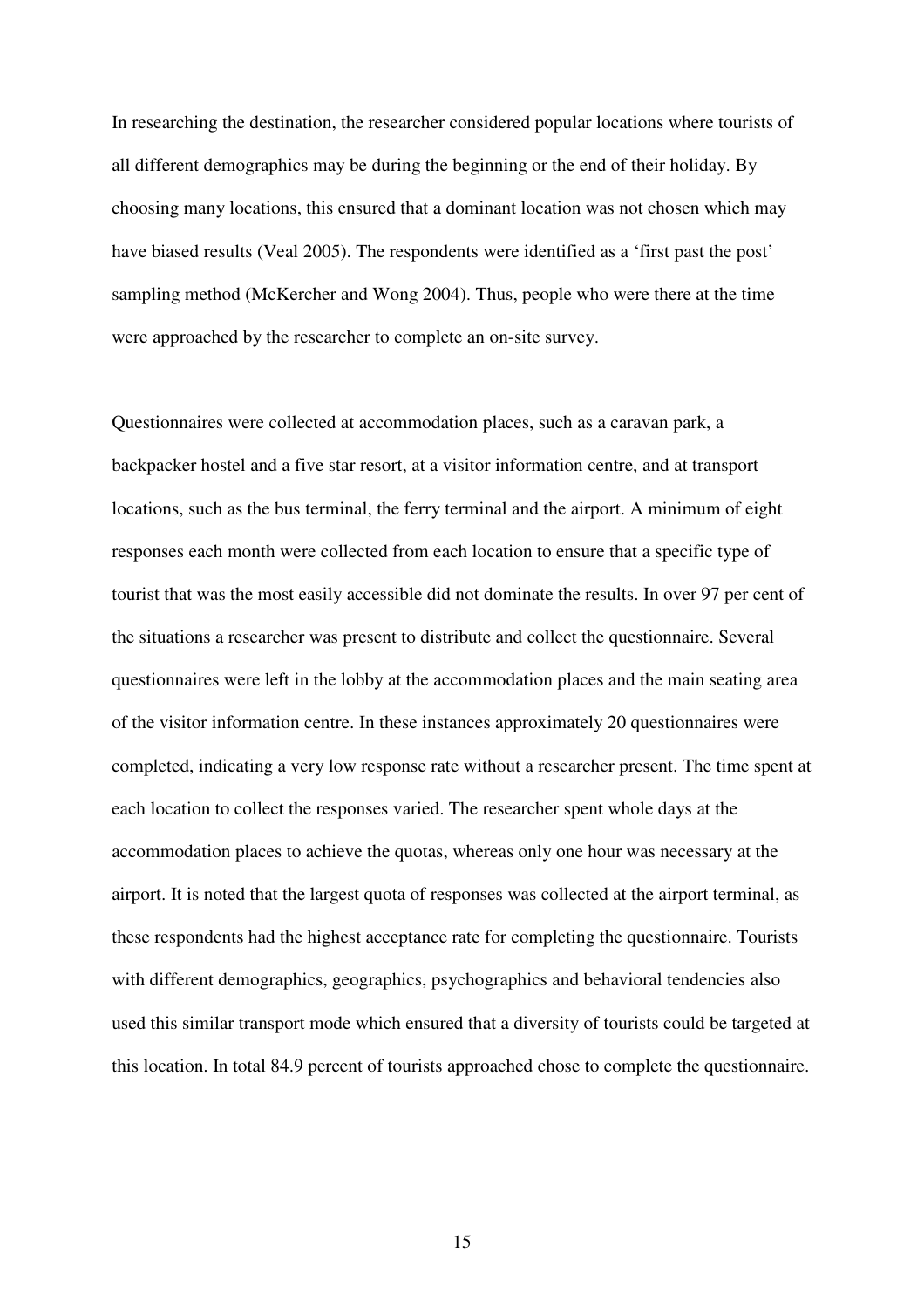### *Tourist survey data analysis*

Data collected in the survey were analyzed using the Statistical Package for the Social Sciences (SPSS) Version 15.0 (SPSS 2007). TwoStep® cluster analysis using the loglikelihood measure was used to reveal natural groupings in the data set using all of the segmentation variables identified in the case study methodology. In the review of the 119 studies, it was identified that 69.2 per cent chose cluster analysis to profile tourists. Most have employed factor analysis to reproduce items in subsequent analysis, followed by cluster analysis (43.7% of the 119 reviewed studies). Other studies have employed only cluster analysis (e.g. Beh and Bruyere 2007; Bieger and Laesser 2002; Dolnicar and Leisch 2003; Hyde 2006; McKercher et al. 2003). Another method was the usage of self organizing neural networks (e.g. Bloom 2004; Dolnicar 2004a; Kim, Wei and Ruys 2003). The authors have only noted two prior usages of TwoStep® cluster analysis to segment tourists at a destination (Hsu, Kang and Lam 2006; Laesser, Crouch and Beritelli 2006). TwoStep® cluster analysis was considered most appropriate for this research as it is the only type of cluster analysis in SPSS that forms clusters based on both continuous and categorical data (Chiu et al. 2001; Norusis 2008). Data transformation prior to analysis was therefore not required. TwoStep® cluster analysis permits researchers to retain full information providing rich explanation for managerial decision making purposes. In addition, TwoStep® cluster analysis is suitable for a large data set ( $n = 852$  in this study) (Hsu, Kang and Lam 2006).

TwoStep® cluster analysis involves two stages. In the first step, original cases are grouped into preclusters by constructing a cluster features tree (Okasaki 2007). In the second step, the standard hierarchical clustering algorithm on the preclusters is used (Norusis 2008). Forming clusters hierarchically lets the researcher explore a range of solutions with different numbers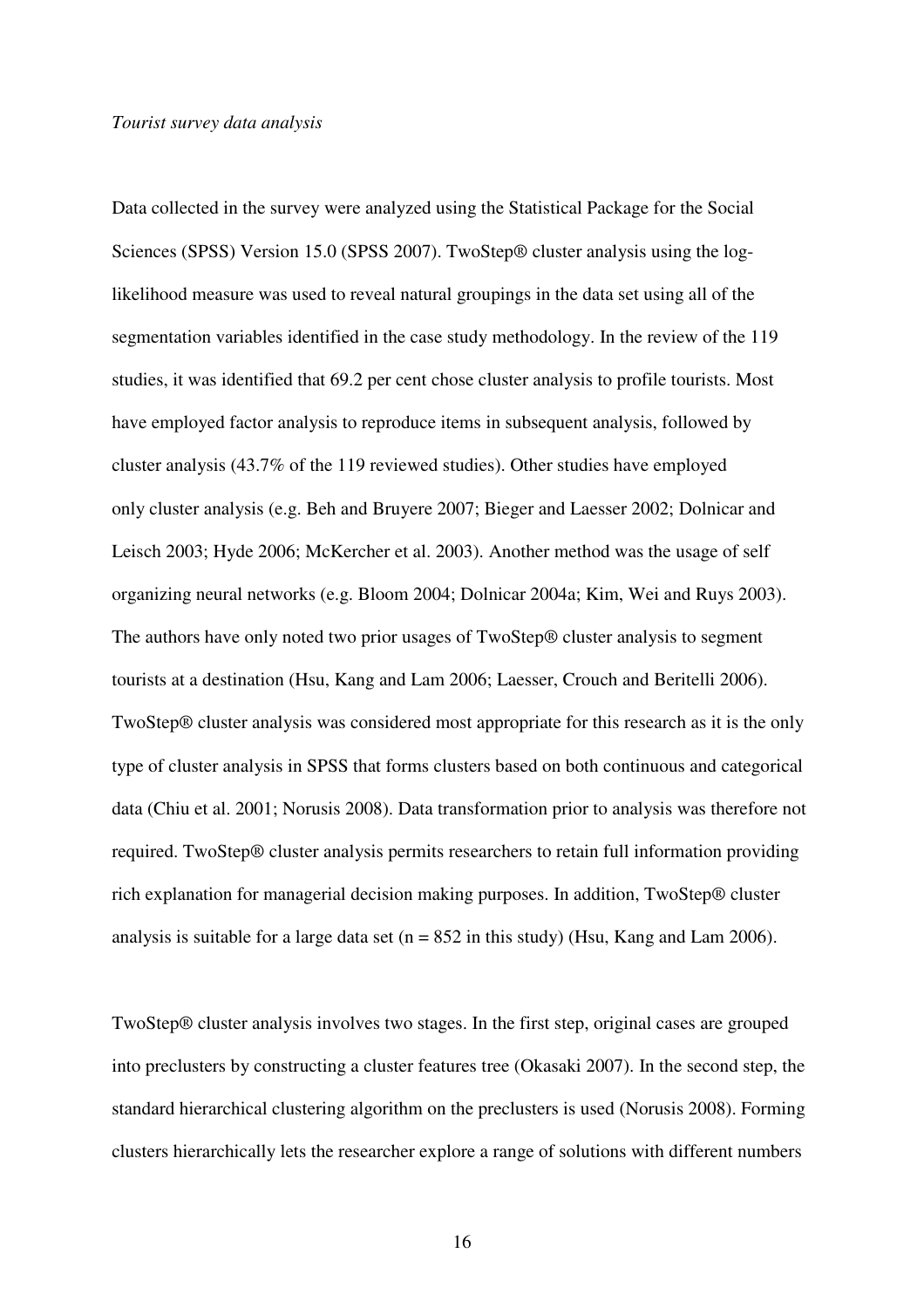of clusters (Norusis 2008). This produces a range of solutions which is then reduced to the best number of clusters on the basis of Schwarz's Bayesian information criterion (BIC). The BIC is considered one of the most useful and objective selection criteria, as it avoids the arbitrariness of traditional clustering techniques (Chiu et al. 2001; Norusis 2008). In considering which variables to remove from the analysis, the one with the lowest BIC is preferred (Norusis 2008). Once the cluster solution is formed, chi-square tests are conducted for categorical variables and student t-tests for continuous variables to examine the importance of individual variables in a cluster (Norusis 2008). If the absolute value of the statistic for a cluster is greater than the critical value, the variable is considered important in distinguishing that cluster from the others (Norusis 2008).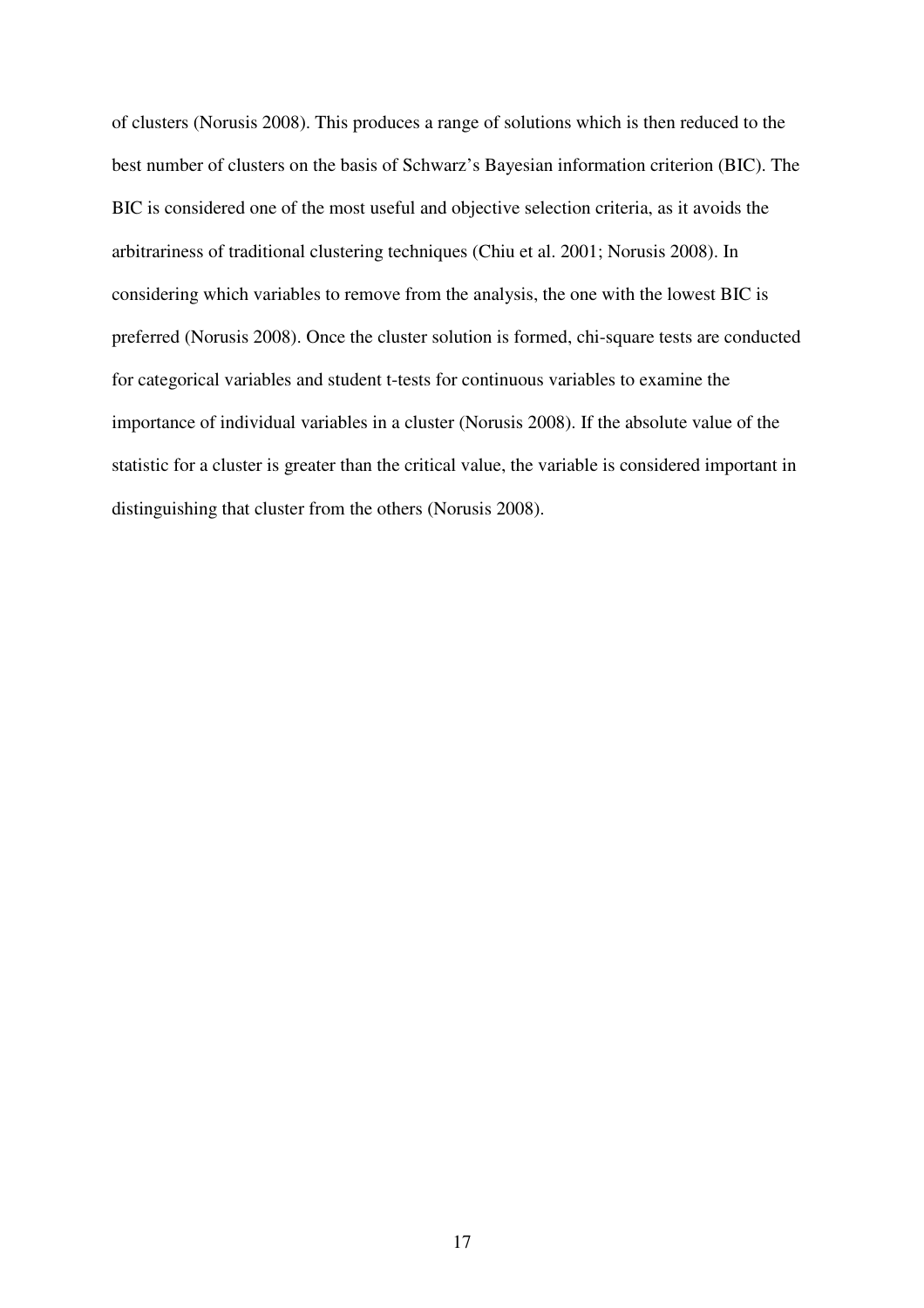## **Results**

## *Identification of segments*

The TwoStep® cluster analysis was used to form the clusters based on the segmentation variables identified by tourism stakeholders in stage one of the research. It was identified that 283 cases had missing data. Cluster analysis was performed on both the full data set and a data set that had all cases with missing data removed. The solution with missing data cases omitted produced a smaller BIC and a relatively large range of BIC change and distance. It was, therefore, decided to remove cases with missing data. Key statistics are reported in Table 2.

# INSERT TABLE 2 HERE

Three clusters were revealed within the tourism data set. Three of the variables, *gender*, *number of activities* and *trip purpose*, did not distinguish clusters and were removed from the analysis. Cluster analysis was performed once again with the ten variables that were capable of distinguishing between segments. Three clusters were revealed with a smaller BIC value and a lower BIC change and distance measure. A cluster solution with 10 segmentation variables was accepted as the final solution (see Tables 3 and 4). Student t-tests and chisquare tests confirmed that each of the ten variables varied between clusters.

INSERT TABLE 3 HERE

## INSERT TABLE 4 HERE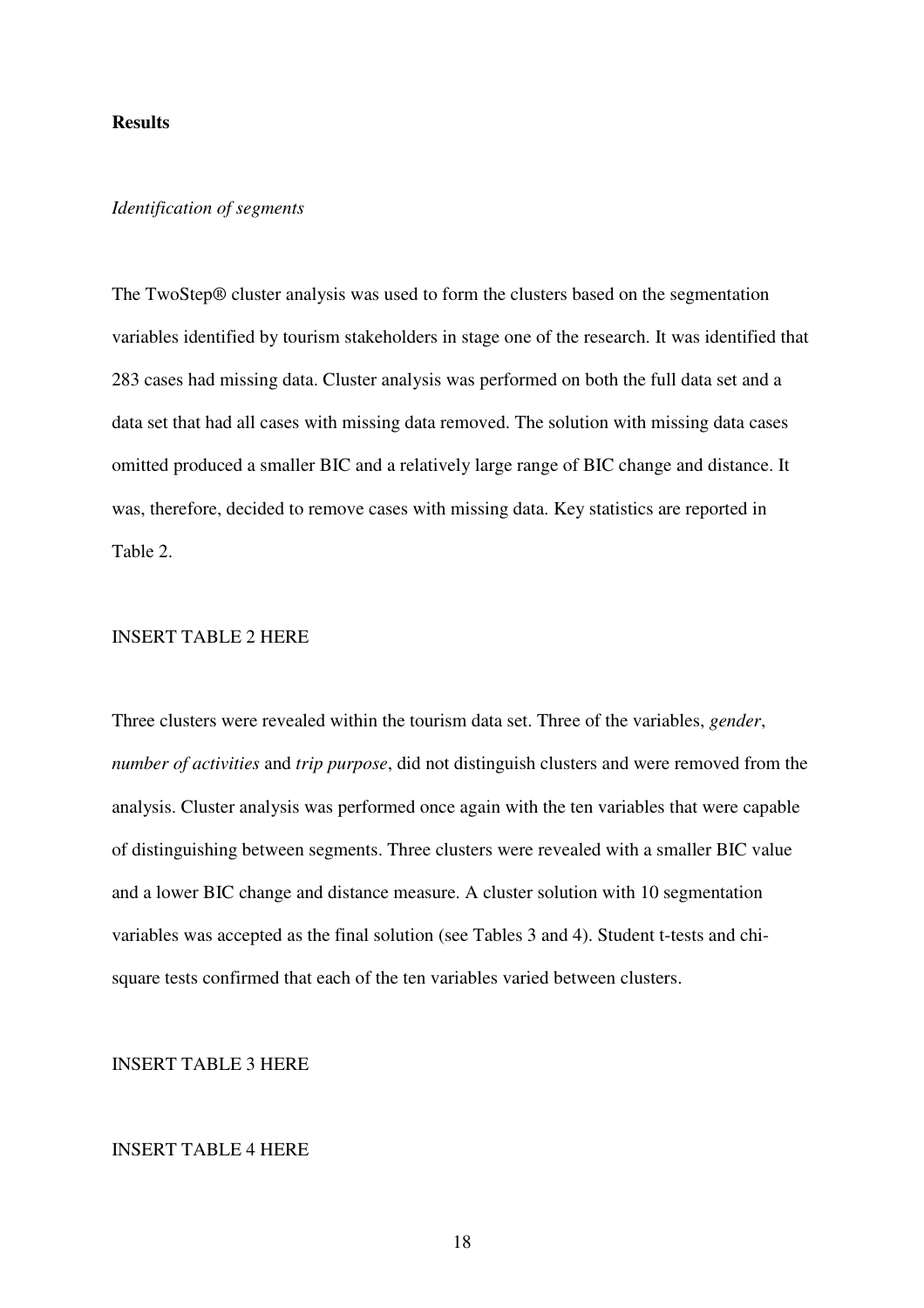The first cluster is the largest (40.9%). The majority of people in this segment earn over \$100,000 a year and travel from New South Wales (NSW). Tourists in this segment are primarily aged between 25-54. These tourists travel as a couple or as a family and they stay on average four nights. Of the three clusters, this segment spends the most on a daily basis with over \$100 for daily accommodation and \$50-\$149 for both daily activities and food and beverages expenditure. This segment has roughly four push motivations and one pull motivation. The most popular push motivation was "*to rest and relax*" and "*the weather*" pulled tourists most frequently to the destination. The key distinguishing feature of this segment is the higher income and daily expenditure. This cluster was, therefore, labeled *wealthy travelers*.

The second cluster is virtually the same size (39.4%). This segment is young with the overwhelming majority aged under 35. This segment earns the least and travels predominantly from Europe. The cluster spends less per day when compared with the wealthy traveler segment with under \$50 being the most popular option for all three expenditure categories. Approximately half of this segment travel as an adult group. This segment stays for 3-5 nights. This segment has the most push motivations and the fewest pull motivations. "*It was recommended by someone*" was the dominant pull motivation and "*to go to a place you have not been before*" was the most popular push motivation. The key distinguishing features of this segment is that the tourists are young and travel from Europe. Due to these features, this segment is labeled *young Europeans*.

The third cluster is the smallest and represents approximately 20 per cent of the tourism data set. These tourists are older with more than half being aged over 55. The income of this segment was approximately evenly distributed across the six categories. This segment largely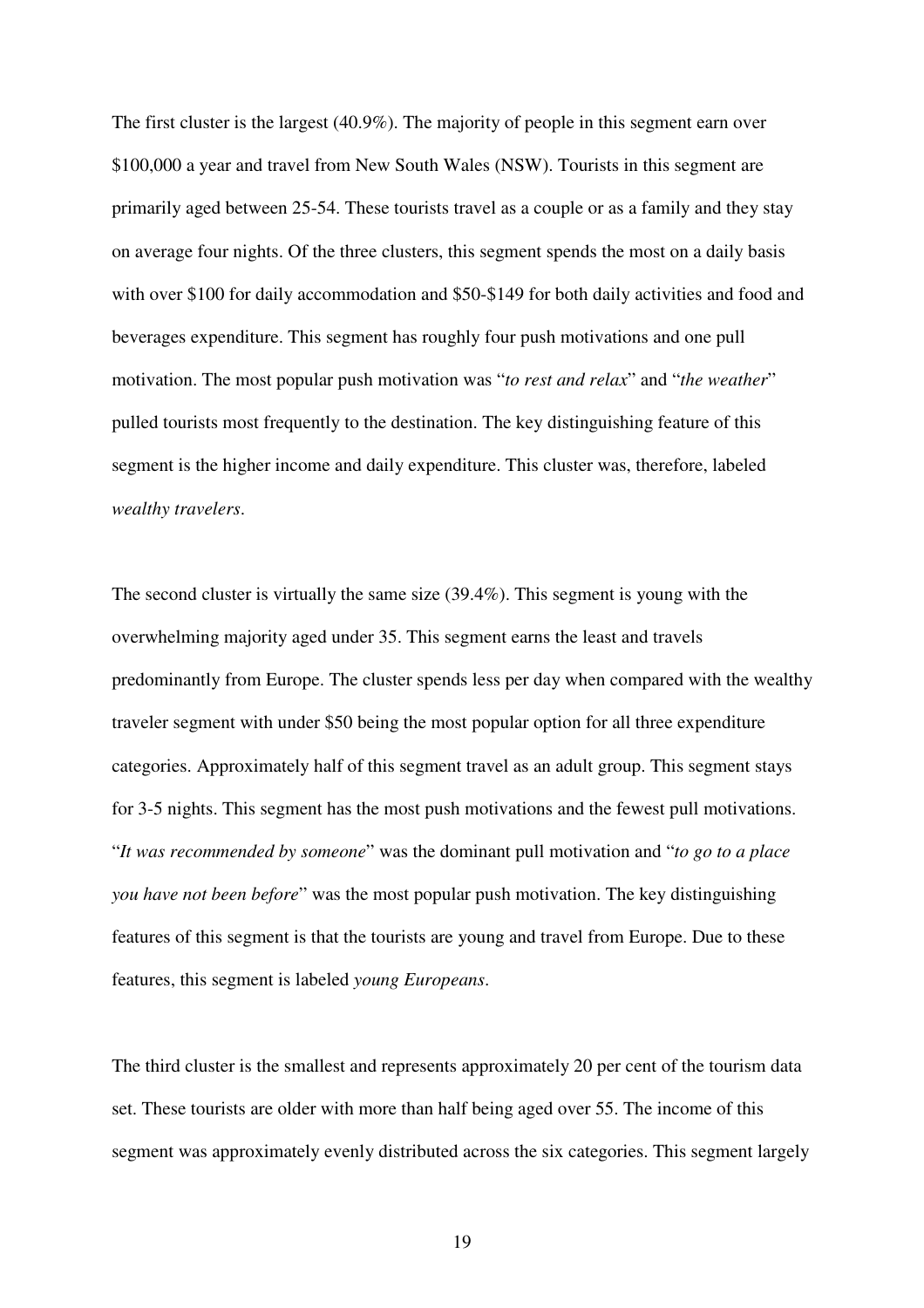comprises domestic travelers with Queensland (QLD) the dominant origin (41.1%). These tourists travel as a couple and stay the longest, an average 17 nights. They have the lowest number of push motivations and the highest number of pull motivations. This segment also travels "*to rest and relax*" and is pulled by "*the weather*" and "*to experience a relaxed lifestyle*". This segment is distinguishable based on its long length of stay. This segment was, therefore, labeled *long stay travelers*.

To validate the model, the tourists were sorted based on the month of when the survey was collected. The month was considered the most effective option as it enabled both data sets to contain tourists from both the high (e.g. Christmas period) and low seasons (e.g. mid-year). Combining months also ensured that month of data collection did not bias the sample. Three odd-numbered months ( $n = 253$ ) and three even-numbered months ( $n = 246$ ) were chosen to split the file evenly. As can be seen from Table 2, both models produced a similar BIC value, BIC change and ratio of change. It was identified that the size of the segments varied very little. It was also noted that the split files accurately represented the final solution with only minor changes identified. On this basis, it was concluded that the three-cluster solution was validated for this study (Hair et al. 2006).

### *Comparison to DMO segments*

The segments derived from the two-step approach were then compared with the primary segments that have been identified by the DMO as set out in Table 5 (Tourism Queensland 2007). The DMO segments were identified through a combination of tourism research<sup>ii</sup> and market intelligence by Tourism Queensland in coordination with Tourism Australia. According to Tourism Queensland (2007) these segments represent the tourists who have the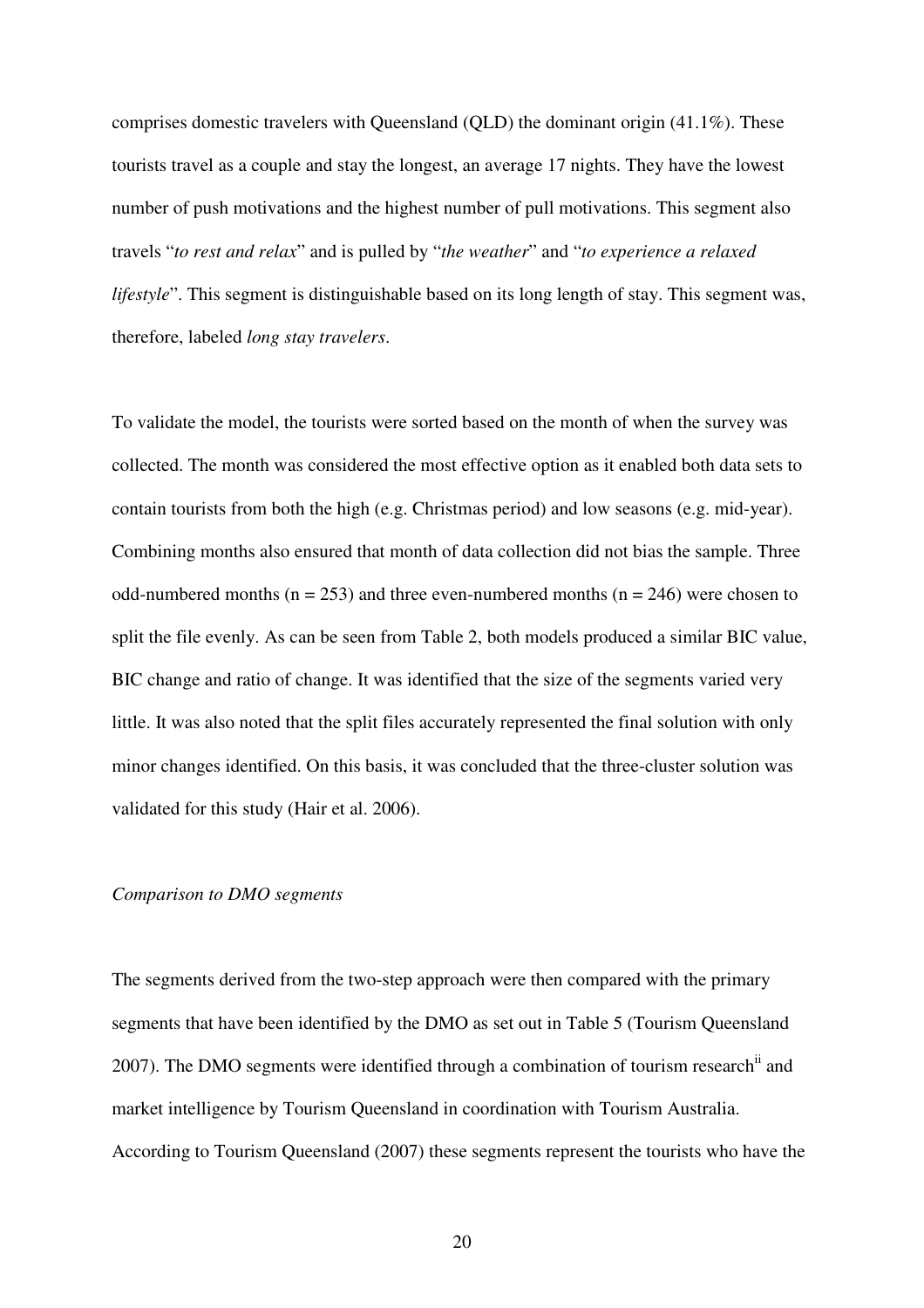greatest potential to be converted into visitors to the region, and therefore, a high chance of providing a positive return on investment in marketing activities. Young parents (family) and older tourists (aged 45 and over) with an annual household income of \$60,000 dominate the segments that are currently described by the DMO.

The DMO also identifies two international markets that are believed to have the most potential to convert into visitors (Tourism Queensland 2007). No research has been conducted by the DMO, and these markets are based on information from Tourism Australia, the national tourism organization. The first segment is classed as the international drive market (size is estimated at 360,000 for all of QLD). This segment travels to fulfill an inner drive to challenge themselves. This group travels from the United Kingdom (UK), Germany, United States of America (USA), Europe and New Zealand (NZ). The second international market is the youth and backpacker market (size is estimated at 320,000 for all of QLD) which travels for the same reasons as the international drive market. This segment travels from the UK, Germany, USA and Europe. The youth and backpacker market is considered secondary to the drive market (Tourism Queensland 2007).

The DMO and state tourism organization, in partnership with other local tourism stakeholders such as the regional council, market the destination to potential tourists (Tourism Queensland 2007). Minimal funds are available and have to be allocated carefully. In recent years one-off campaigns have been used to target both intrastate and interstate tourists. For example, a \$400,000 five week integrated campaign was run in Sydney (NSW) following the introduction of direct flights from Sydney to the destination in July 2005. This campaign employed television, print, and online media to target interstate tourists.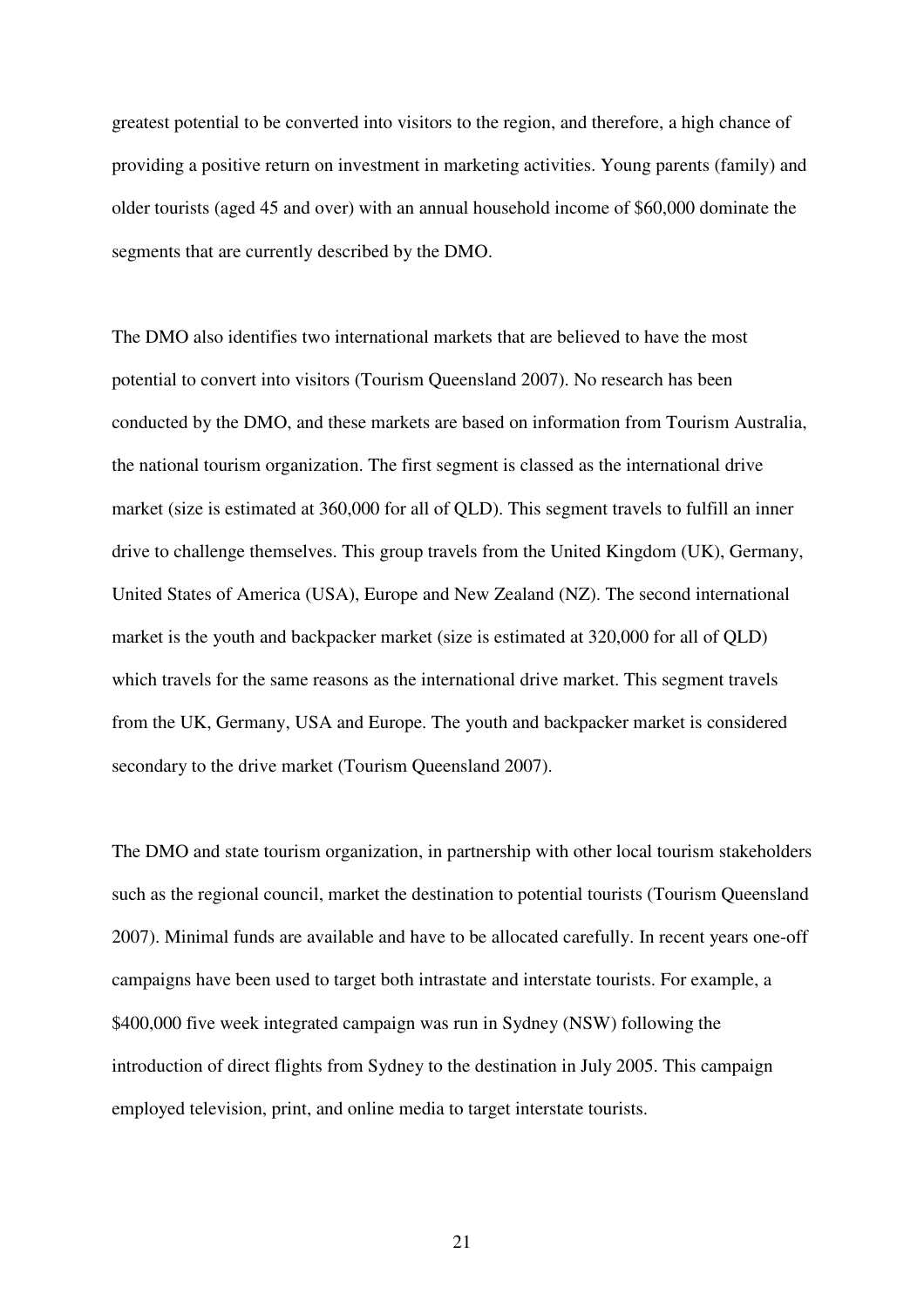On an international level, the destination participates in several marketing initiatives. This includes the Journalists Program for international journalists which showcases the region's main features to self-drive tourists (Tourism Queensland 2007). The destination is also part of other state-wide marketing promotions such as 'Brand Queensland'. Additionally, the destination's tourism products are currently featured in brochures distributed in Austria, France, Germany, Italy, Japan, Netherlands, NZ, Scandinavia, Singapore, South Africa, Switzerland, UK, USA and Canada (Tourism Queensland 2007).

### INSERT TABLE 5 HERE

Mode of transportation and lifestage were not identified as a segmentation variable in the two-step approach to segmentation. Further, the three expenditure items (behavioral) and two motivations variables (psychographic) were not utilized in the DMO segmentation. The DMO segmentation uses three forms of segmentation being demographic (lifestage, age, and household income), geographic (source market) and behavioral characteristics (travel party, transport, and type of trip). The segments derived from the proposed two-step approach use all four segmentation bases. It was also noted that whilst the DMO segmentation emphasizes the lifestage and source market segmentation variables, the cluster solution treats each of the 10 segmentation variables equally.

The wealthy traveler segment compares favorably with the DMO segments that travel from Sydney and Brisbane (segments 1, 2 and 5). The wealthy traveler segment has tourists that originate from NSW (whose capital is Sydney) and QLD (whose capital is Brisbane). This segment is also aged between 25-54, which are the ages included in these three DMO segments. Wealthy travelers also travel predominantly as a couple or a family and stay for a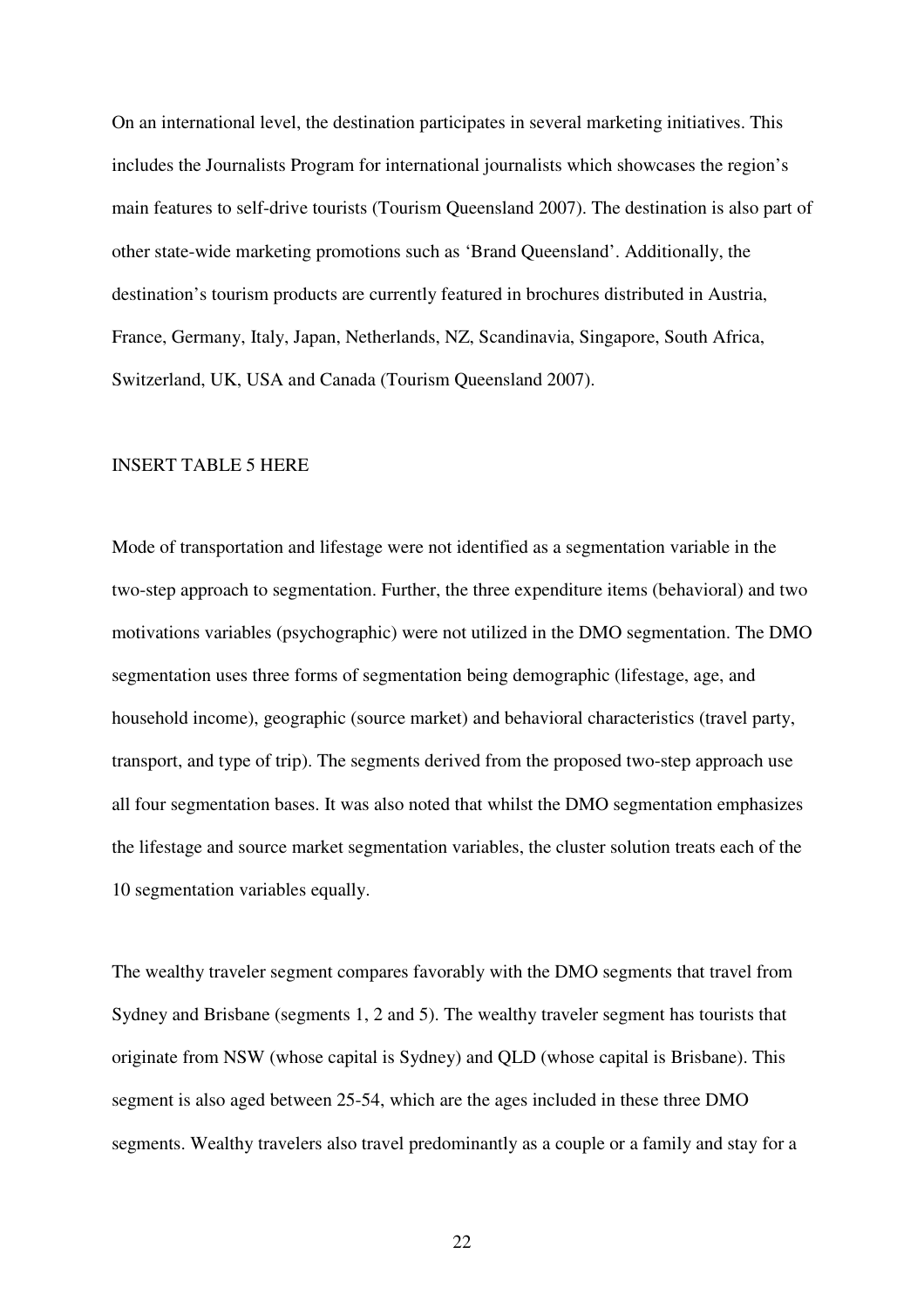short break (roughly half a week). Additionally, over 75 per cent of the wealthy travelers earn a household income in excess of \$60,000 per annum which is similar to the three segments.

The DMO treats international and domestic tourists separately. While segments are used for domestic marketing, segments are not used for international marketing. Due to the difference in focus, the young European segment was not described by the DMO. Despite representing one-fifth of the tourist market and the longest staying segment, the long stay traveler segment was not defined by the DMO. A further point of difference was that the third and fourth segments of the DMO were not identified when the two-step approach to segmentation was used.

Further analysis of the segments generated from the recommended two-step approach to segmentation was undertaken. The DMO segments were compared to the three segments identified using the two-step approach to segmentation. Any tourists with distinguishing characteristics not described in the DMO segments were eliminated from the data file to understand how many tourists were not being described by the five DMO segments. This occurred as follows. First, tourists that were not from within QLD or Sydney (NSW) were removed from the data file. This resulted in 625 cases being deleted and produced a data set of 227 which is just over a quarter of the original sample (26.6%). Secondly, tourists that travelled as singles were deleted from the data file as this category was not considered by the DMO when segmenting tourists based on their travel party. This resulted in 12.8 per cent of the 227 cases being deleted, which left a tourist market of 198 tourists. The proposed twostep segmentation method captured 569 of the 852 tourists, which represents 66.8 per cent of the tourism data set, while the segments currently used by the DMO targeted 198 tourists, which represents just 23.2 per cent of the tourists in the study sample.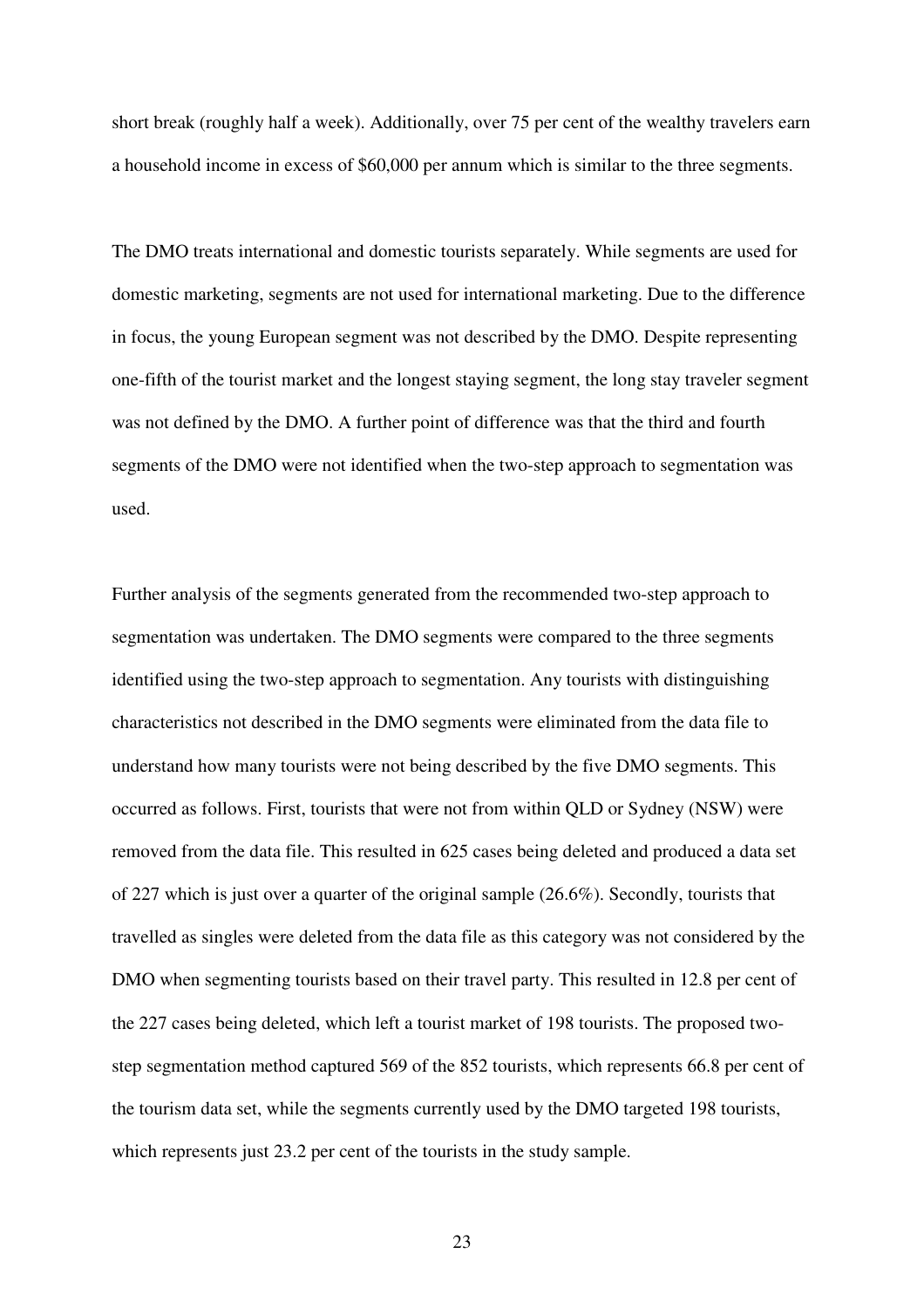By considering all tourists travelling to the destination, the two-step segmentation approach encompassed more tourists. Approximately two-thirds of the tourists travelling to the destination were cluster analyzed in this study whereas the DMO segments focused on less than half the tourists travelling to the destination. From a marketing and managerial approach, the two-step approach ensures that a more holistic view of tourists at the destination can be obtained.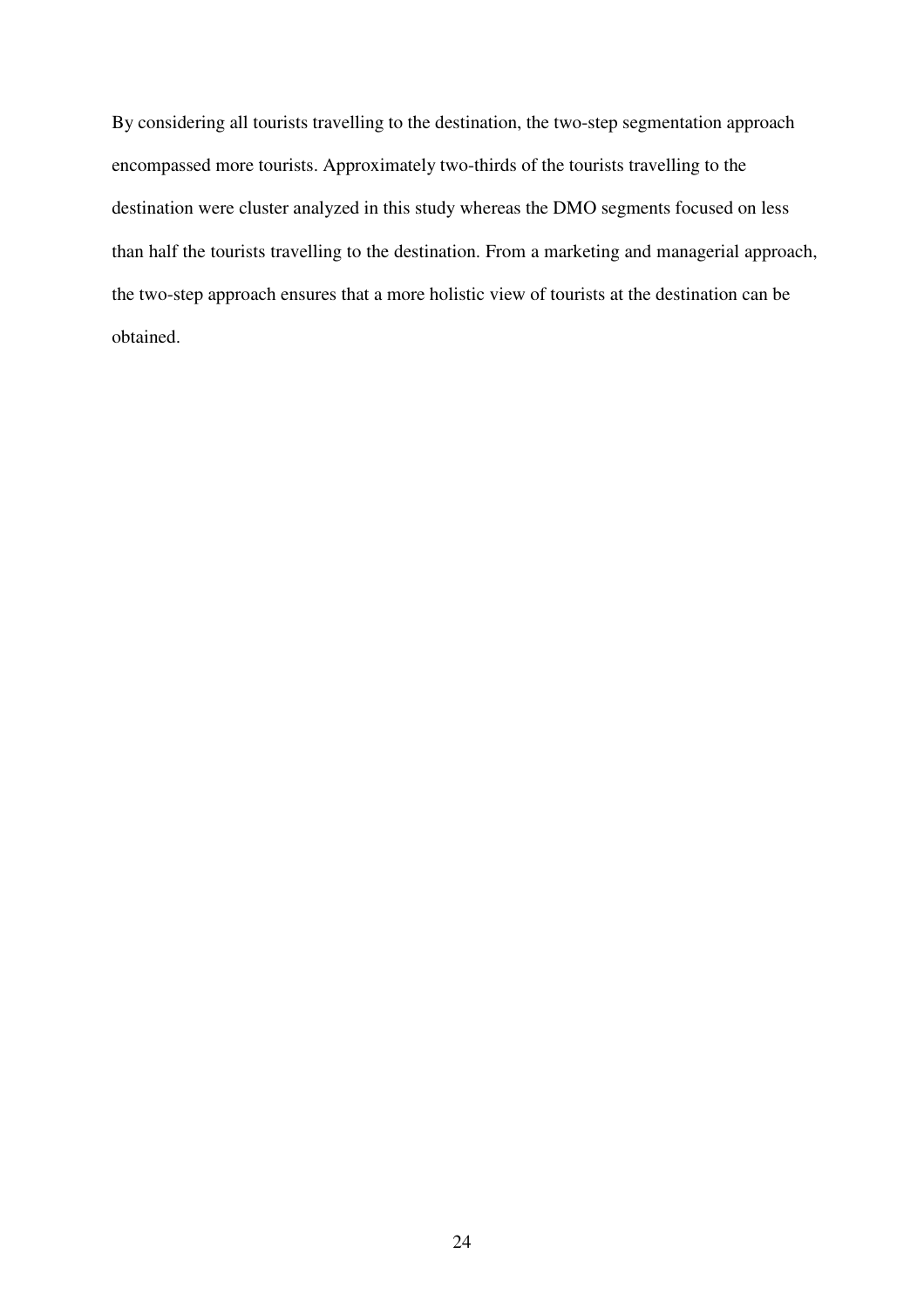### **Discussion and Conclusions**

Stakeholders play an important part in marketing a destination to potential tourists (Sautter and Leisen 1999; Sheehan, Ritchie and Hudson 2007; Sheehan and Ritchie 2005). Collaborative efforts between tourism stakeholders and the DMO are required to maximize DMO and other tourism stakeholders' resources (Sheehan, Ritchie and Hudson 2007). Failure to develop a collective approach to marketing is likely to disadvantage destinations promoting themselves in a competitive market place, as stakeholders that are excluded from the marketing of the destination may not support the destination's marketing (Blain, Levy and Ritchie 2005; Prideaux and Cooper 2002; Sheehan, Ritchie and Hudson 2007). Instead, these stakeholders may promote their organization and destination separately from the DMO. For the best return on investment the DMO needs to attract the same tourist segments that various tourism stakeholders seek to attract once they have reached the destination.

### *Two-step approach to segmentation*

This paper proposed a two-step approach to segmentation. Many contributions to the literature and practice were identified from this research. From a theoretical perspective, the first major contribution is that all four segmentation bases as defined by Kotler (1980) were identified using this approach. This confirms the findings from the literature (e.g. Beh and Bruyere 2007; Carmichael and Smith 2004; Chang 2006) that multivariate segmentation is preferable. In this study, age, income, TPC (demographic), origin (geographic), push motivations, pull motivations (psychographic), activities expenditure, food and beverages expenditure, accommodation expenditure, and nights (behavioral) produced three segments.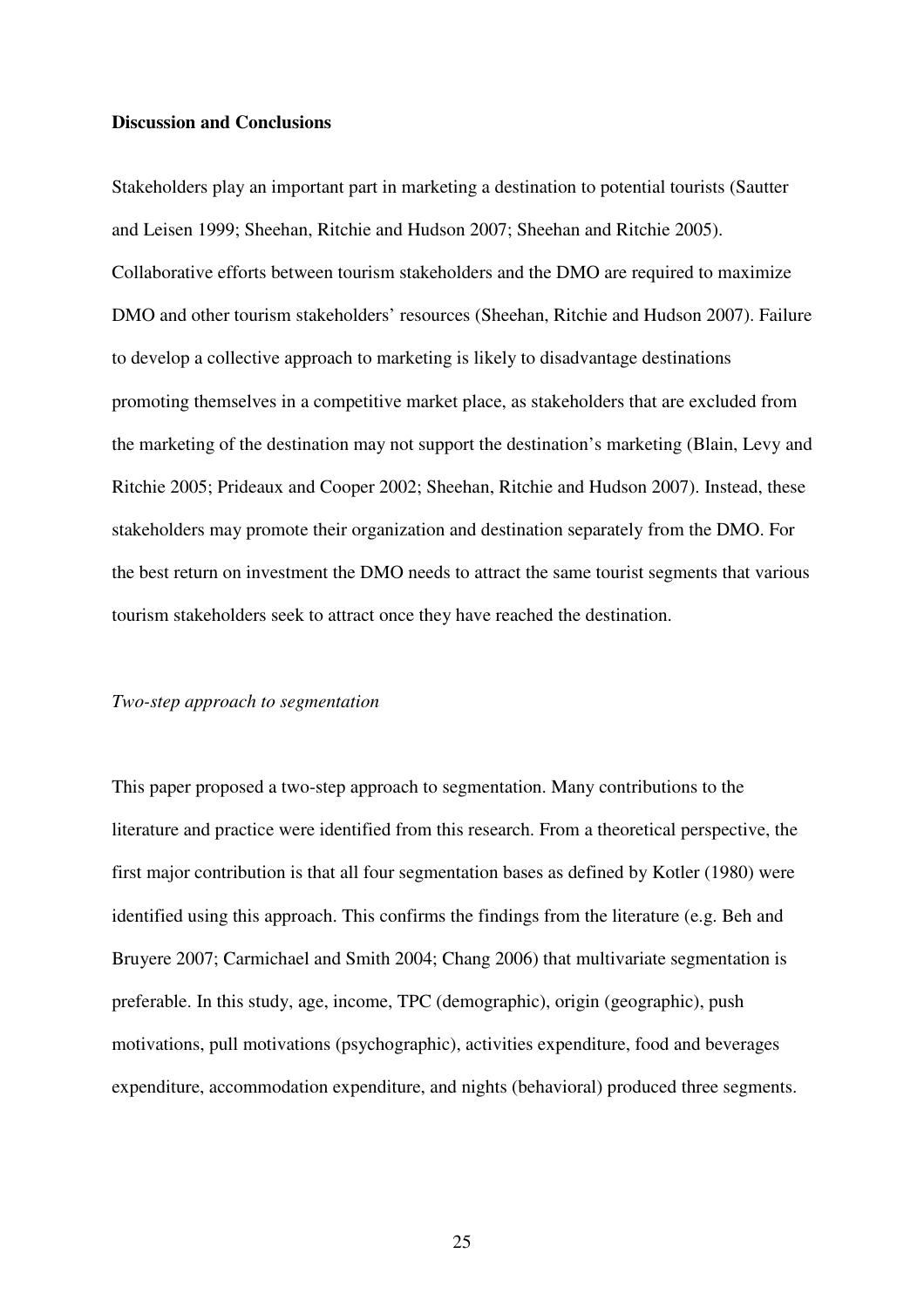From a practical perspective, this two-step approach is applicable for simultaneously segmenting all tourists travelling to a destination. By interviewing relevant stakeholders, this research was able to first identify the segmentation variables relevant to tourism stakeholders.

#### *Comparison to DMO segments*

While surveys were used for both the DMO segments and the proposed two-step approach, the tourist segments that were derived varied considerably. Only one of the segments identified in this study, wealthy travelers, was comparable with the segments currently defined by the DMO. The other two tourism segments identified from the two-step approach, young Europeans and long stay travelers, were not considered in the DMO segmentation. These segments represent approximately 60 per cent of the usable tourist sample for this study.

We contend that the two-step approach may be a more appropriate segmentation method, as it is capable of assisting tourism marketers to target more of the tourists frequenting the destination. Currently, the DMO segments target less than a quarter of the types of tourists visiting the destination. Whilst the emphasis on wealthy travelers is relevant, young Europeans and long stay travelers also need to be considered. Young Europeans and the long stay travelers have different distinguishing characteristics to each other and the wealthy traveler segment (e.g. different ages and travel party compositions). These two segments also represent a large share of the market.

The inclusion of stakeholders in planning is considered beneficial in many organizational settings (Agle, Mitchell and Sonnenfeld 1999; Berman et al. 1999; Post, Preston and Sachs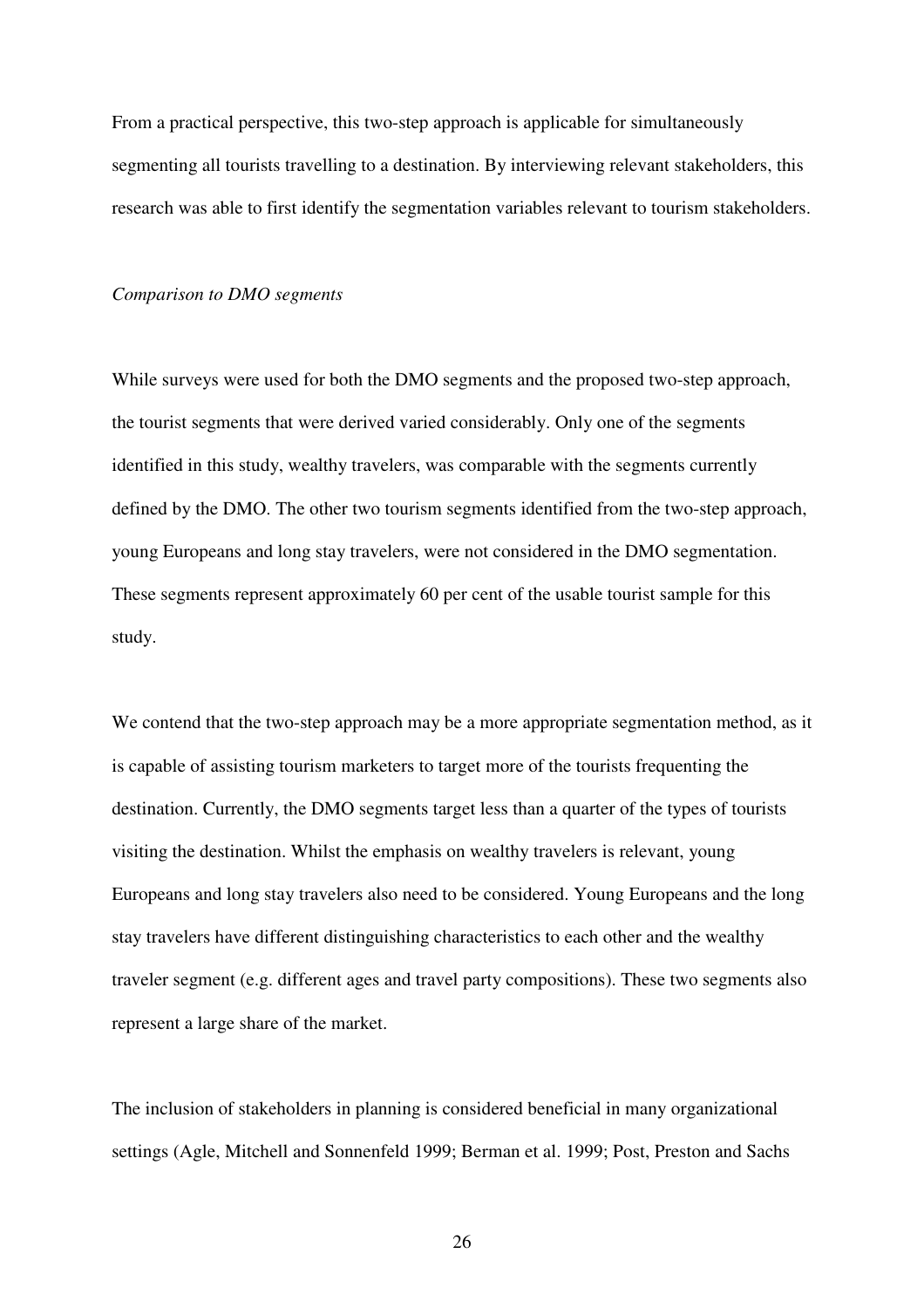2002). It is, therefore, crucial that segments relevant to all stakeholders are considered and ultimately targeted. The segments to prioritize should be chosen at the discretion of the tourism stakeholders. For this study, emphasizing only wealthy travelers is likely to isolate the tourism stakeholders that wish to target the tourists with less daily expenditure (e.g. backpacker hostels, caravan parks, certain tour operators) from the other stakeholders (e.g. five star resorts). If the destination marketing strategy is based on targeting the higher end tourists, these stakeholders focusing on the lower earning and spending tourists are, therefore, likely to design their own marketing strategies to attract their potential tourists (Buhalis 2000) leading to a segregated, and hence less effective, approach.

An additional contribution arising from this study is that the two-step approach provides a much richer description of the segments when compared to the current DMO segments. This richness can be applied to better frame management thinking. Geographic and demographic data can be used to select relevant media while behavioral and psychographic variables can be utilized by tourism stakeholders to tailor tourism product offerings and pricing and to inform promotion development. For example, knowledge that 80 per cent of long stay travelers reside on the eastern seaboard of Australia can be used by the DMO. Armed with this knowledge the DMO would focus communication aimed at the long stay traveler segment on eastern seaboard media which specifically targets people 55 years and over.

No psychographic variables were applied within the DMO segmentation, but push and pull motivations were clear descriptors for the two-step approach as the number of motivations varied between segments. For each segment, motivations were multidimensional, which confirmed the literature (e.g. Baloglu and Uysal 1996; Bieger and Laesser 2002; Dolnicar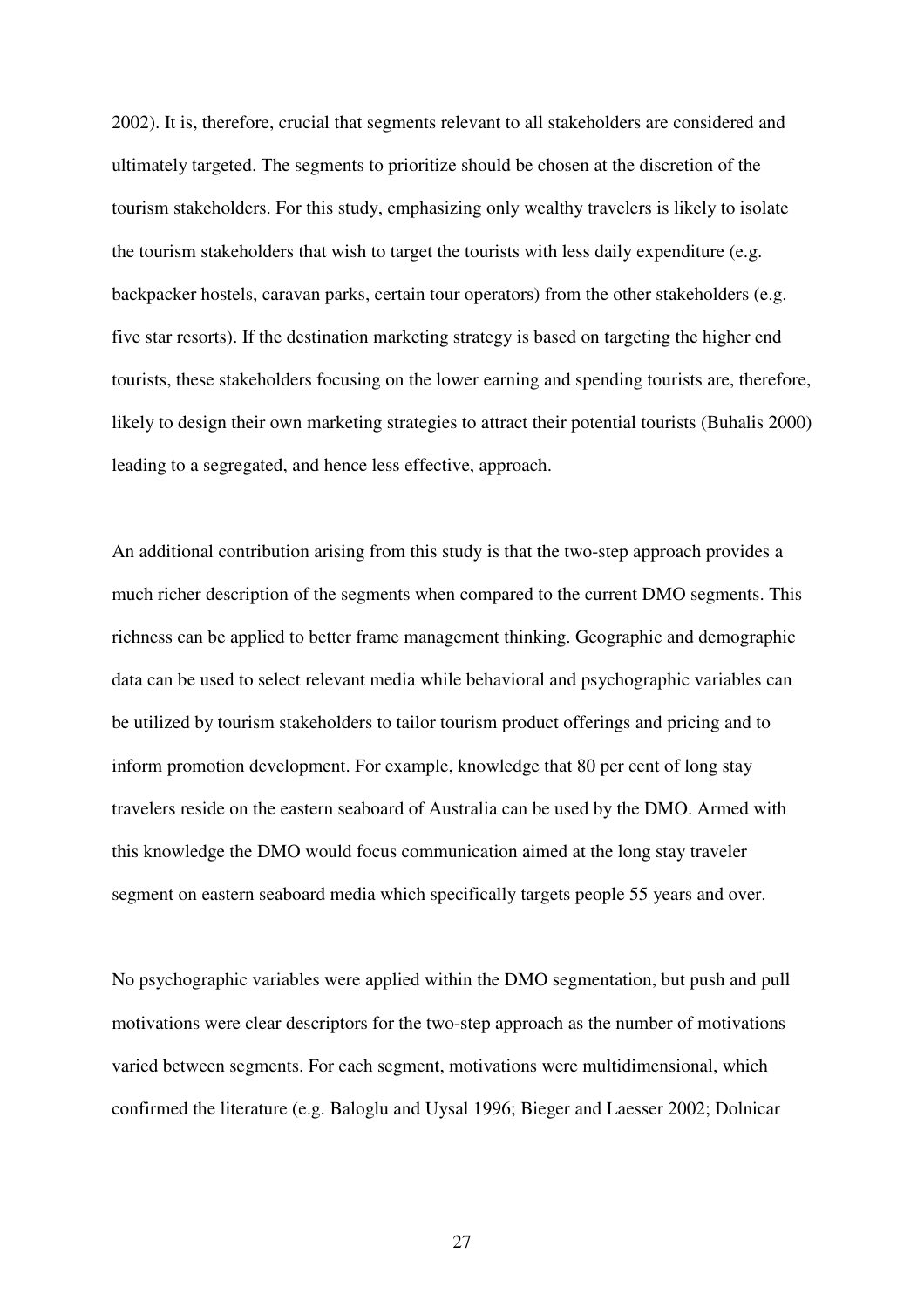2004a; Sirakaya, Uysal and Yoshioka 2003). In contrast to previous studies, the method used in this paper enabled both the number and types of motivations to be considered.

A final contribution of this research is use of three expenditure items that produced findings of primary importance to tourism stakeholders. Economic injection is one of the main benefits to destination stakeholders at a destination (Gunn and Var 2002; Swarbrooke and Horner 1999; Weaver and Lawton 2006). Despite the DMO using income as a characteristic of the five segments, it was identified that higher income did not automatically translate to higher expenditure. This finding confirms previous studies (e.g. Carmichael and Smith 2004; Hu and Yu 2007; Lee, Morrison and O'Leary 2006; Petrick 2005; Sung 2004). For example, Carmichael and Smith (2004) identified that a segment, *shopping enthusiasts*, spent more at a shopping destination despite not having the highest income. Tourists with higher incomes do not necessarily spend more while at the destination. It was identified that whilst the long stay travelers had an annual household income that was generally higher than the young Europeans, their daily expenditure was lower. This study shows that both income and expenditure need to be considered as variables when considering the financial activity of tourists at a destination.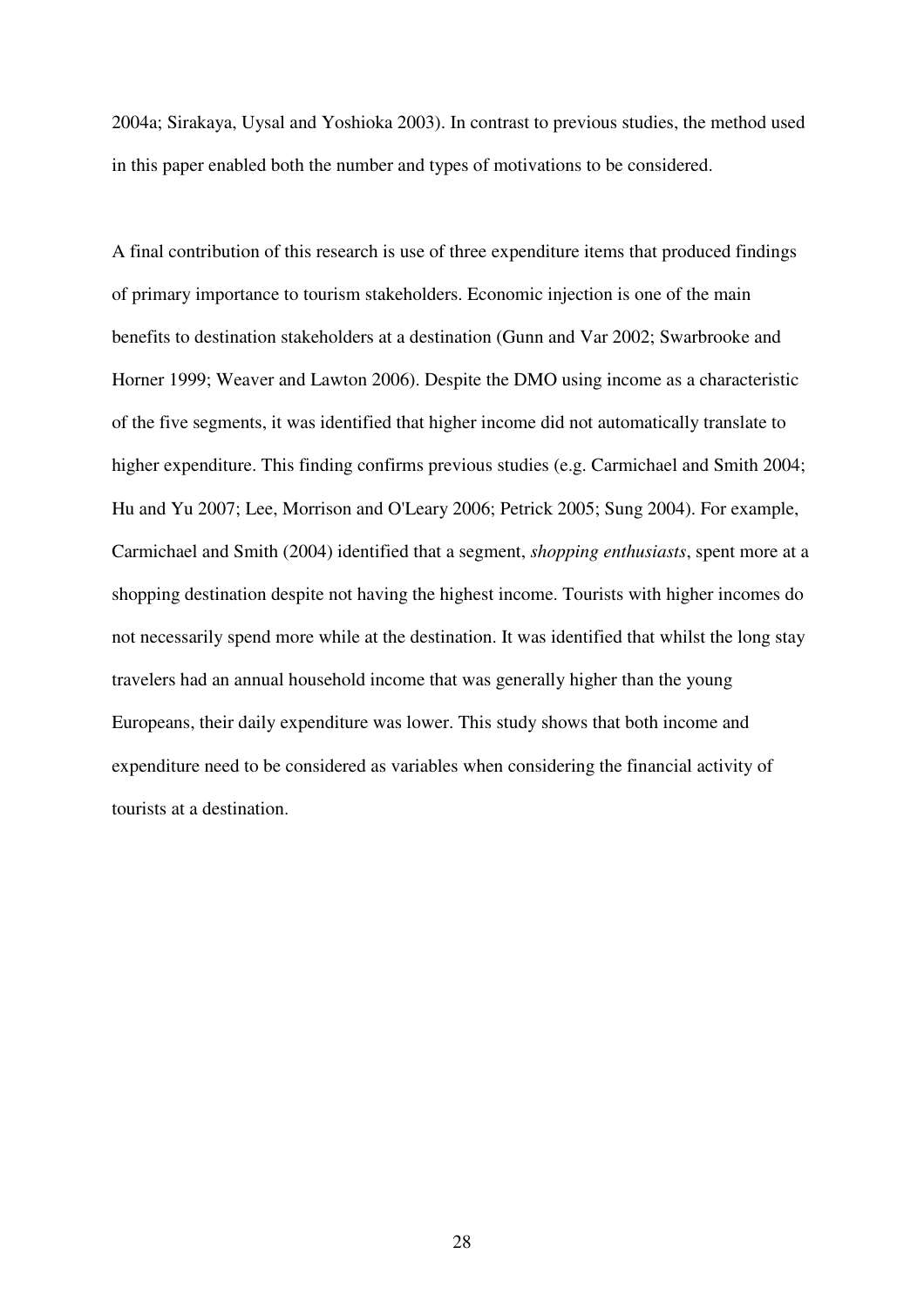## **Managerial Implications**

Recent domestic marketing efforts by the DMO currently targeted approximately one quarter of tourists traveling to the destination. A substantial segment that was identified using the two-step approach to segmentation was young Europeans. DMOs have the objective of attracting visitors to a destination. Use of a two-step approach to segmentation suggests that some funds could be redeployed away from targeting tourists around the age of 45 years old residing in QLD and Sydney towards European travelers. Redeployment of funds would assist the DMO to improve return on investment as the funds would be spent in areas where tourist response is more likely. It is argued that because this destination does not have the funds to advertise internationally to the continent of Europe, funds could be used to target these European tourists in popular Australian tourist destinations such as Cairns, Melbourne and Sydney. As these tourists tend to spend very little on accommodation, it would be considered appropriate to promote the destination in backpacker hostels at nearby destinations. In addition, as a major pull motivation was "*it was recommended by someone"*, it may be useful to contact tourist guides in the regions or promote in international traveler guides such as the Lonely Planet.

As the other segment, long stay travelers, represents tourists that may be considered 'grey nomads' defined as "over-55s who travel independently in caravans, motorhomes, campervans or converted buses for between three months and three years" (Robson 2007), it may be useful to promote the destination in caravan parks throughout Australia. This segment spends the least on the three expenditure items on a daily basis, but their length of stay is on average four times the other segments. Accordingly, their overall expenditure is the highest and this makes them a valuable market for the destination. Focusing on this segment also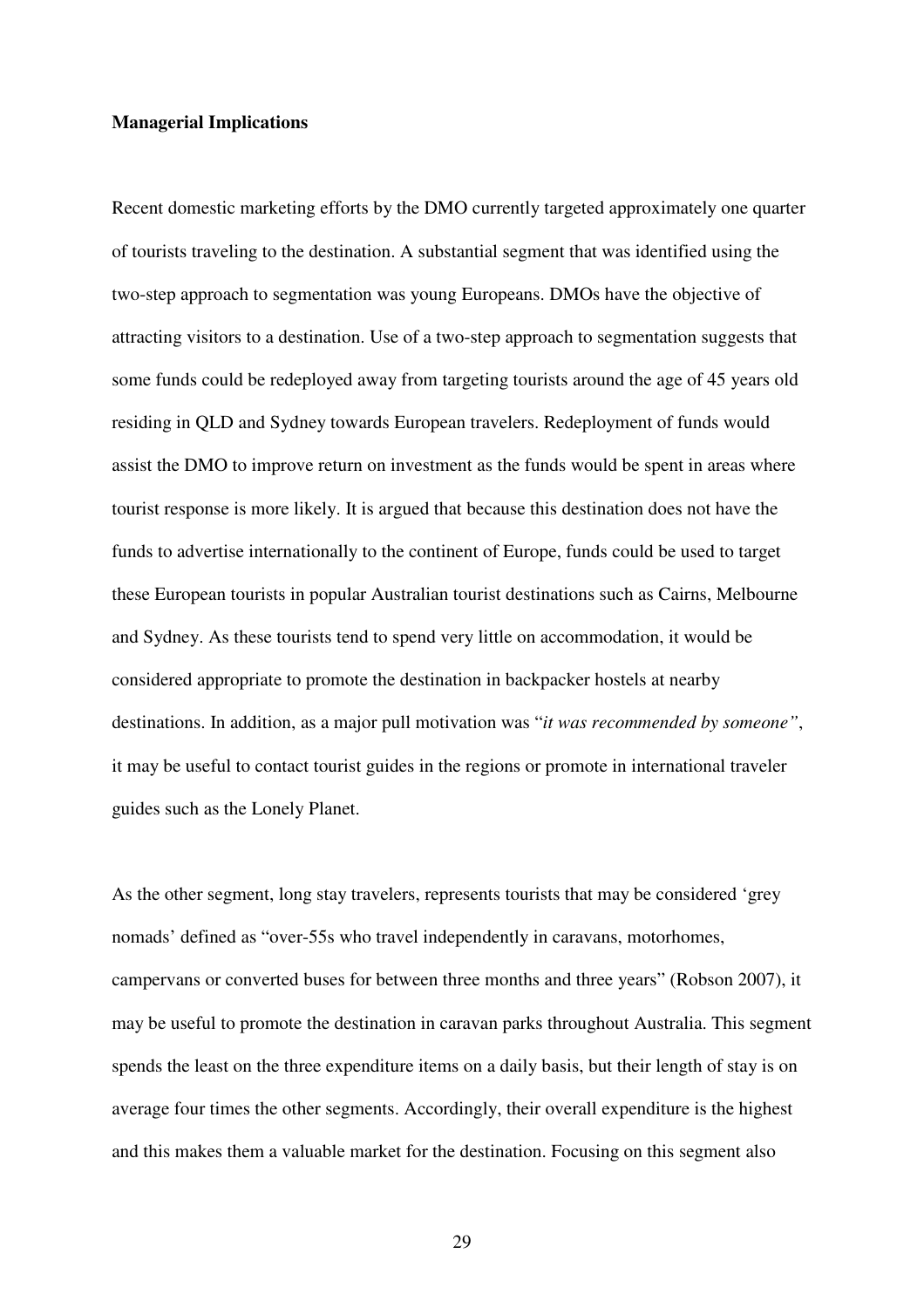ensures that the issues of seasonality at the destination can be minimized, as these tourists can choose to stay at the destination for long periods during the low peak seasons. As "*to rest and relax*" (push) and "*the weather*" and "*relaxed lifestyle*" (pull) are popular motivations for this segment, these characteristics of the destination need to be considered when promoting to these tourists.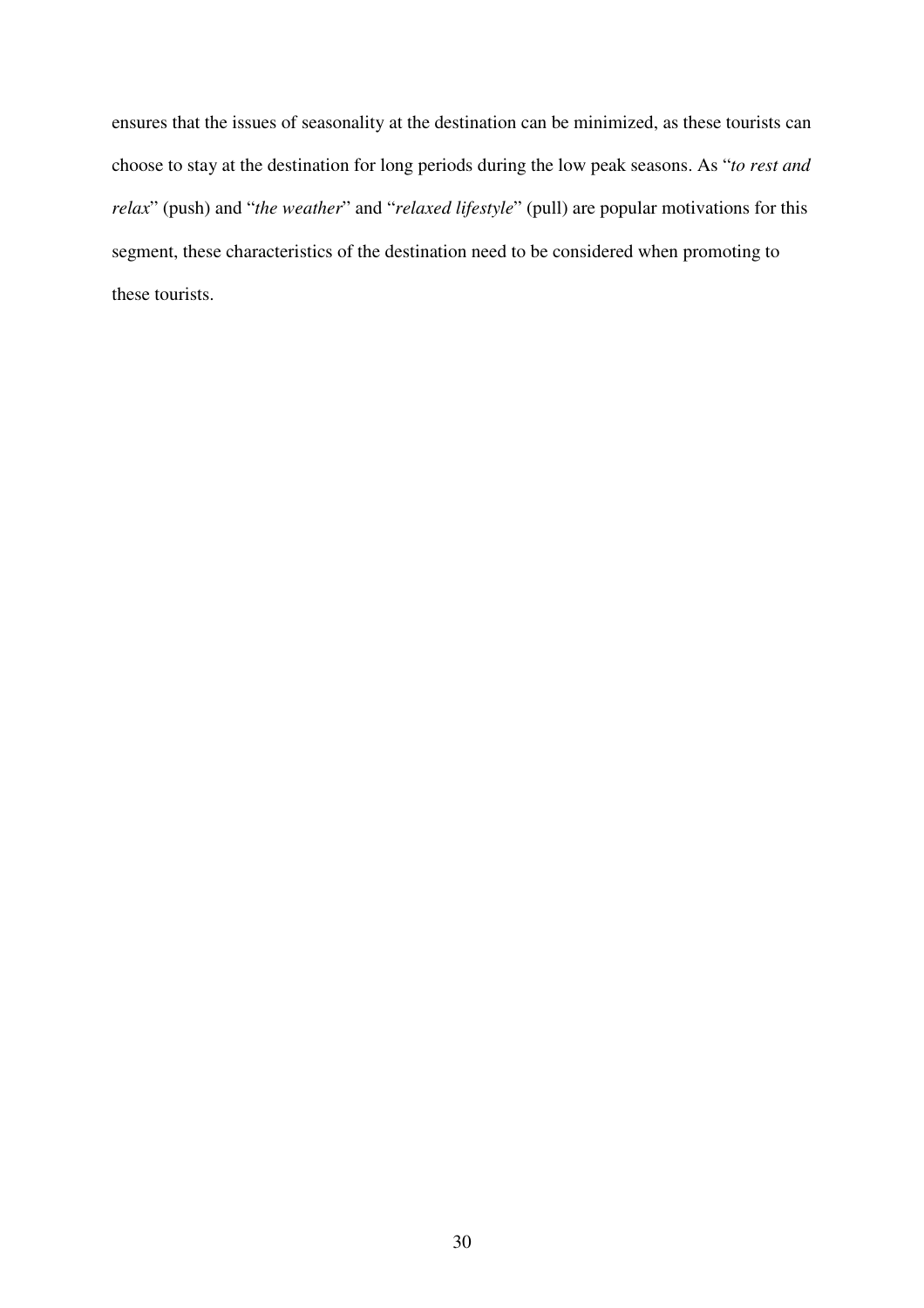## **Limitations and future research**

This study considered one Australian destination. Future research is recommended in a range of alternate destinations to further our understanding of the recommended two-step approach to segmentation. Future research is required in urban destinations and other regional destinations. Additionally researchers could consider the usefulness of the two-step segmentation approach for state and country level marketing efforts. Such endeavors would require additional rigor in the first stage as considerably more stakeholders would be involved.

This research was conducted using a cross-sectional research design. Future research should be conducted longitudinally to see if the segments described by the proposed two-step approach are better able to predict the types of tourists travelling to the destination. Another limitation arising in this research is that some of the categories within this research could have been expanded. It was acknowledged that Europe is a large source market, which represents many countries with populations in excess of 20 million people such as the UK, Spain, France and Germany. Identifying if the majority of tourists come from one country, region or state has marketing implications. Designing specific packages for tourists from European countries such as the UK or Germany may increase the growth of tourism from these countries to this destination. As many wealthy tourists travel from Europe, this could be a financially attractive option.

The use of the TwoStep® clustering method was only noted twice before in tourism research. The TwoStep® clustering method was selected to segment tourists in stage two due to its ability to simultaneously consider categorical and numeric variables. Research is required to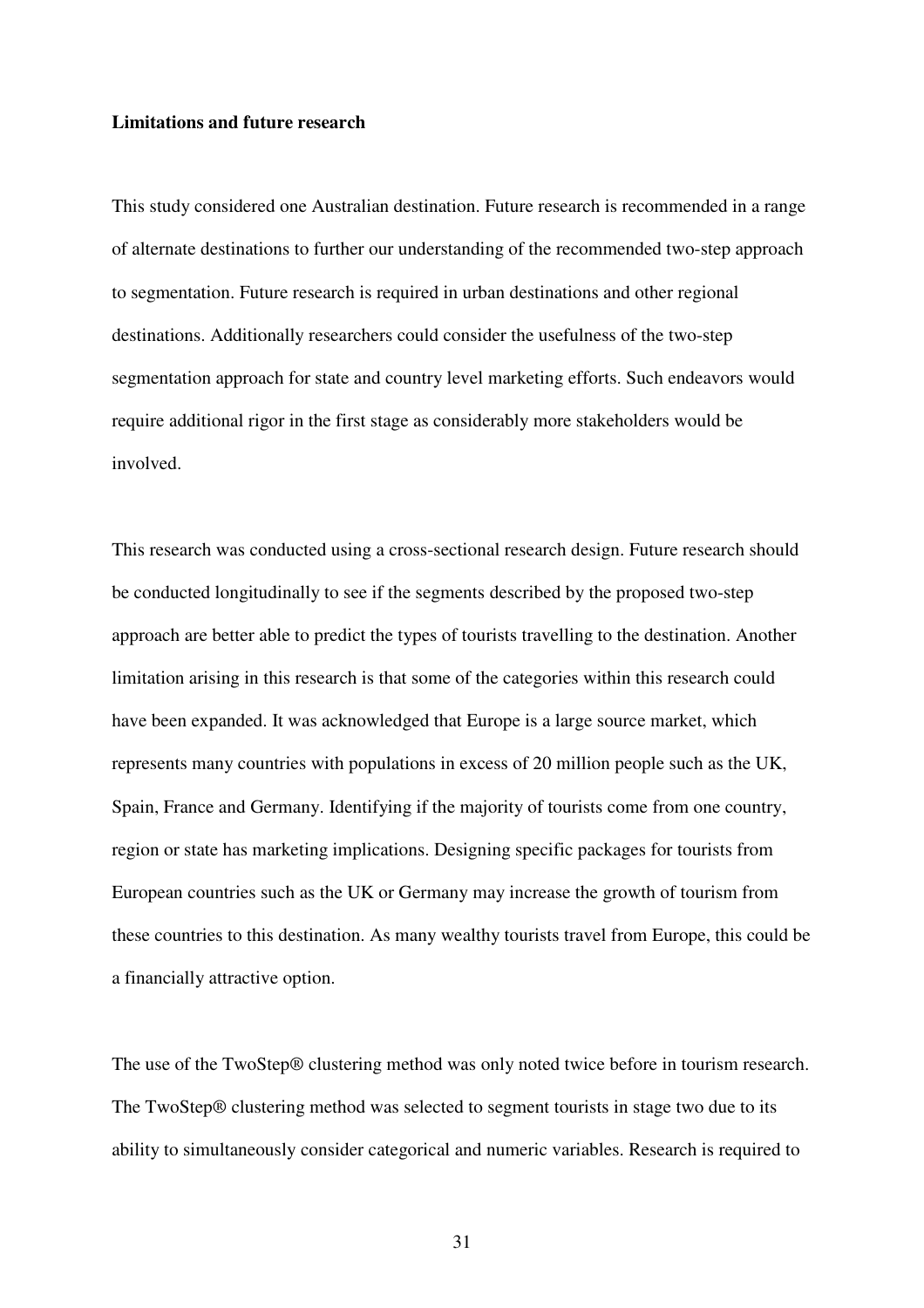compare clustering methods for tourism segmentation. This would require researchers to cluster using the new TwoStep® clustering method and then cluster the same data set using more traditional clustering methods.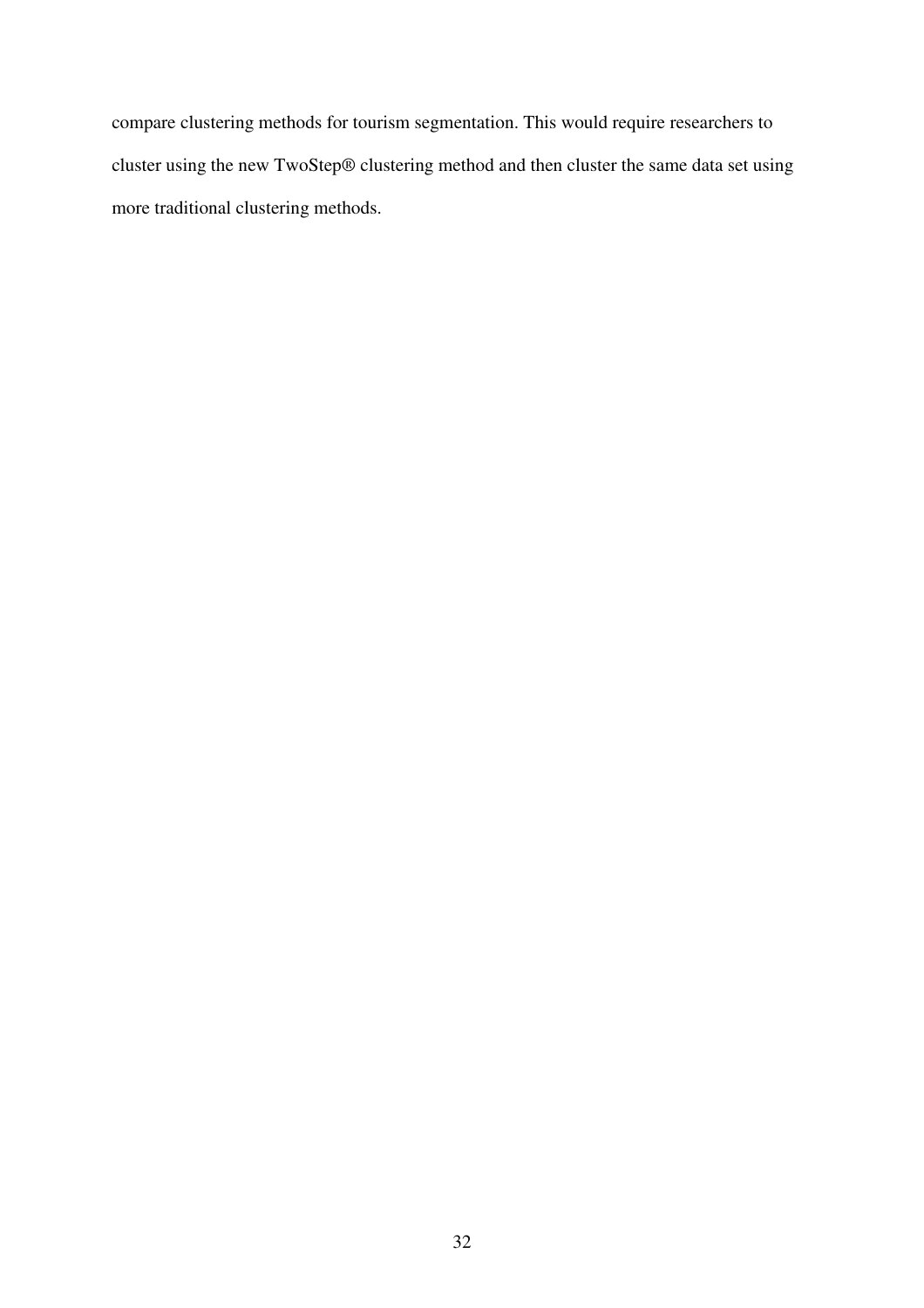### **REFERENCES**

- Aaker, D. A., V. Kumar, and G. S. Day (2003). *Marketing Research*. 8th ed. NJ, United States of America: John Wiley & Sons, Inc.
- Agle, B. R., R. K. Mitchell, and J. A. Sonnenfeld (1999). "Who Matters to CEOs? An Investigation of Stakeholder Attributes and Salience, Corporate Performance, and CEO Values." *Academy of Management Journal,* 42 (5): 507-525.
- Alipour, H., M. Altinay, K. Hussain, and N. Sheikhani (2007). "Perceptions of the Beach Users: A Case Study of the Coastal Areas of North Cyprus Towards Establishment of a Carrying Capacity." *Tourism Analysis*, 12 (3): 175-190.
- Andereck, K. L., and L. L. Caldwell (1994). "Variable Selection in Tourism Market Segmentation Models." *Journal of Travel Research*, 33 (2): 40-46.
- Awaitefe, O. D. (2004). "Motivation and Other Considerations in Tourist Destination Choice: A Case Study of Nigeria." *Tourism Geographies*, 6 (3): 303-330.
- Baloglu, S., and M. Uysal (1996). "Market Segments of Push and Pull Motivations: A Canonical Correlation Approach." *International Journal of Contemporary Hospitality Management*, 8 (3): 32-8.
- Beane, T. T., and D. M. Ennis (1987). "Market Segmentation: A Review." *European Journal of Marketing*, 21 (5): 20-42.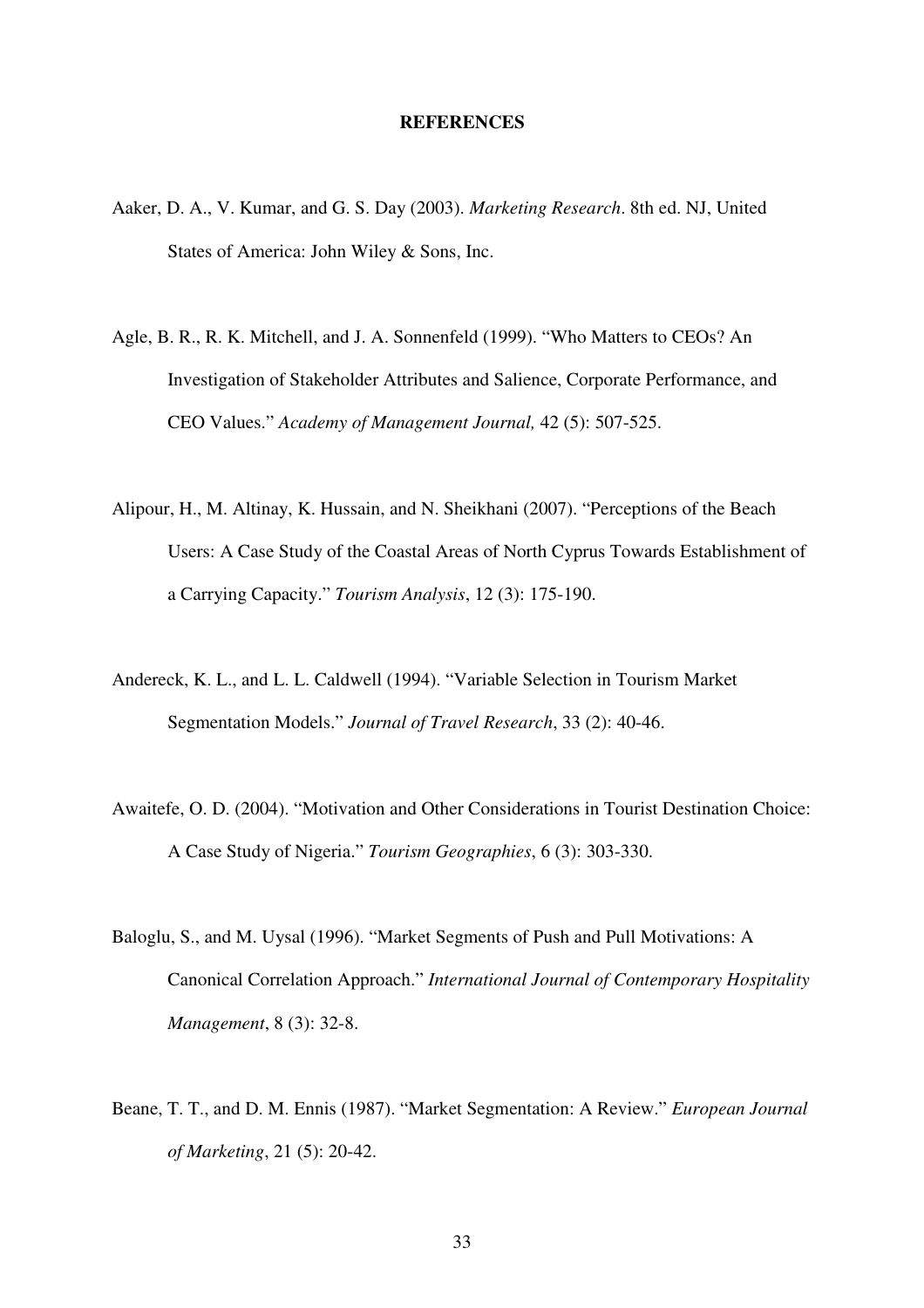- Becken, S., D. Simmons., and C. Frampton (2003). "Segmenting Tourists by their Travel Patterns for Insights into Achieving Energy Efficiency." *Journal of Travel Research*, 42 (10): 48-56.
- Berman, S. L., A. C. Wicks, S. Kotha., and T. M. Jones (1999). "Does Stakeholder Orientation Matter? The Relationship Between Stakeholder Management Models and Firm Financial Performance." *Academy of Management Journal*, 42 (5): 488-506.
- Beh, A., and B. L. Bruyere (2007). "Segmentation by Visitor Motivation in Three Kenyan National Reserves." *Tourism Management*, 28 (6): 1461-1471.
- Bieger, T., and C. Laesser (2002). "Market Segmentation by Motivation: The Case of Switzerland." *Journal of Travel Research*, 41 (1): 68-76.
- Bigne, J. E., and L. Andreu (2004). "Emotions In Segmentation: An Empirical Study." *Annals of Tourism Research*, 31 (3): 682-696.
- Blain, C., S. E. Levy, and J. R. B. Ritchie (2005). "Destination Branding: Insights and Practices from Destination Management Organizations." *Journal of Travel Research*, 43 (4): 328-338.
- Bloom, J. Z. (2004). "Tourism Market Segmentation with Linear and Non-linear Techniques." *Tourism Management*, 25 (6): 723-733.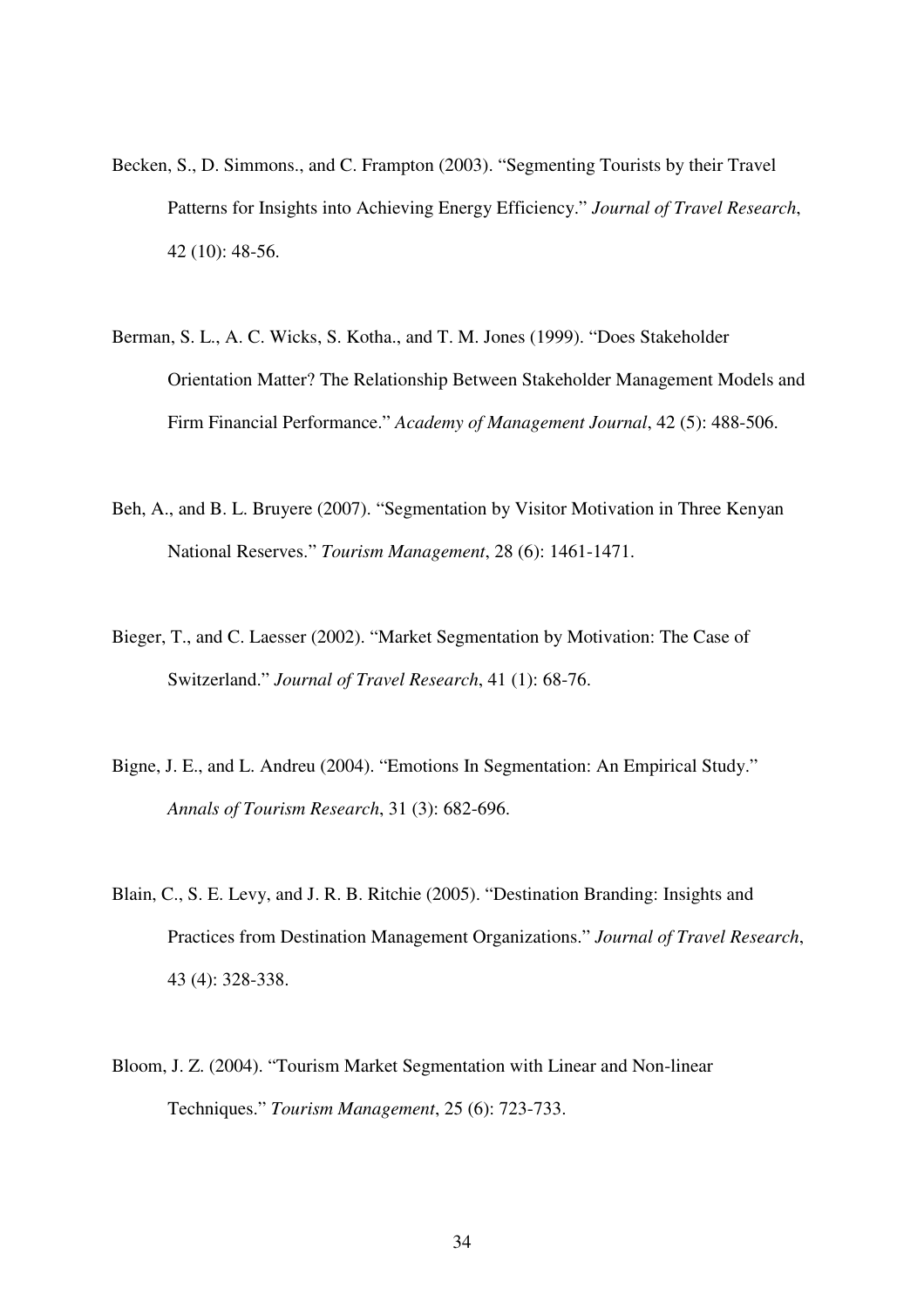- Bonn, M. A., S. M. Joseph, and M. Dai (2005). "International Versus Domestic Visitors: An Examination of Destination Image Perceptions." *Journal of Travel Research*, 43 (3): 294-301.
- Buhalis, D. (2000). "Marketing the Competitive Destination of the Future." *Tourism Management*, 21 (1): 97-116.
- Carmichael, B. A., and W. W. Smith (2004). "Canadian Domestic Travel Behaviour: A Market Segmentation Study of Rural Shopper." *Journal of Vacation Marketing*, 10 (4): 333-347.
- Cha, S., K., W. McCleary, and M. Uysal (1995). "Travel Motivations of Japanese Profile for Pleasure Overseas Travelers: A Factor-Cluster Segmentation Approach." *Journal of Travel Research*, 34 (1): 33-39.
- Chang, J. (2006). "Segmenting Tourists to Aboriginal Cultural Festivals: An Example in the Rukai Tribal Area. Taiwan." *Tourism Management*, 27 (6): 1224-1234.
- Chiu, T., D-P. Fang, J. Chen, Y. Wang, and C. Jeris (2001). "A Robust and Scalable Clustering Algorithm for Mixed Type Attributes in Large Database Environment." In *Proceedings of the 7th ACM SIGKDDD International Conference on Knowledge Discovery and Data Mining*. San Francisco: ACM SIGKDDD, pp. 263-68.
- Clarkson, M. B. E. (1995). "A Stakeholder Framework for Analysing and Evaluating Corporate Social Performance." *The Academy of Management Review*, 20 (1): 92-117.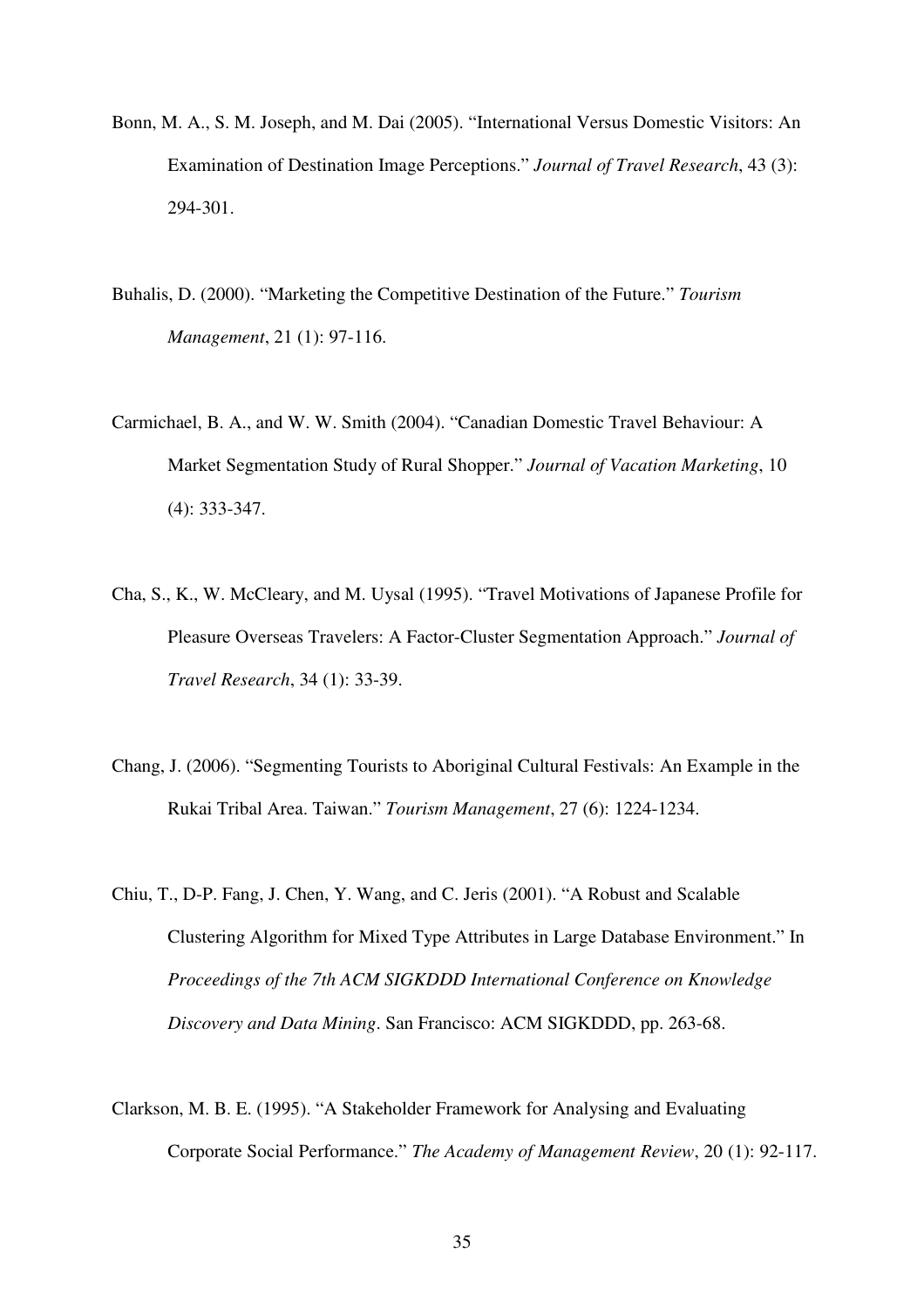- Dann, G. M. (1981). "Tourism Motivations: An Appraisal." *Annals of Tourism Research*, 8 (2): 189-219.
- Diaz-Perez, F. M., M. Bethencourt-Cejas, and J. A. Alvarez-Gonzalez (2005). "The Segmentation of Canary Island Tourism Markets by Expenditure: Implications for Tourism Policy." *Tourism Management*, 26 (6): 961-4.
- Dolnicar, S. (2004a). "Tracking Data-driven Market Segments." *Tourism Analysis*, 8 (2/4): 227-32.
	- \_\_\_\_\_\_\_\_\_ (2004b). "Beyond 'Commonsense Segmentation': A Systematics of Segmentation Approaches in Tourism." *Journal of Travel Research*, *42*(3), 244-250.
		- \_\_\_\_\_\_\_\_\_ (2007). "Market Segmentation in Tourism." In *Tourism Management, Analysis, Behaviour and Strategy*, edited by A. Woodside and D. Martin. Cambridge: CABI (In press).
- Dolnicar, S., and C. Laesser (2007). "Travel Agency Marketing Strategy: Insights from Switzerland." *Journal of Travel Research*, 46 (2): 133-146.
- Dolnicar, S., and F. Leisch (2003). "Winter Tourist Segments in Austria: Identifying Stable Vacation Styles Using Bagged Clustered Techniques." *Journal of Travel Research*, 41 (3): 281-292.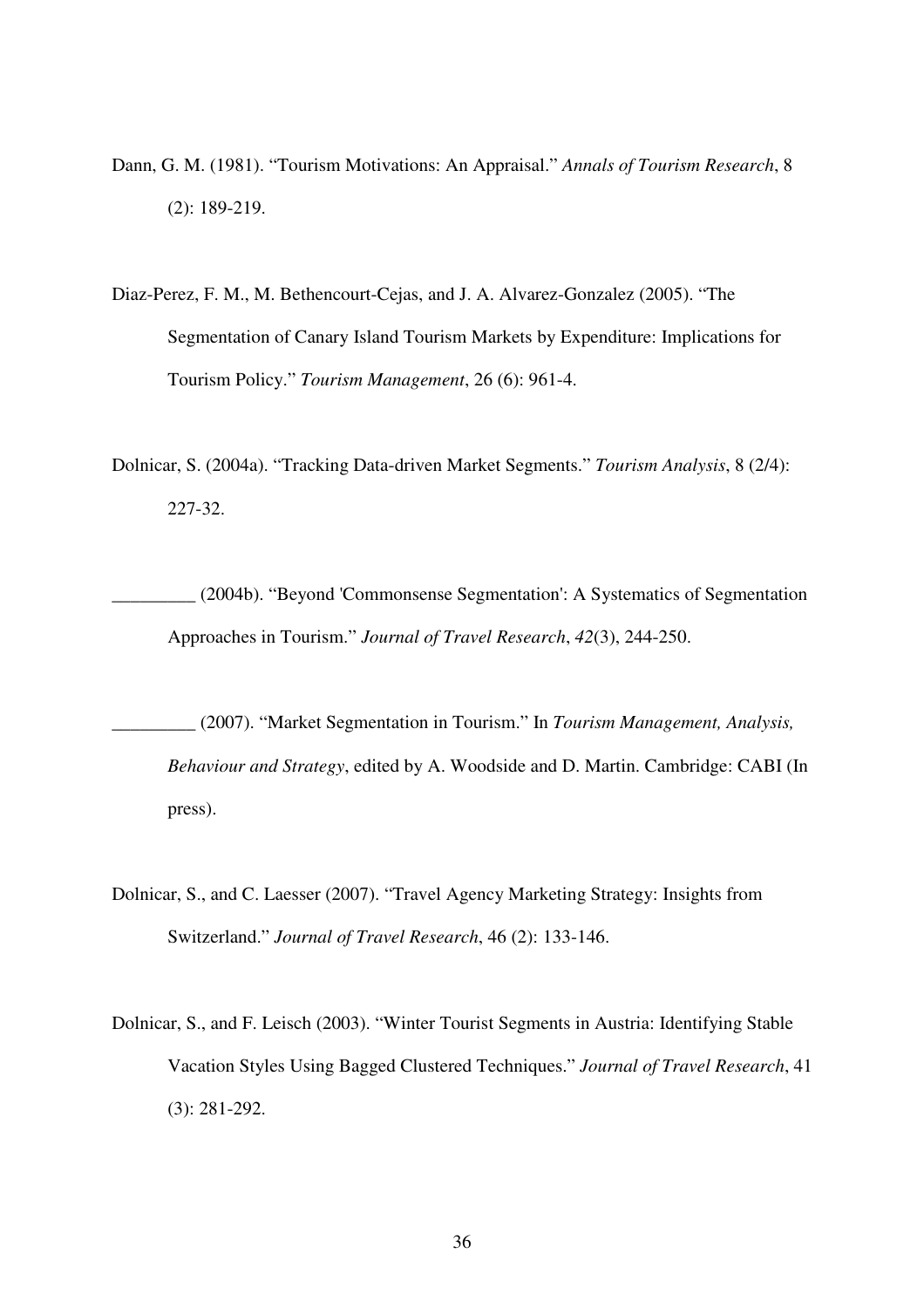- Donaldson, T., and L. E. Preston (1995). "The Stakeholder Theory of the Corporation: Concepts, Evidence and Implications." *Academy of Management Review*, 20 (1): 65- 91.
- Freeman, R. E. (1984). *Strategic Management: A Stakeholder Approach*. Boston, USA: Pitman.
- Fyall, A., and B. Garrod (2005). *Tourism Marketing: A Collaborative Approach*. Clevedon: Channel View Publications.
- Gunn, C. A., and T. Var (2002). *Tourism Planning: Bases, Concepts, Cases*. 4th ed. New York: Taylor & Francis.
- Hair, J. F., W. C. Black, B. J. Babin, R. E. Anderson, and R. L. Tatham (2006). *Multivariate Data Analysis*. 6th ed. Upper Saddle River, NJ: Prentice Hall.
- Hong, G-S., J. X. Fan, L. Palmer, and V. Bhargava (2005). "Leisure Travel Expenditure Patterns by Family Life Cycle Stages." *Journal of Travel & Tourism Marketing*, 18 (2): 15-30.
- Horneman, L., R. W. Carter, S. Wei, and H. Ruys (2002). "Profiling the Senior Traveller: An Australian Perspective." *Journal of Travel Research*, 41 (1): 23-37.
- Hsu, C. H. C., and S. K. Kang (2007). "CHAID-based Segmentation: International Visitors' Trip Characteristics and Perceptions." *Journal of Travel Research*, 46 (2): 207-216.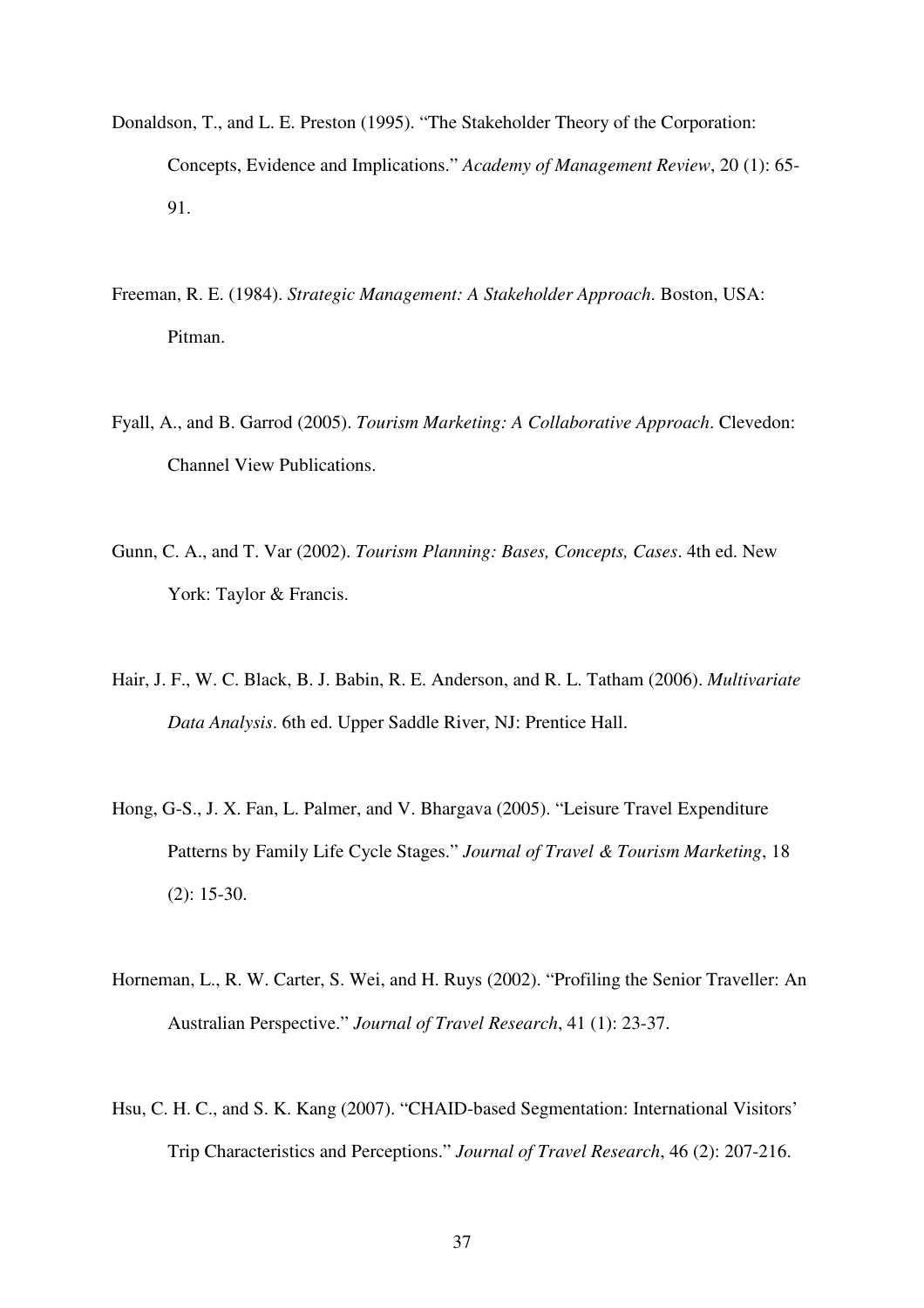- Hsu, C. H. C., S. K. Kang, and T. Lam (2006). "Reference Group Influences Among Chinese Travelers." *Journal of Travel Research*, 44 (4): 474-484.
- Hsu, C. H. C., S. K. Kang, and K. Wolfe (2002). "Psychographic and Demographic Profiles of Niche Market Leisure Travellers." *Journal of Hospitality & Tourism Marketing*, 26 (1): 3-22.
- Hu, B., and H. Yu (2007). "Segmentation by Craft Selection Criteria and Shopping Involvement." *Tourism Management*, 28 (4): 1079-1092.
- Hudson, S., and B. Ritchie (2002). "Understanding the Domestic Market Using Cluster Analysis: A Case Study of the Marketing Efforts of Travel Alberta." *Journal of Vacation Marketing*, 8 (3): 263-276.
- Hyde, K. F. (2006). "Contemporary Information Search Strategies of Destination-Naïve International Vacationers." *Journal of Travel & Tourism Marketing*, 21 (2/3): 63-76.
- Jamal, T., and D. Getz (1995). "Collaborative Theory and Community Tourism Planning." *Annals of Tourism Research*, 22 (1): 186-204.
- Jang, S., Morrison, A.M., and J. T. O'Leary (2004). "A Procedure for Target Market Selection in Tourism." *Journal of Travel & Tourism Marketing*, 16 (1): 19-33.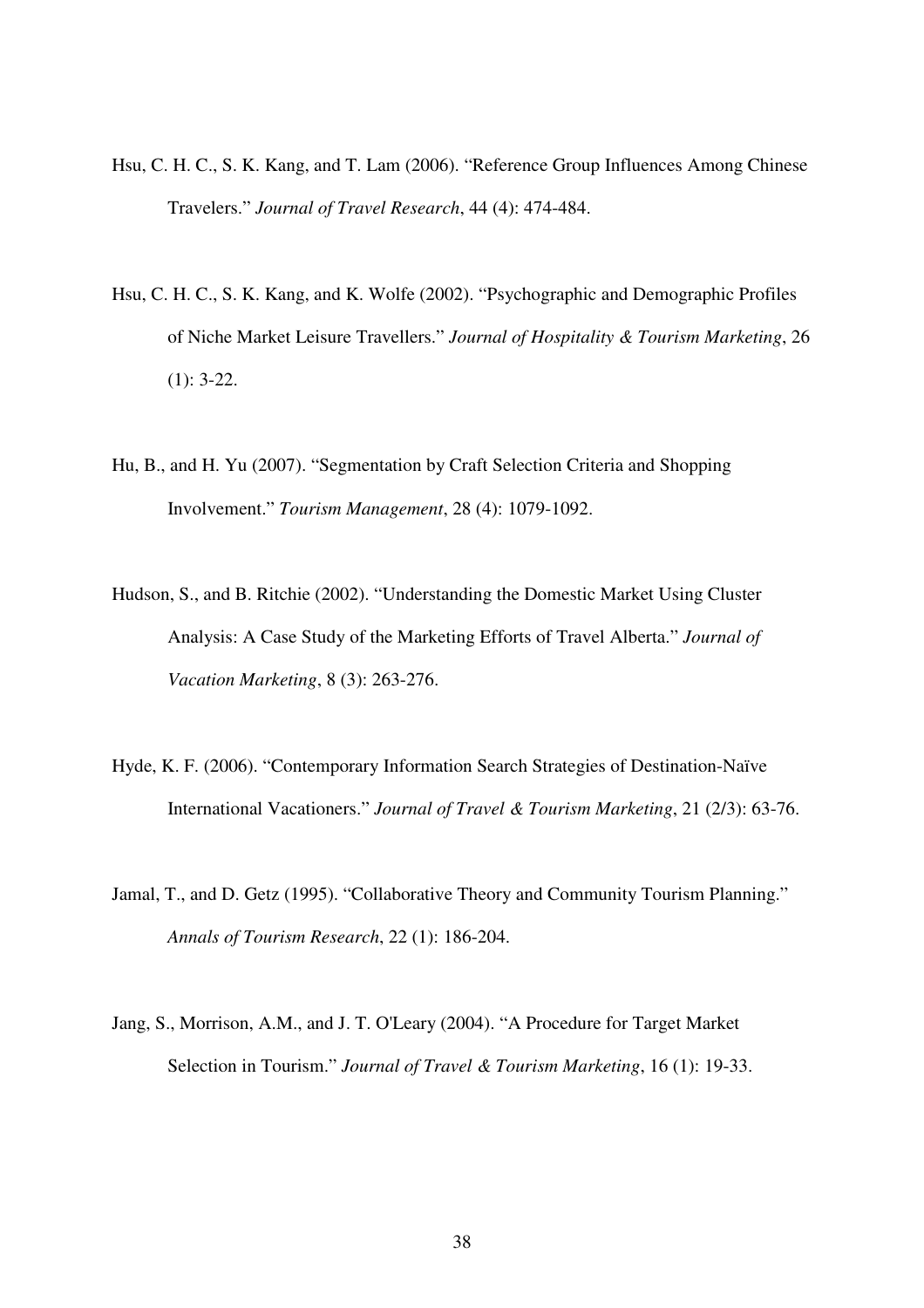- Johns, N., and S. Gyimothy (2002). "Market Segmentation and the Prediction of Tourist Behavior: The Case of Bornholm, Denmark." *Journal of Travel Research,* 40 (3): 316-327.
- Juwaheer, T. D. (2007). "Using Service Quality Expectations as a Criterion to Segment International Tourists in the Hospitality Industry: An Outlook of Hotels of Mauritius." *Journal of Travel & Tourism Marketing*, 21 (2/3): 1-18.
- Kang, S. K., C. H. C. Hsu, and K. Wolfe (2003). "Family Traveler Segmentation By Vacation Decision-Making Patterns." *Journal of Hospitality & Tourism Research*, 27 (4): 448-469.
- Kim, S-S., and C. K. Lee (2002). "Push and Pull Relationships." *Annals of Tourism Research*, 29 (1): 257-60.
- Kim, J., S. Wei, and H. Ruys (2003). "Segmenting the Market of West Australian Senior Tourists Using an Artificial Neural Network." *Tourism Management*, 24 (1): 25-34.
- Kim, K., G. Jogaratnam, and J. Noh (2006). "Travel Decisions of Students at a US University: Segmenting the International Market." *Journal of Vacation Marketing*, 12 (4): 345- 357.
- Kolb, B. M. (2006). *Tourism Marketing for Cities and Towns- Using Branding and Events to Attract Tourists*. Amsterdam, Boston: Elsevier/Butterworth-Heinemann.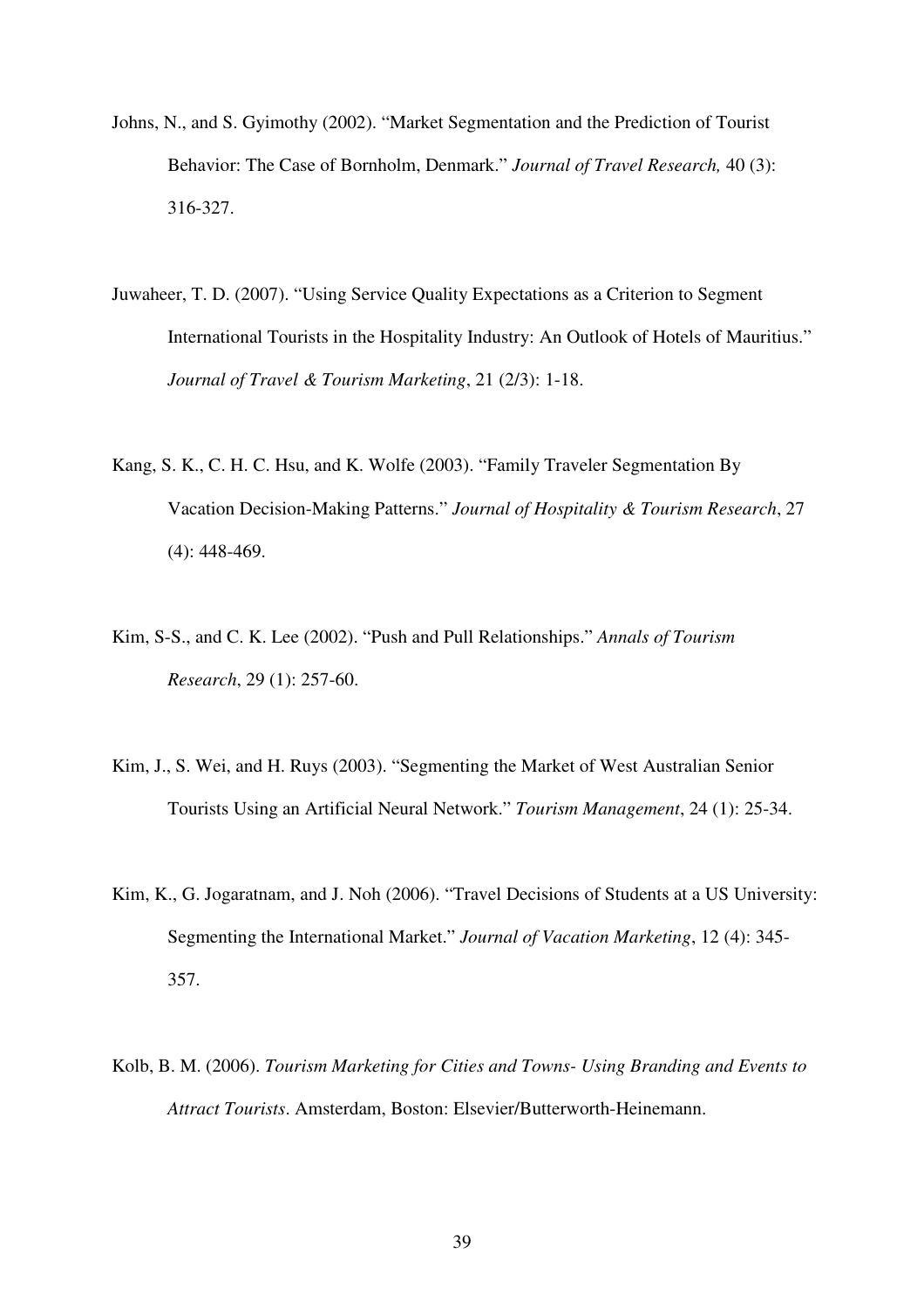Kotler, P. (1980). *Principles of Marketing*: Englewood Cliffs, New Jersey: Prentice-Hall.

- Laesser, C., and G. I. Crouch (2006). "Segmenting Markets by Travel Expenditure Patterns: The Case of International Visitors to Australia." *Journal of Travel Research*, 44 (4): 397-406.
- Laesser, C., G. I. Crouch, and P. Beritelli (2006). "Market Segmentation by Reasons and Influences to Visit a Destination: The Case of International Visitors to Australia." *Tourism Analysis*, 11 (4): 241-249.
- Lee, C-K., Y-K. Lee, B. J. Bernhard, and Y-S. Yoon (2006). "Segmenting Casino Gamblers by Motivation: A Cluster Analysis of Korean Gamblers." *Tourism Management*, 27 (5): 856-866.
- Lee, G., A. M. Morrison, and J. T. O'Leary (2006). "The Economic Value Portfolio Matrix: A Target Market Selection Tool for Destination Marketing Organisations." *Tourism Management*, 27 (4): 576-88.
- Lee, C-K., Y-S. Yoon, and S-K. Lee (2007). "Investigating the Relationships Among Perceived Value, Satisfaction, and Recommendations: The Case of the Korean DMZ." *Tourism Management,* 28 (1): 204-214.
- Lee, K., and J. Zhao (2003). "Japanese Travelers' Service Preferences in U.S. Hotels." *Journal of Travel & Tourism Marketing*, 12 (2): 67-85.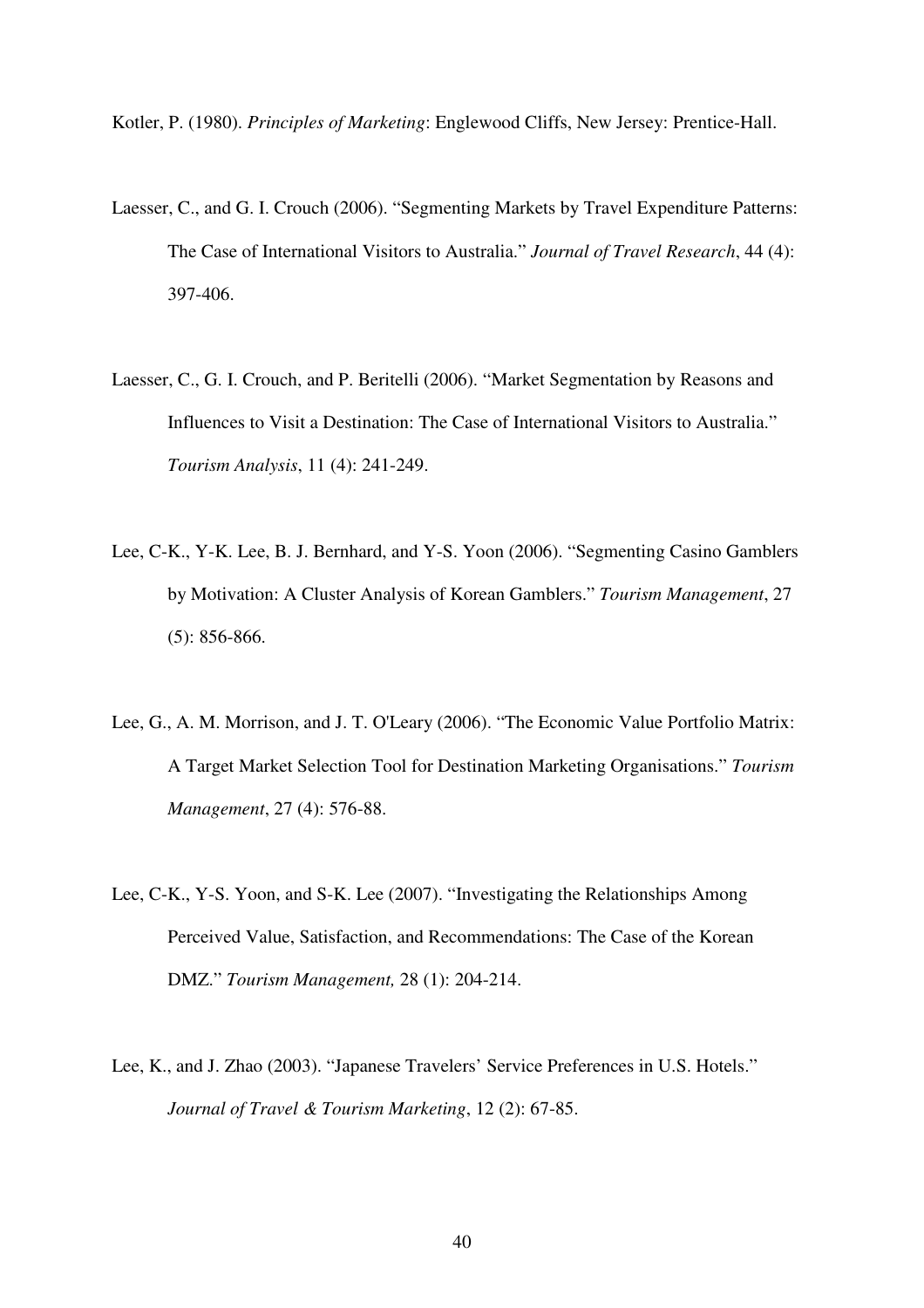Lee, T. (1999). *Qualitative methods in Organisational Research*. London: Sage Publications.

Lehto, X. Y., J. T. O'Leary, and A. M. Morrison (2002). "Do Psychographics Influence Vacation Destination Choices? A Comparison of British Travellers to North America, Asia and Oceania," *Journal of Vacation Marketing*, 8 (2): 109-125.

\_\_\_\_\_\_ (2004). "The Effect Of Prior Experience On Vacation Behavior." *Annals of Tourism Research*, 31 (4): 801-818.

- MacKay, K. J., K. L. Andereck, and C. A. Vogt (2002). "Understanding Vacationing Motorist Niche Markets." *Journal of Travel Research*, 40 (4): 356-63.
- Malhotra, N. K. (2004). *Marketing Research- An Applied Orientation*. 4th ed. Upper Saddle River, NJ: Education Inc.
- McCleary, K. W., P. A. Weaver, and F. Meng (2005). "Dance as a Tourism Activity: Demographics, Demand Characteristics, Motivation, and Segmentation." *Tourism Analysis*, 10 (3): 277-90.
- McGuiggan, R., and J-A. Foo (2004). "Who Plays Which Tourist Roles? An Australian Perspective." *Journal of Travel & Tourism Marketing*, 17 (1): 41-54.
- McKercher, B., P. S. Y. Ho, H. du Cros, and B. C. So-Ming (2003). "Activities-Based Segmentation of the Cultural Tourism Market." *Journal of Travel & Tourism Marketing*, 12 (1): 23-46.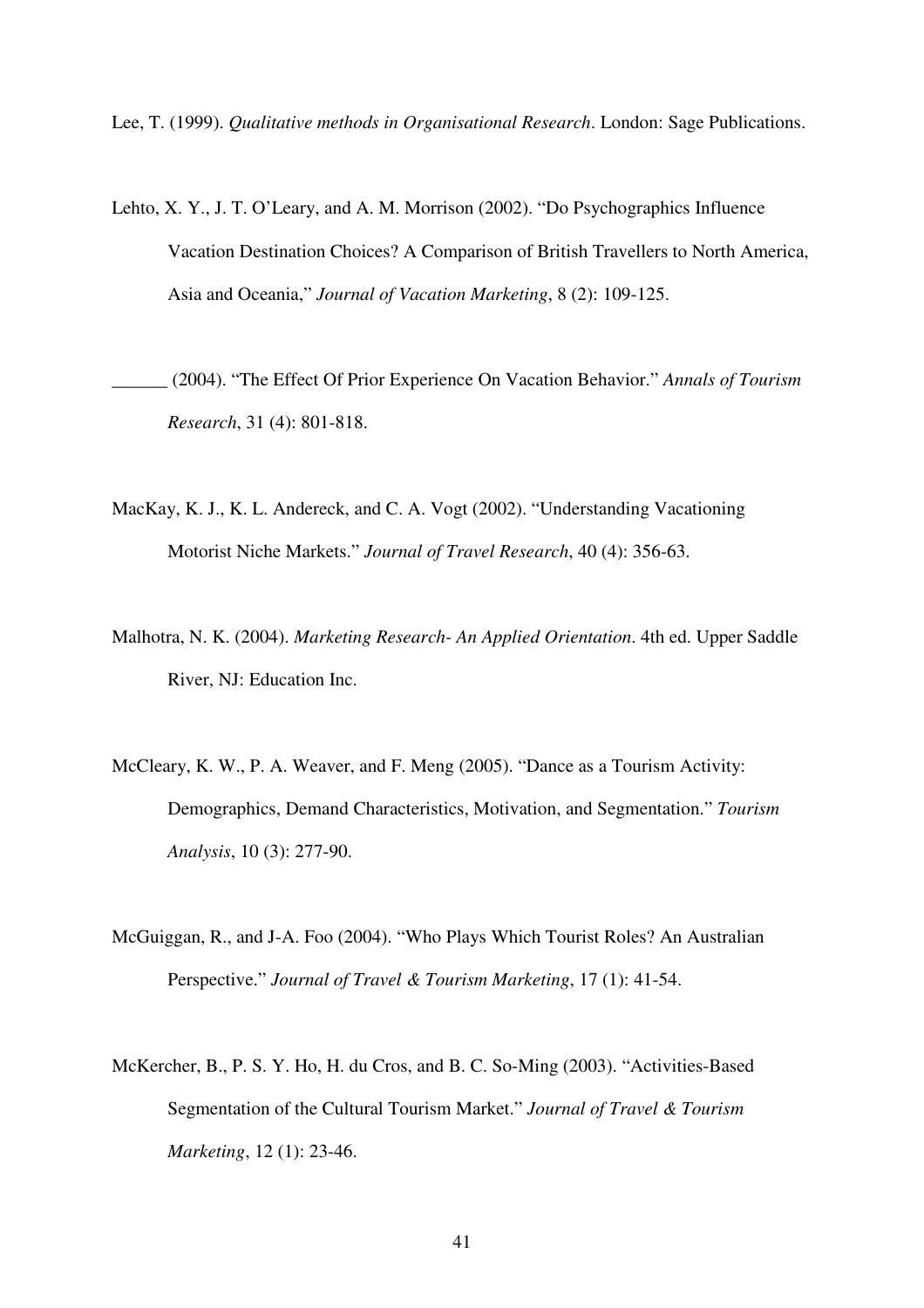- McKercher, B., and D. Y. Y. Wong (2004). "Understanding Tourist Behaviour: Examining the Combined Effects of Prior Visitation History and Destination Status." *Journal of Travel Research*, 43 (2); 171-179.
- Morgan, N. J., A. Pritchard, and R. Piggott (2003). "Destination Branding and the Role of the Stakeholders: The Case of New Zealand." *Journal of Vacation Marketing*, 9 (3): 285- 299.
- Morrison, A. M., C. G. Braunlich, A. Cai, and J. T. O'Leary (1996). "Profile of the Casino Resort Vacationer." *Journal of Travel Research*, 35(2): 55-61.
- Morrison, A. M., C-H. Yang, J. T. O'Leary, and N. Nadkarni (2003). "Comparative Profiles of Travellers on Cruises and Land-based Resort Vacations." *The Journal of Tourism Studies*, 14 (1): 99-111.
- Mudambi, R., and T. Baum (1997). "Strategic Segmentation: An Empirical Analysis of Tourist Expenditure in Turkey." *Journal of Travel Research*, 36 (1): 29-34.

Norusis, M. (2008). *SPSS 16.0 Guide to Data Analysis*. NJ: Prentice Hall.

Obenour, W., J. Lengfelder, and D. Groves (2005). "The Development of a Destination Through the Image Assessment of Six Geographic Markets." *Journal of Vacation Marketing*, 11 (2): 107-119.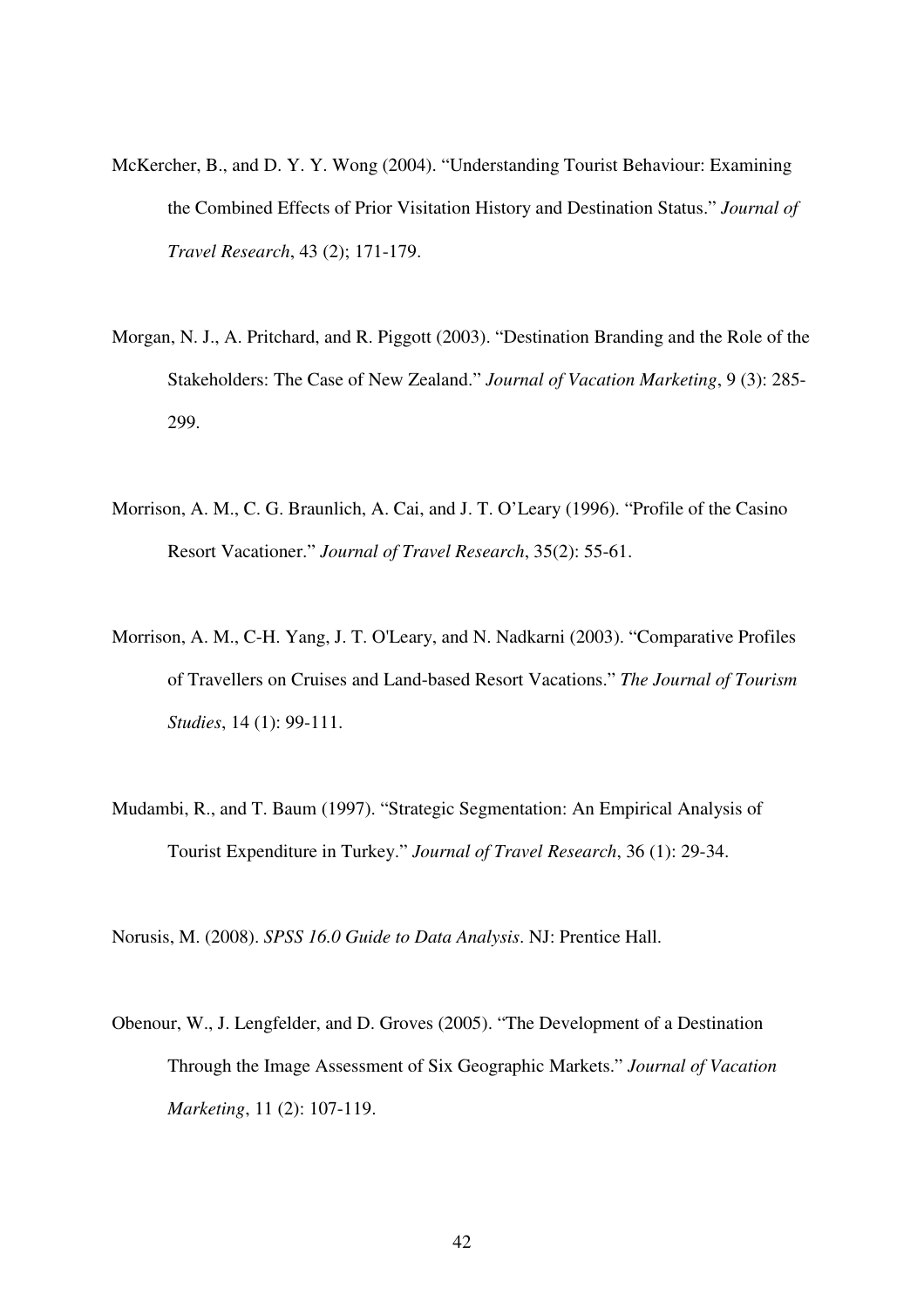- Okasaki, S. (2007). "Lessons Learned from I-mode: What Makes Consumers Click Wireless Banner Ads?" *Computers in Human Behavior*, 23 (3): 1692-1719.
- Onyx, J., and R. Leonard (2005). "Australian Grey Nomads and American Snowbirds: Similarities and Differences." *The Journal of Tourism Studies*, 16 (1): 61-68.
- Park, M., X. Yang, B. Lee, H-C. Jang, and P. A. Stokowski (2002). "Segmenting Casino Gamblers by Involvement Profiles: A Colorado Example." *Tourism Management* 23  $(1): 55-65.$
- Petrick, J. F. (2005). "Segmenting Cruise Passengers with Price Sensitivity." *Tourism Management*, 26 (5): 753-62.
- Pike, S. (2002). "ToMA as a Measure of Competitive Advantage for Short Break Holiday Destinations." *The Journal of Tourism Studies*, 13 (1): 9-19.

\_\_\_\_\_\_\_(2004). *Destination Marketing Organisations*. Oxford: Elsevier.

- \_\_\_\_\_\_\_(2005). "Tourism Destination Branding Complexity." *Journal of Product & Brand Management,* 14 (4): 258-9.
- Post, J. E., L. E. Preston, and S. Sachs (2002). *Redefining the Corporation: Stakeholder Management and Organizational Wealth*, Stanford, California: Stanford Business Books.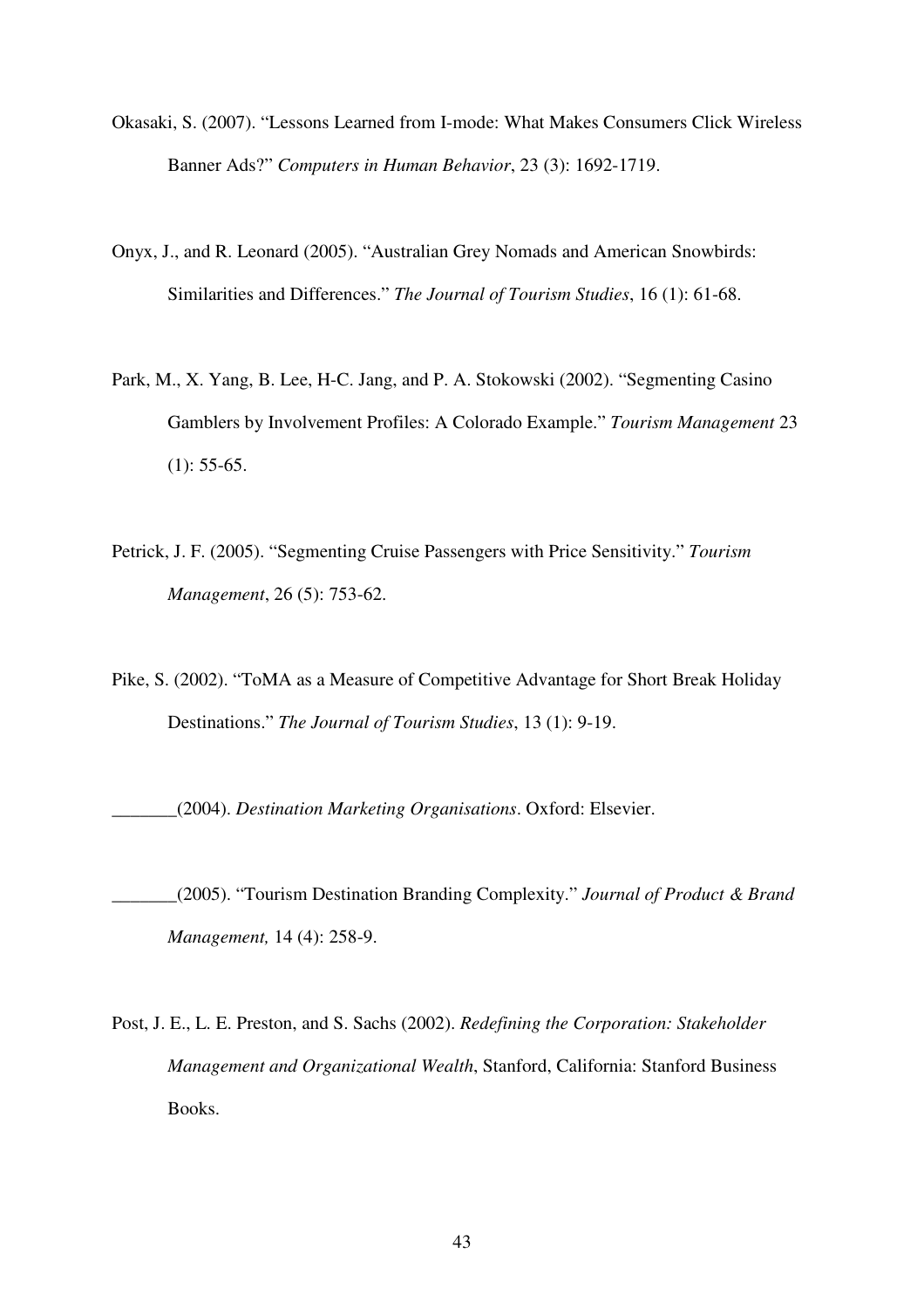Prideaux, B., and C. Cooper (2002). "Marketing and Destination Growth: A Symbiotic Relationship or Simple Coincidence?" *Journal of Vacation Marketing*, 9 (1): 35-51.

Robson, L. (2007). *Grey Nomads Driving Tourism*.

http://www.news.com.au/couriermail/story/0,23739,21717472-5003424,00.html (accessed May 31, 2008).

- Sarigollu, E., and R. Huang (2005). "Benefits Segmentation of Visitors to Latin America." *Journal of Travel Research*, 43 (3): 277-293.
- Sautter, E. T., and B. Leisen (1999) "Managing Stakeholders: A Tourism Planning Model." *Tourism Research*, 26 (2): 312-328.
- Sheehan, L. R., and J. R. B. Ritchie (2005). "Destination Stakeholders Exploring Identity and Salience." *Annals of Tourism Research*, 32 (3): 711-734.
- Sheehan, L., J. R. B. Ritchie, and S. Hudson (2007). "The Destination Promotion Triad: Understanding Asymmetric Stakeholder Interdependencies Among the City, Hotels, and DMO." *Journal of Travel Research*, 46 (1): 64-74.
- Sirakaya, E., M. Uysal, and C. F. Yoshioka (2003). "Segmenting the Japanese Tour Market to Turkey." *Journal of Travel Research*, 41 (3): 292-304.
- Smith, W (1956). "Product Differentiation and Market Segmentation as Alternative Marketing Strategies." *Journal of Marketing*, 21 (1): 3-8.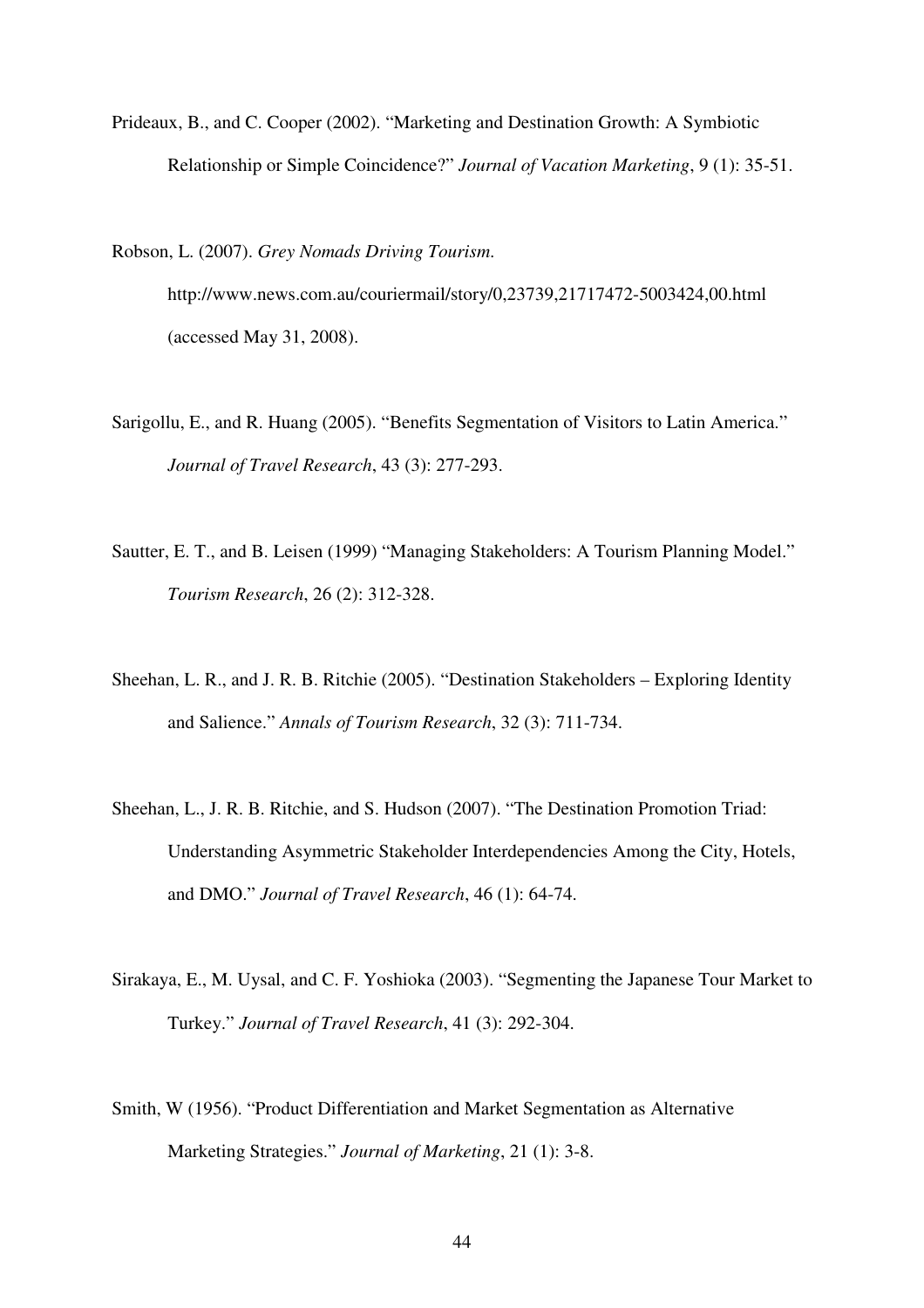SPSS (2007). *Statistical Package for Social Sciences for Windows, 15.0*. Chicago: SPSS.

- Sung, H. H. (2004). "Classification of Adventure Travellers: Behaviour, Decision Making, and Target Markets." *Journal of Travel Research*, 42 (4): 343-356.
- Swarbrooke, J., and S. Horner (1999). *Consumer Behaviour in Tourism*. Oxford: Butterworth-Heinemann.
- Tkaczynski, A., Rundle-Thiele, S.R., and Beaumont, N. (2009). "Segmentation: A Tourism Stakeholder View." *Tourism Management.* 30 (2): 169-175.
- Tourism Queensland (2007). *Fraser Coast Destination Management Plan.* http://www.tq.com.au/shadomx/apps/fms/fmsdownload.cfm?file\_uuid=D4461468- 0810-C6E8-0005-2C896386472B&siteName=tqcorp\_06. (accessed October 29, 2007).
- Veal, A. J. (2005). *Research Methods for Leisure and Tourism- A Practical Guide*. 3rd ed. Essex, England: Pearson Education Limited.
- Weaver, D., and L. Lawton (2006). *Tourism Management*. 3rd ed. Milton, Qld: John Wiley & Sons.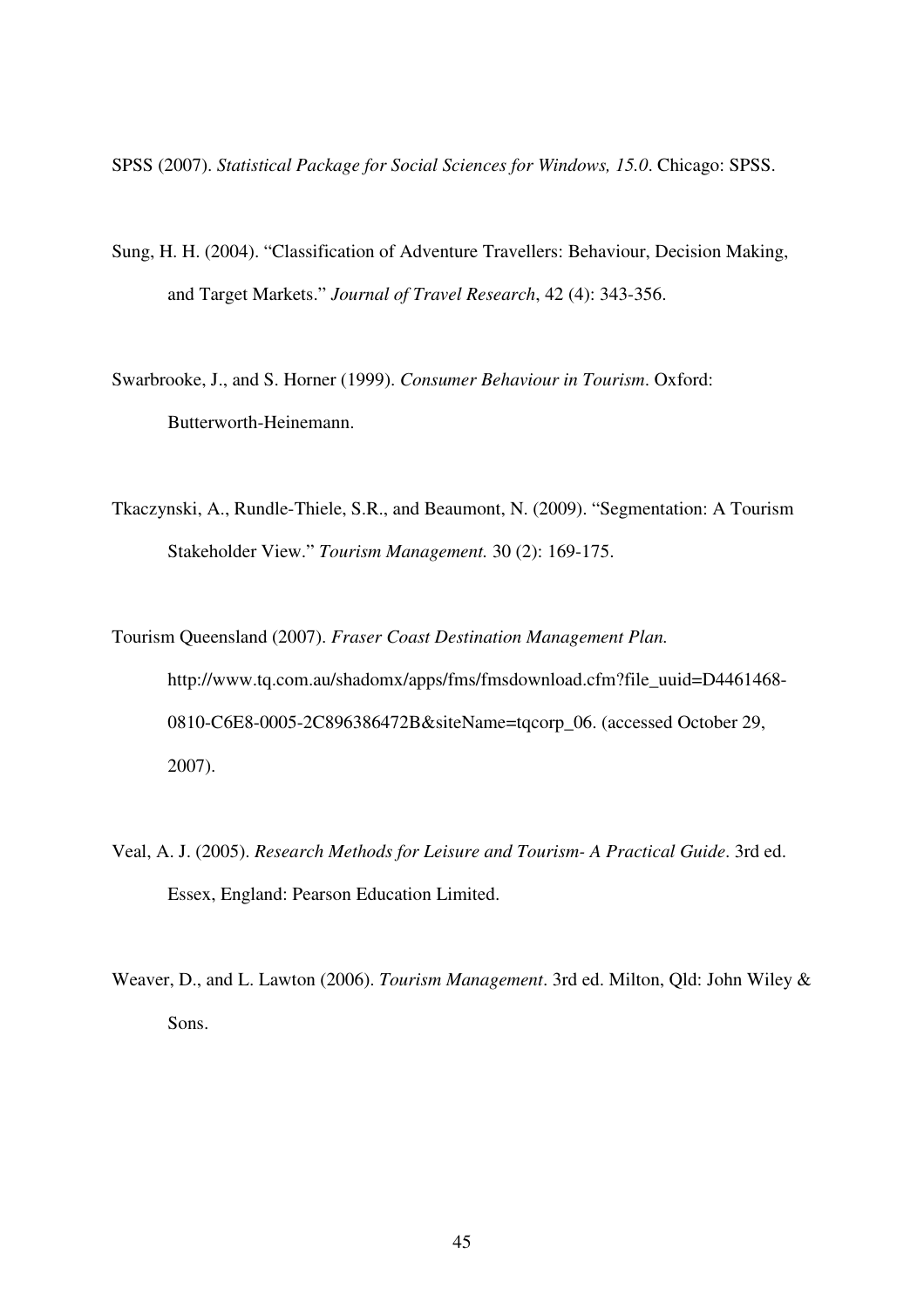- Wilson, J., and D. Thilmany (2006). "Golfers in Colorado: The Role of Golf in Recreational and Tourism Lifestyles and Expenditures." *Journal of Travel & Tourism Marketing*, 20 (3/4): 127-144.
- Yin, K. (2003). *Case Study Research–Designs and Methods*. 3rd ed. California: Sage Publications, Inc.
- Yoo, J. J-E., B. McKercher, and M. Mena (2004). "Cross-Cultural Comparison of Trip Characteristics: International Visitors to Hong Kong from Mainland China and USA." *Journal of Travel & Tourism Marketing*, 16 (1): 65-77.
- Yuan, S., and C. McDonald (1990). "'Motivational Determinants of International Pleasure time." *Journal of Travel Research*, 29 (1): 42-4.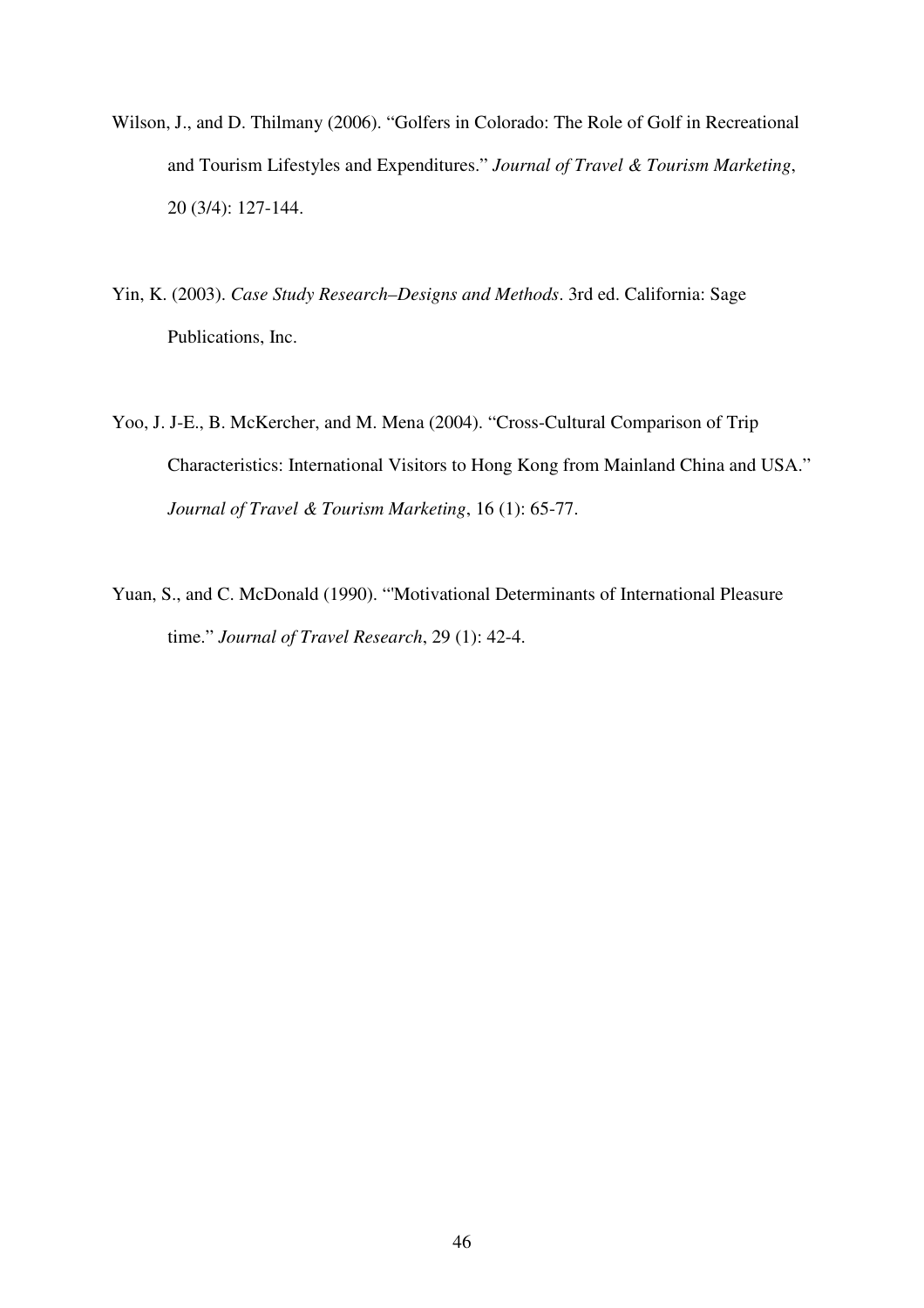| <b>Stakeholders</b>        |         |           |           |                  |          |            |              |  |  |  |
|----------------------------|---------|-----------|-----------|------------------|----------|------------|--------------|--|--|--|
| Author                     | Funding | Hotel     | Residents | Travel           | Industry | Attraction | Number of    |  |  |  |
|                            | Agency  | Employees |           | Agency           | Experts  | Employee   | stakeholders |  |  |  |
|                            |         |           |           | <b>Employees</b> |          |            | considered   |  |  |  |
| Bigne and Andreu (2004)    |         |           |           |                  |          |            |              |  |  |  |
| Hsu, Kang and Wolfe (2002) |         |           |           |                  |          |            |              |  |  |  |
| Hudson and Ritchie (2002)  |         |           |           |                  |          |            |              |  |  |  |
| Juwaheer (2007)            |         |           |           |                  |          |            |              |  |  |  |
| Kang, Hsu and Wolfe (2003) |         |           |           |                  |          |            |              |  |  |  |
| Kim, Wei and Ruys (2003)   |         |           |           |                  |          |            |              |  |  |  |
| Lee, Yoon and Lee $(2007)$ |         |           |           |                  |          |            |              |  |  |  |
| Lee et al. (2006)          |         |           |           |                  |          |            |              |  |  |  |
| Lee & Zhao $(2003)$        |         |           |           |                  |          |            |              |  |  |  |
| Obenour, Lengfelder and    |         |           |           |                  |          |            |              |  |  |  |
| Groves (2005)              |         |           |           |                  |          |            |              |  |  |  |

| <b>TABLE 1</b>             |
|----------------------------|
| <b>USE OF STAKEHOLDERS</b> |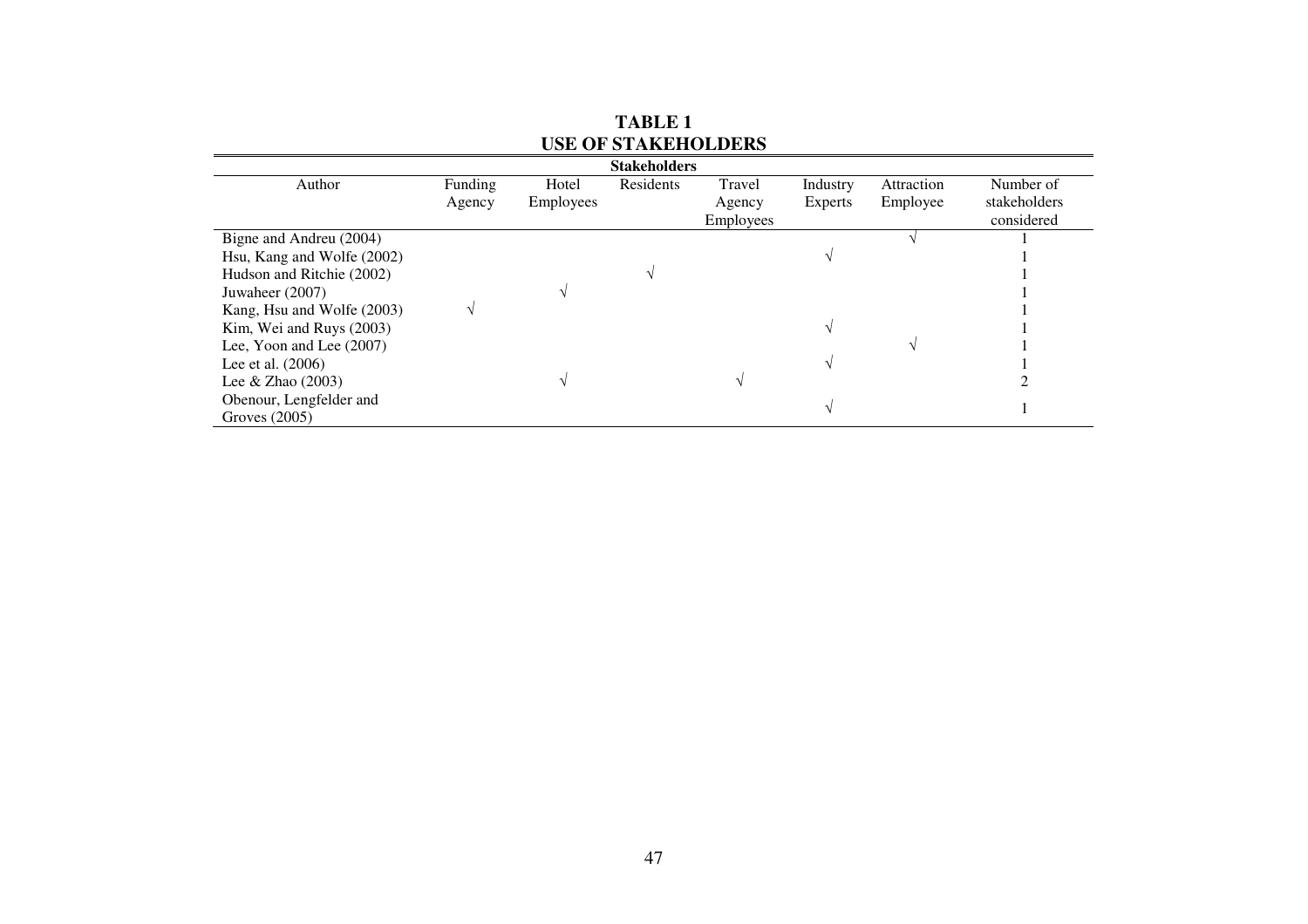| Model                            | Number of | Schwarz's       | <b>BIC</b>          | Ratio of    | Ratio of              |
|----------------------------------|-----------|-----------------|---------------------|-------------|-----------------------|
|                                  | clusters  | Bayesian        | Change <sup>a</sup> | <b>BIC</b>  | <b>Distance</b>       |
|                                  |           | Criterion (BIC) |                     | $Changes^b$ | Measures <sup>c</sup> |
| Initial solution (All cases, 13) | 3         | 14,280.518      | $-395.950$          | .413        | 1.719                 |
| segmentation variables)          |           |                 |                     |             |                       |
| Missing solution (283 missing)   | 3         | 14,186.355      | $-.467.317$         | .476        | 2.159                 |
| cases removed, 13                |           |                 |                     |             |                       |
| segmentation variables)          |           |                 |                     |             |                       |
| Final solution (Cases with       | 3         | 11,961.731      | $-418.615$          | .415        | 1.919                 |
| missing data removed, 10         |           |                 |                     |             |                       |
| segmentation variables)          |           |                 |                     |             |                       |
| Odd-numbered solution            | 3         | 5,537.972       | $-123.793$          | .315        | 1.703                 |
| Even-numbered solution           | 3         | 5,476.333       | $-.108.051$         | .361        | 1.398                 |
|                                  |           |                 |                     |             |                       |

**TABLE 2 CLUSTER SELECTION WITH BIC VALUES**

a. Changes are from the previous numbers of clusters in the table.

b. Ratios of changes are relative to the change for each of the three-cluster solutions.

 c. Ratios of distance measures are based on the current number of clusters against the previous number of clusters.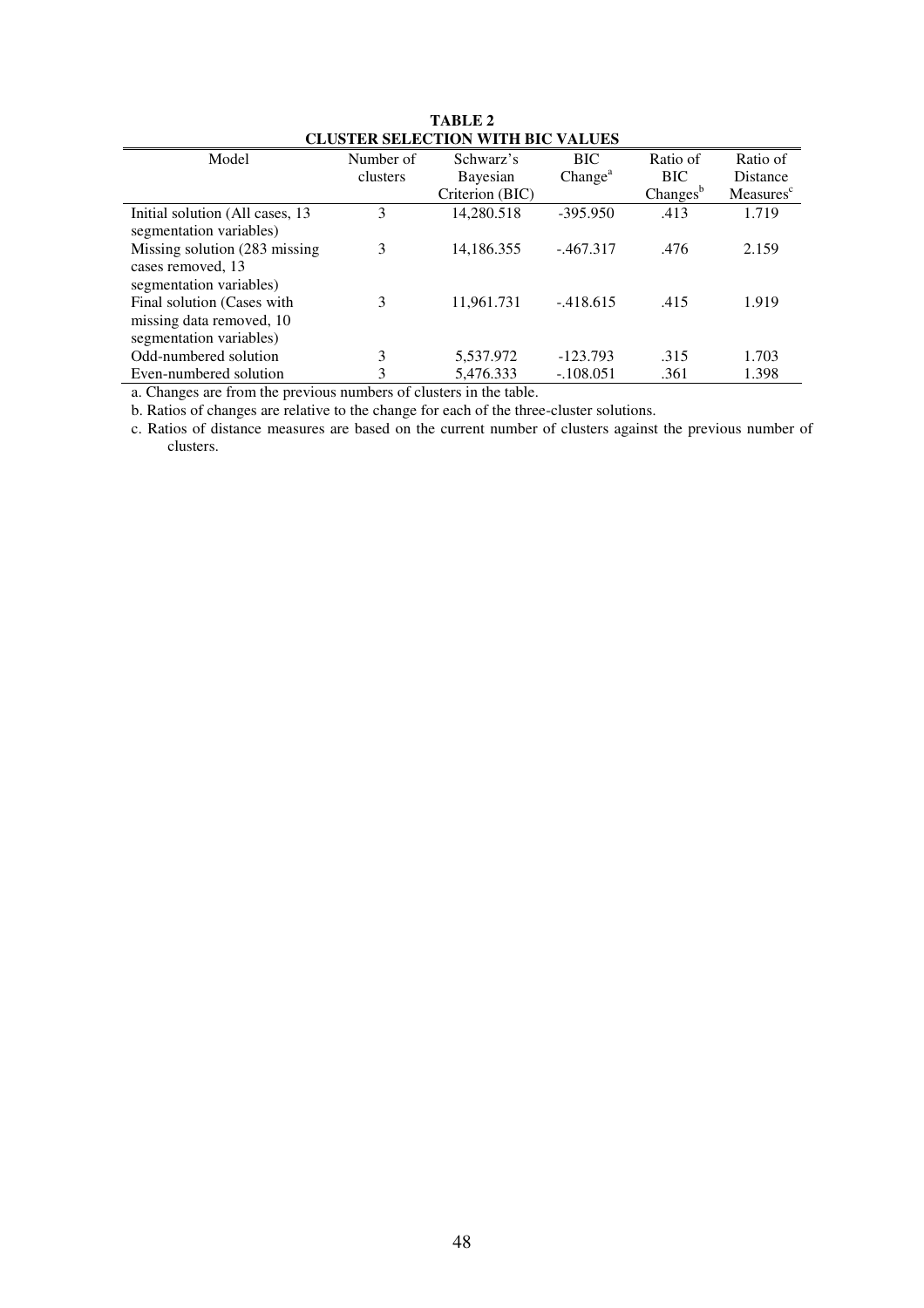|                                      |             | Total       | <b>Wealthy Travelers</b> |            | Young Europeans  |           | Long Stay<br>Travelers |             |
|--------------------------------------|-------------|-------------|--------------------------|------------|------------------|-----------|------------------------|-------------|
| <b>Segment Size</b>                  |             | $N = 569$   | $N = 233$                |            |                  | $N = 224$ |                        | $N = 112$   |
| Segment %                            |             | 100.0       | 40.9                     |            | 39.4             |           | 19.7                   |             |
| Continuous                           | Overall     | Overall     | Mean                     | <b>SD</b>  | Mean             | <b>SD</b> | Mean                   | <b>SD</b>   |
| Variables                            | Mean        | <b>SD</b>   |                          |            |                  |           |                        |             |
| <b>Push Motivations</b>              | 4.2         | 2.3         | 4.1                      | 2.3        | 4.8              | 2.2       | 3                      | 1.9         |
| <b>Pull Motivations</b>              | 1.7         | 1.5         | 1.7                      | 1.4        | 1.4              | 1.3       | 2.5                    | 1.7         |
| <b>Nights</b>                        | 6.6         | 11.8        | 4.3                      | 2.4        | 3.7              | 2.4       | 17.0                   | 23.5        |
| Categorical                          | $\mathbf n$ | $\%$        | $\mathbf n$              | $\%$       | n                | $\%$      | n                      | $\%$        |
| Variables                            |             |             |                          |            |                  |           |                        |             |
| Age                                  |             |             |                          |            |                  |           |                        |             |
| 18-24                                | 117         | 20.6        | 16                       | 6.9        | 89               | 39.7      | 12                     | 10.7        |
| 25-34                                | 181         | 31.8        | 68                       | 29.2       | 109              | 48.7      | $\overline{4}$         | 3.6         |
| 35-44                                | 86          | 15.1        | 50                       | 21.5       | 17               | 7.6       | 19                     | 17.0        |
| 45-54                                | 83          | 14.6        | 56                       | 24.0       | $\tau$           | 3.1       | 20                     | 17.9        |
| 55-64                                | 68          | 12          | 30                       | 12.9       | $\boldsymbol{2}$ | 0.9       | 36                     | 32.1        |
| $65+$                                | 34          | 6           | 13                       | 5.6        | $\boldsymbol{0}$ |           | 21                     | 18.8        |
| Income                               |             |             |                          |            |                  |           |                        |             |
| $<$ \$20,000                         | 109         | 19.2        | $\mathfrak{Z}$           | 1.3        | 85               | 37.9      | 21                     | 18.8        |
| \$20,000-\$39,999                    | 81          | 14.2        | 21                       | 8.8        | 35               | 15.6      | 26                     | 23.2        |
| \$40,000-\$59,999                    | 75          | 13.2        | 27                       | 11.3       | 35               | 15.6      | 20                     | 17.9        |
| \$60,000-\$79,999                    | 74          | 13          | 29                       | 12.1       | 24               | 10.7      | 20                     | 17.9        |
| \$80,000-\$99,999                    | 85          | 14.9        | 48                       | 20.1       | 24               | 10.7      | 13                     | 11.6        |
| $$100,000+$                          | 145         | 25.5        | 111                      | 46.4       | 21               | 9.4       | 12                     | 10.7        |
| Origin                               |             |             |                          |            |                  |           |                        |             |
| Europe                               | 208         | 36.6        | 50                       | 21.5       | 158              | 70.5      | $\boldsymbol{0}$       |             |
| New South Wales                      | 135         | 23.7        | 81                       | 34.8       | 29               | 12.9      | 25                     | 22.3        |
| Queensland                           | 92          | 16.2        | 45                       | 19.3       | $\mathbf{1}$     | 0.4       | 46                     | 41.1        |
| Victoria                             | 53          | 9.3         | 31                       | 13.3       | $\boldsymbol{0}$ |           | 22                     | 19.6        |
| Nth America                          | 38          | 6.7         | 10                       | 4.3        | 25               | 11.2      | 3                      | 2.7         |
| Aus (not specified)                  | 29          | 5.1         | 10                       | 4.3        | 3                | 1.3       | 16                     | 14.3        |
| Asia Pacific                         | 14          | 2.5         | 6                        | 2.6        | $\,$ 8 $\,$      | 3.6       | $\boldsymbol{0}$       |             |
| Daily Accommodation Expenditure      |             |             |                          |            |                  |           |                        |             |
| $<$ \$50                             | 289         | 50.8        | 15                       | 6.4        | 181              | 80.8      | 93                     | 83.0        |
| \$50-\$99                            | 88          | 15.5        | 34                       | 14.6       | 39               | 17.4      | 15                     | 13.4        |
| \$100-\$149                          | 77          | 13.5        | 70                       | 30.0       | $\overline{4}$   | 1.8       | $\mathfrak{Z}$         | 2.7         |
| \$150-\$199                          | 55          | 9.7         | 55                       | 23.6       | $\mathbf{0}$     |           | $\boldsymbol{0}$       |             |
| $$200 +$                             | 60          | 10.5        | 59                       | 25.3       | $\boldsymbol{0}$ |           | 1                      | 0.9         |
| Daily Activities Expenditure         |             |             |                          |            |                  |           |                        |             |
| < \$50                               | 208         | 36.6        | 45                       | 19.3       | 82               | 36.6      | 81                     | 72.3        |
| \$50-\$99                            | 157         | 27.6        | 58                       | 24.9       | 75               | 33.5      | 24                     | 21.4        |
| \$100-\$149                          | 98          | 17.2        | 57                       | 24.5       | 36               | 16.1      | 5                      | 4.5         |
| \$150-\$199                          | 51          | 9           | 37                       | 15.9       | 14               | 6.3       | $\boldsymbol{0}$       |             |
| $$200 +$                             | 55          | 9.7         | 36                       | 15.5       | 17               | 7.6       | $\mathbf{2}$           | 1.8         |
| Daily Food and Beverages Expenditure |             |             |                          |            |                  |           |                        |             |
| < \$50                               | 285         | 50.1        | 20                       | 8.6        | 176              | 78.6      | 89                     | 79.5        |
| \$50-\$99                            | 163         | 28.6        | 99                       | 42.5       | 44               | 19.6      | 20                     | 17.9        |
| \$100-\$149                          | 82          | 14.9        | 77                       | 33.0       | 3                | 1.3       | $\boldsymbol{2}$       | 1.8         |
| \$150-\$199                          | 16          | 8.4         | 15                       | 6.4        | 1                | 0.4       | $\boldsymbol{0}$       |             |
| $$200 +$                             | 23          | 4           | 22                       | 9.4        | $\mathbf{0}$     |           | $\mathbf{1}$           | 0.9         |
| <b>TPC</b>                           |             |             |                          |            |                  |           |                        |             |
| Couple                               | 219         | 38.5        | 99                       | 42.5       | 63               | 28.1      | 57                     | 50.9        |
| <b>Adult Group</b>                   | 168         | 29.7        | 43                       | 18.5       | 116              | 51.8      | $\overline{9}$         | 8.0         |
| Family                               | 102         | 17.9        | 80                       | 34.3       | 6                | 2.7       | 16                     | 14.3        |
| By myself                            |             |             |                          |            |                  |           |                        |             |
| Other                                | 64<br>16    | 11.2<br>2.8 | 5<br>6                   | 2.1<br>2.6 | 39               | 17.4      | 20<br>10               | 17.9<br>8.9 |

**TABLE 3 FINAL CLUSTER SOLUTION**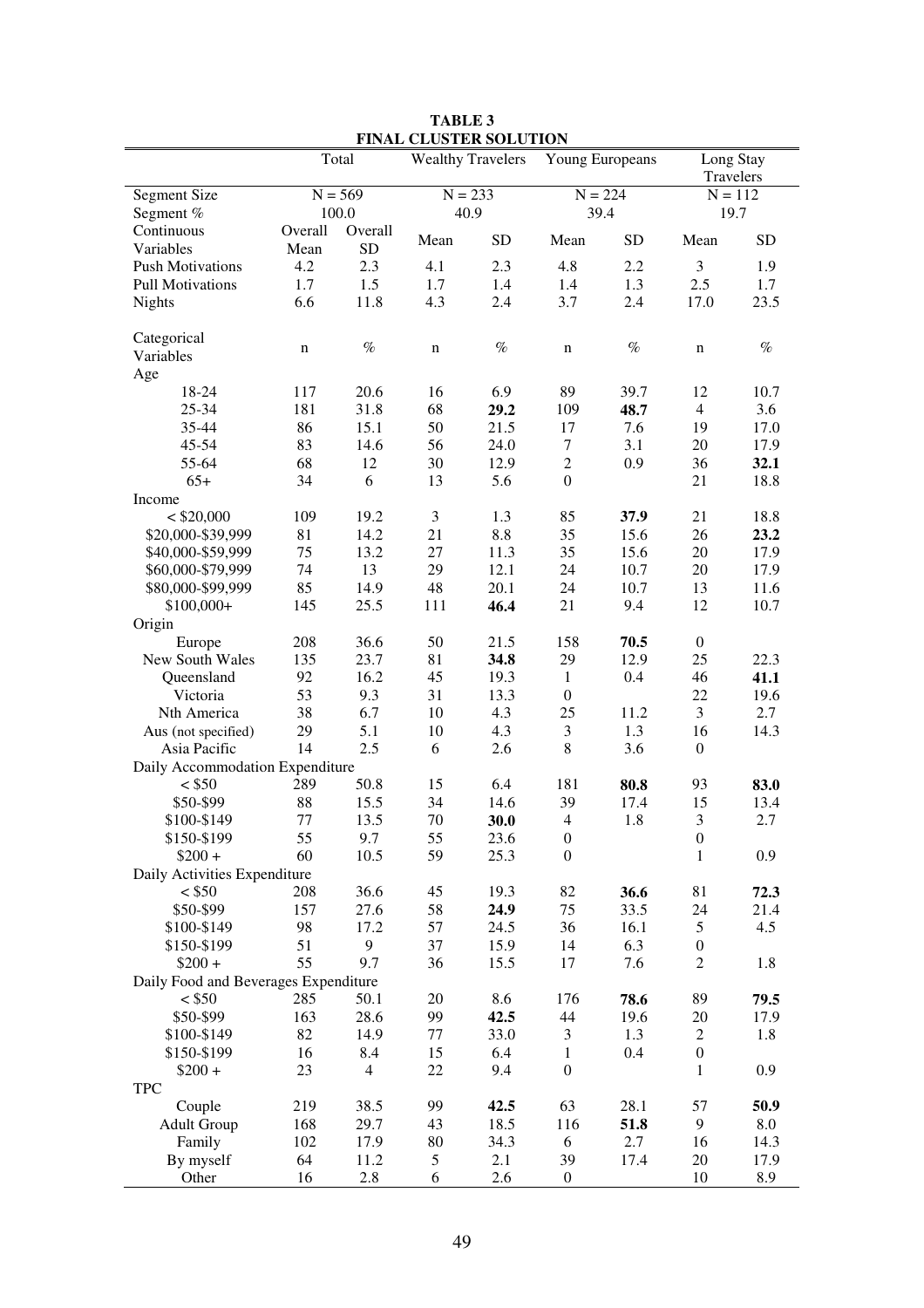| PUSH AND PULL MOTIVATIONS                       |       |           |           |           |          |
|-------------------------------------------------|-------|-----------|-----------|-----------|----------|
|                                                 | Total | Wealthy   | Young     | Long Stay | Sig.     |
|                                                 |       | Travelers | Europeans | Travelers |          |
|                                                 |       | $\%$      | $\%$      | $\%$      |          |
| <b>Push Motivations</b>                         |       |           |           |           |          |
| To go to a place where you have not been before | 56.1  | 50.2      | 77.7      | 25.0      | $.000**$ |
| To rest and relax                               | 54.8  | 62.2      | 42.9      | 63.4      | $.000**$ |
| To have fun                                     | 52.2  | 44.6      | 68.3      | 35.7      | $.000**$ |
| To go sightseeing                               | 52.0  | 51.5      | 62.9      | 31.3      | $.000**$ |
| To see something different                      | 45.0  | 42.1      | 59.8      | 21.4      | $.000**$ |
| To escape from your everyday lifestyle          | 42.4  | 37.8      | 50.9      | 34.9      | $.004*$  |
| To spend time with your partner                 | 29.3  | 35.6      | 26.3      | 22.3      | $.018*$  |
| To experience a different culture               | 24.4  | 12.9      | 45.5      | 6.3       | $.000**$ |
| To participate in recreational activities       | 21.3  | 22.7      | 25.9      | 8.9       | $.001**$ |
| To be together with your family                 | 20.7  | 30.5      | 3.6       | 34.8      | $.000**$ |
| To get away from the demands of home            | 18.1  | 21.0      | 14.7      | 18.8      | .213NS   |
|                                                 |       |           |           |           |          |
| <b>Pull Motivations</b>                         |       |           |           |           |          |
| The weather                                     | 33.0  | 33.5      | 25.9      | 46.4      | $.001**$ |
| It was recommended by someone                   | 26.7  | 24.0      | 35.3      | 15.2      | $.000**$ |
| To experience a relaxed lifestyle               | 18.6  | 21.5      | 6.7       | 36.6      | $.000**$ |
| It is a convenient stop over point              | 18.1  | 12.0      | 25.4      | 16.1      | $.001**$ |
| The untouched nature                            | 16.9  | 17.6      | 19.2      | 10.7      | .137NS   |
| There's a variety of things to see and do       | 12.3  | 15.0      | 5.8       | 19.6      | $.000**$ |
| To go camping                                   | 11.4  | 3.0       | 14.3      | 23.2      | $.000**$ |
| It is a family orientated destination           | 10.2  | 10.7      | $.4\,$    | 28.6      | $.000**$ |
| The safe environment                            | 7.7   | 6.9       | 1.3       | 22.3      | $.000**$ |
| The competitive price                           | 7.2   | 10.7      | 3.6       | 7.1       | $.013*$  |
| The friendly locals                             | 6.7   | 4.7       | 2.7       | 18.8      | $.000**$ |
| The luxury accommodation                        | 5.8   | 12.0      | 1.3       | 1.8       | $.000**$ |

## **TABLE 4 PUSH AND PULL MOTIVATIONS**

\*\* Significant at the p < .001

\* Significant at the p < .05

NS Not significant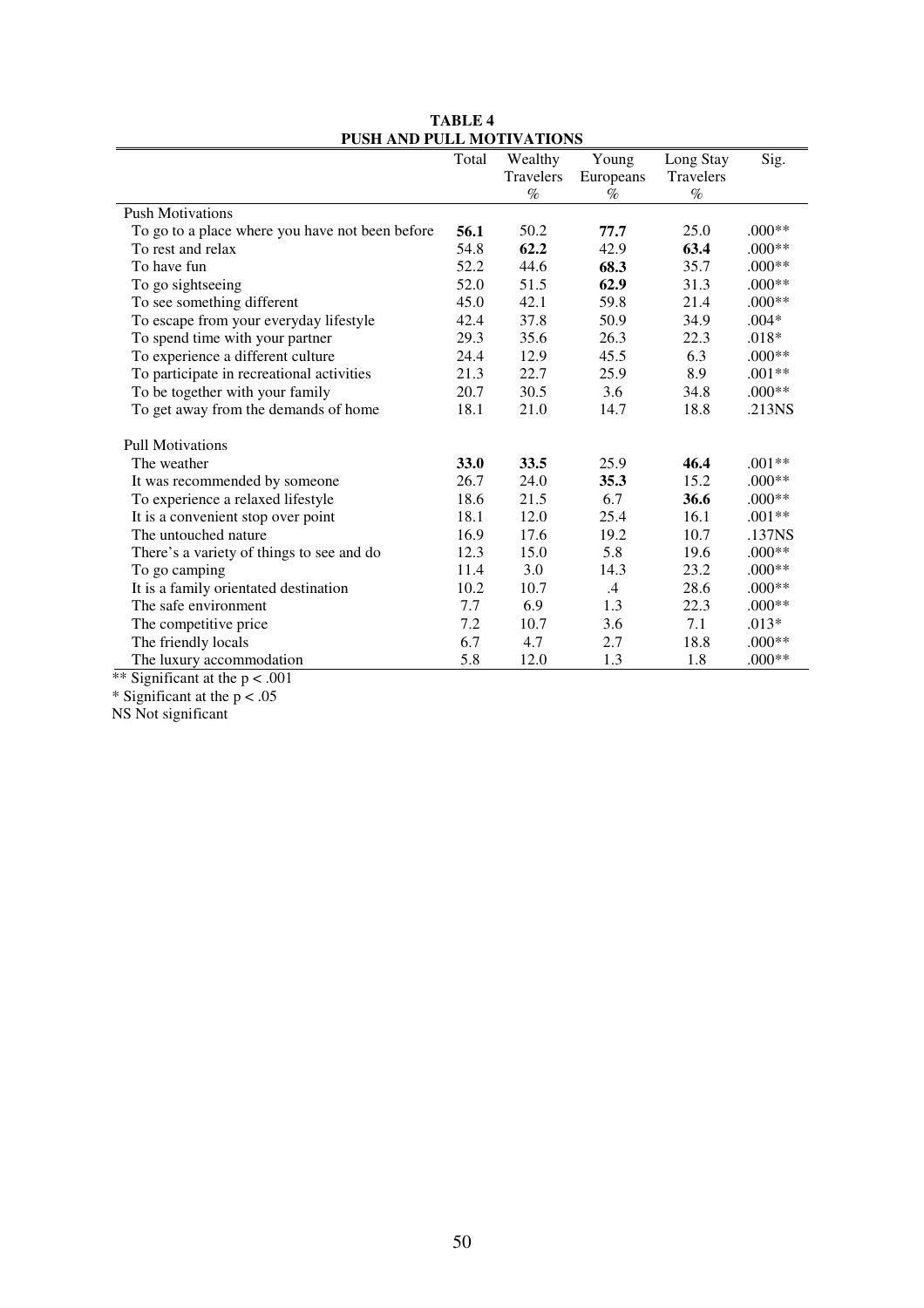| Segment           |                                               |                                               |           | Characteristics     |                                                      |                   |                             | Size of segment                                      |                                                             |  |
|-------------------|-----------------------------------------------|-----------------------------------------------|-----------|---------------------|------------------------------------------------------|-------------------|-----------------------------|------------------------------------------------------|-------------------------------------------------------------|--|
| Segment<br>Number | Lifestage                                     | Source<br>Market                              | Age       | Household<br>Income | <b>Travel Party</b>                                  | Transport         | Type Of<br>Trip             | QLD<br>preferrers                                    | Destination<br>preferrers                                   |  |
| 1                 | 45 years<br>plus                              | <b>Brisbane</b>                               | $45+$     | Over \$60K          | Couples,<br>some family<br>and friends<br>groups     | Car, fly          | Short break<br>or 1-2 weeks | 409,000 (19%)<br>of intrastate<br>QLD<br>preferrers) | 113,000 (20% of<br>intrastate<br>destination<br>preferrers) |  |
| $\overline{2}$    | Young<br>Parents                              | <b>Brisbane</b>                               | $25 - 45$ | Over \$60K          | Family                                               | Car, fly          | Short break<br>or 1-2 weeks | 272,000 (13%)<br>of intrastate<br>QLD<br>preferrers) | 83,000 (15% of<br>intrastate<br>preferrers)                 |  |
| 3                 | 45 years<br>plus                              | Regional<br><b>QLD</b><br>(excl.<br>Brisbane) | $45+$     | Up to \$60K         | Couples,<br>some family<br>and friends<br>groups     | Car, fly          | Short break<br>or 1-2 weeks | 490,000 (23%<br>of intrastate<br>QLD<br>preferrers)  | 107,000 (19% of<br>intrastate<br>destination<br>preferrers) |  |
| $\overline{4}$    | Young<br>Parents                              | Regional<br>QLD<br>(exclu.<br>Brisbane)       | $20 - 45$ | Up to \$70K         | Family                                               | Car               | Short break<br>or 1 week    | 366,000 (17%)<br>of intrastate<br>QLD<br>preferrers) | 115,000 (20% of<br>intrastate<br>destination<br>preferrers) |  |
| 5                 | Young<br>Parents and<br>Midlife<br>Households | Sydney                                        | $25 - 64$ | Over \$60K          | Couples and<br>family, some<br>friends and<br>groups | Car,<br>fly/drive | Short break<br>or 1-3 weeks | 847,000 (15%)<br>of interstate<br>QLD<br>preferrers) | 111,000 (17% of<br>interstate<br>destination<br>preferrers) |  |

**TABLE 5 DMO SEGMENTS**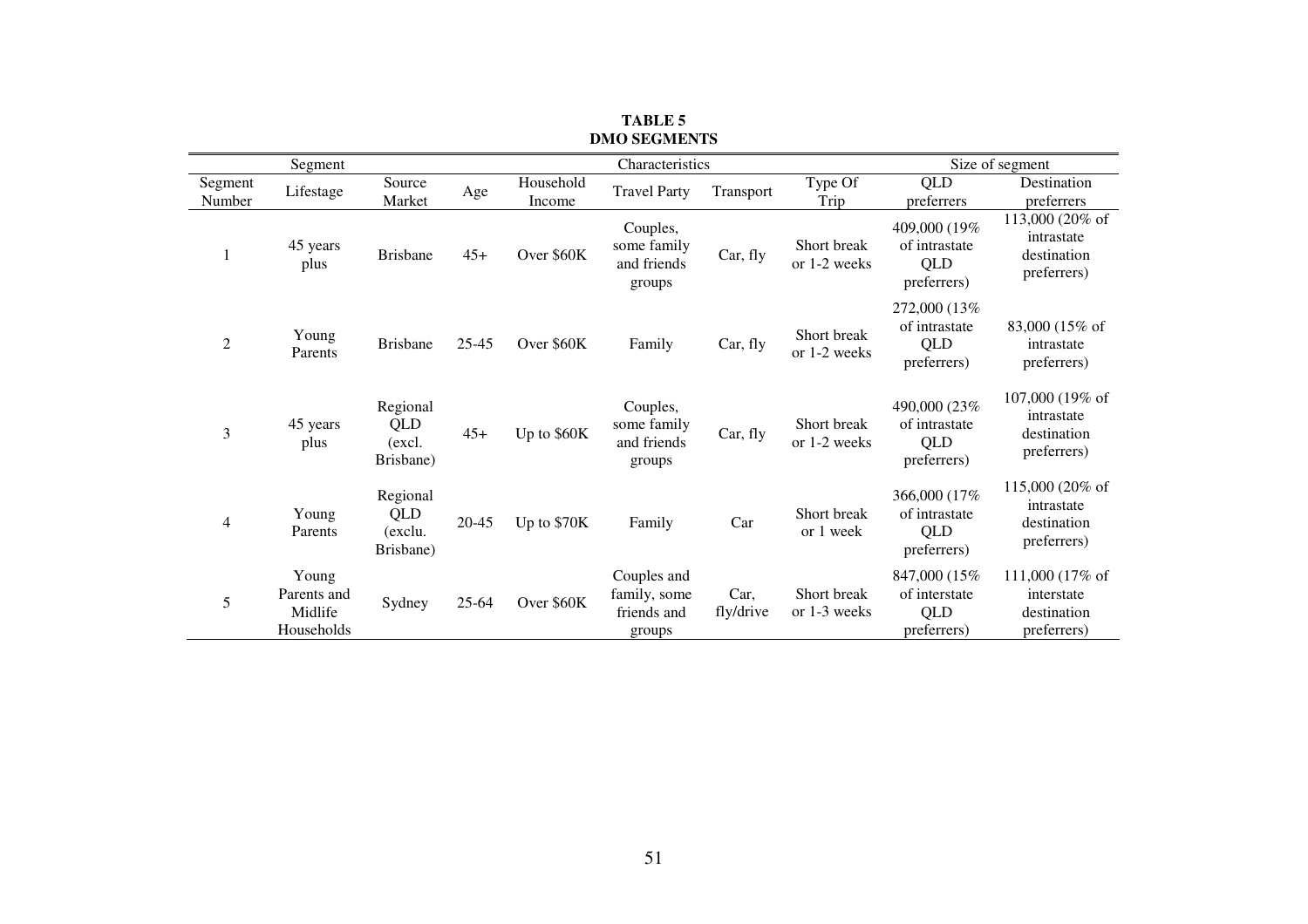## **Biographical Notes**

**Aaron Tkaczynski** is a PhD candidate and Senior Research Officer at the School of Tourism, The University of Queensland. His research interests include market segmentation, destination management and consumer behavior of tourists.

**Sharyn Rundle-Thiele** is an associate professor of Marketing at Griffith Business School, Griffith University. She holds a PhD from the University of South Australia. Her research centers upon three key areas: 1) customer loyalty and retention strategies, 2) decision making, and 3) corporate social performance. Sharyn's research has been recognized most notably with a commendation award in the *Journal of Services Marketing*. Research results have been disseminated via a range of marketing, general management and tourism journals.

**Narelle Beaumont** is a lecturer in the School of Management and Marketing, University of Southern Queensland. She holds a PhD from Griffith University. Her research interests include ecotourism and environmental attitudes, visitor management in protected areas, and community and local government involvement in tourism planning.